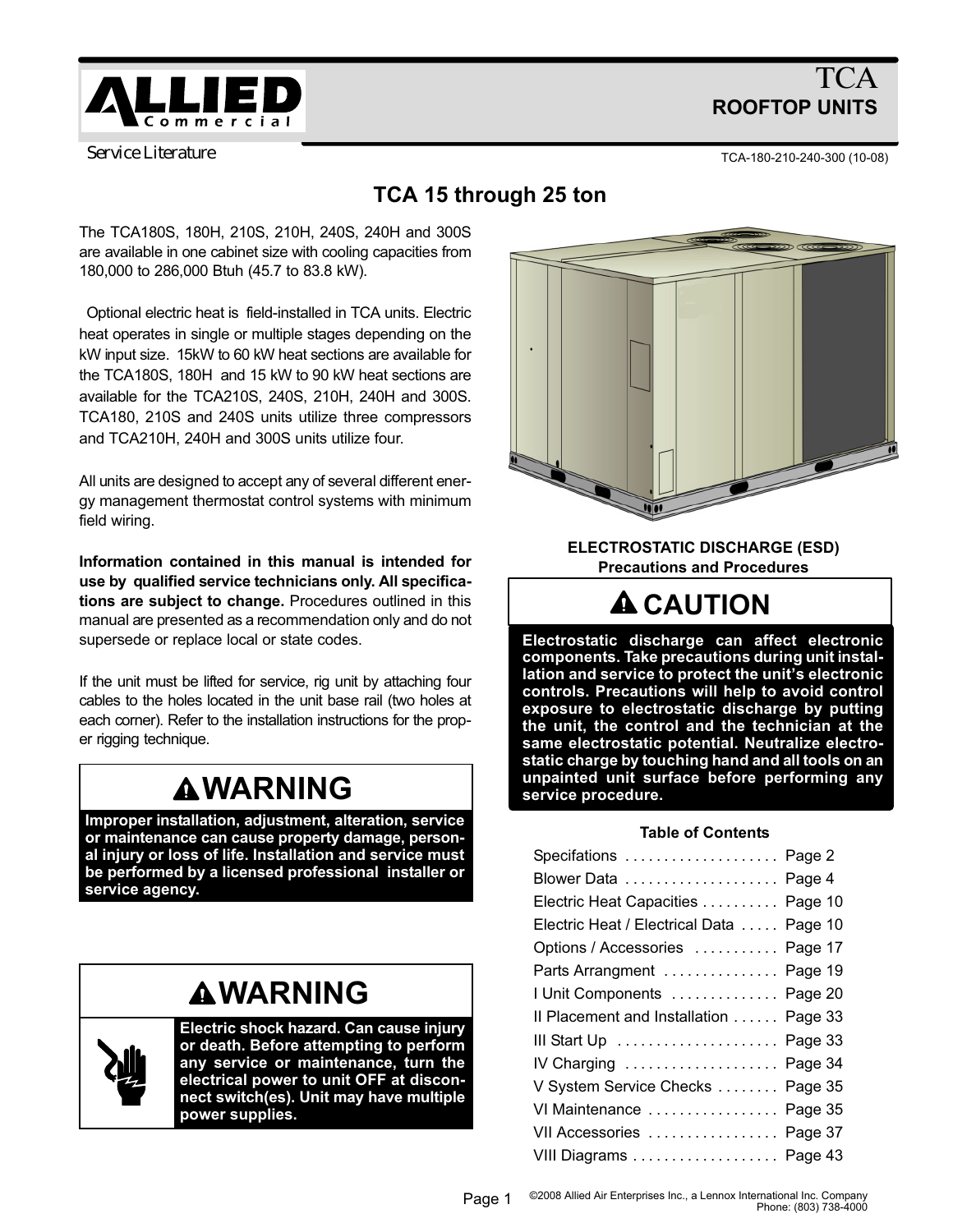<span id="page-1-0"></span>

| <b>SPECIFICATIONS</b>             |                                                                   |                                  |                            |                                                                   | 15 - 17.5 TON              |
|-----------------------------------|-------------------------------------------------------------------|----------------------------------|----------------------------|-------------------------------------------------------------------|----------------------------|
| General                           | <b>Nominal Tonnage</b>                                            | 15 Ton                           |                            | 17.5 Ton                                                          |                            |
| Data                              | Model No.                                                         | <b>TCA180S2B</b>                 | <b>TCA180H2B</b>           | <b>TCA210S2B</b>                                                  | <b>TCA210H2B</b>           |
|                                   | <b>Efficiency Type</b>                                            | <b>Standard</b>                  | High                       | <b>Standard</b>                                                   | High                       |
| Cooling                           | Gross Cooling Capacity - Btuh (kW)                                | 186,000 (54.5)                   | 186,000 (54.5)             | 218,000 (63.8)                                                    | 219,000 (64.1)             |
| Performance                       | <sup>1</sup> Net Cooling Capacity - Btuh (kW)                     | 180,000 (52.7)                   | 180,000 (52.7)             | 210,000 (61.5)                                                    | 210,000 (61.5)             |
|                                   | ARI Rated Air Flow - cfm (L/s)                                    | 6000 (2830)                      | 6000 (2830)                | 6700 (3160)                                                       | 7000 (3305)                |
|                                   | Total Unit Power - kW                                             | 18.6                             | 16.7                       | 21.6                                                              | 19.4                       |
|                                   | <sup>1</sup> EER (Btuh/Watt)                                      | 9.7                              | 10.8                       | 9.7                                                               | 10.8                       |
|                                   | <sup>2</sup> Integrated Part Load Value (Btuh/Watt)               | 10.1                             | 11.2                       | 10.1                                                              | 11.2                       |
|                                   | <b>Refrigerant Type</b>                                           | $R-22$                           | $R-22$                     | $R-22$                                                            | $R-22$                     |
|                                   | <b>Refrigerant Charge</b><br>Furnished                            | Circuit 1 9 lbs. 0 oz. (4.08 kg) | 11 lbs. 8 oz. (5.22<br>kg) | 8 lbs. 0 oz. (3.63 kg)                                            | 11 lbs. 0 oz. (4.99<br>kg) |
|                                   |                                                                   | Circuit 2 9 lbs. 0 oz. (4.08 kg) | 11 lbs. 8 oz. (5.22<br>ka) | 8 lbs. 0 oz. (3.63 kg)                                            | 11 lbs. 0 oz. (4.99<br>kg) |
|                                   |                                                                   | Circuit 3 9 lbs. 0 oz. (4.08 kg) | 11 lbs. 8 oz. (5.22<br>kg) | 8 lbs. 0 oz. (3.63 kg)                                            | 11 lbs. 0 oz. (4.99<br>kg) |
|                                   | Circuit 4                                                         |                                  |                            |                                                                   | 11 lbs. 0 oz. (4.99<br>kg) |
| <b>Electric Heat Available</b>    |                                                                   | 15, 30, 45 or 60 kW              |                            | 15, 30, 45, 60 or 90 kW                                           |                            |
| <b>Compressor Type (no.)</b>      |                                                                   | Scroll (3)                       | Scroll (3)                 | Scroll (3)                                                        | Scroll (4)                 |
| <b>Outdoor</b>                    | Net face area - sq. ft. $(m2)$ total                              | 56.0(5.2)                        | 56.0(5.2)                  | 56.0(5.2)                                                         | 56.0(5.2)                  |
| <b>Coils</b>                      | Tube diameter - in. (mm)                                          | 3/8(9.5)                         | 3/8(9.5)                   | 3/8(9.5)                                                          | 3/8(9.5)                   |
|                                   | Number of rows                                                    |                                  | 2                          |                                                                   | 2                          |
|                                   | Fins per inch (m)                                                 | 20 (787)                         | 20 (787)                   | 20 (787)                                                          | 20 (787)                   |
| <b>Outdoor</b>                    | Motor horsepower (W)                                              | $(4)$ 1/3 $(249)$                | $(4)$ 1/3 $(249)$          | $(4)$ 1/2 $(373)$                                                 | $(4)$ 1/3 $(249)$          |
| <b>Coil Fans</b>                  | Motor rpm                                                         | 1075                             | 1075                       | 1075                                                              | 1075                       |
|                                   | <b>Total Motor watts</b>                                          | 1370                             | 1395                       | 1800                                                              | 1395                       |
|                                   | Diameter - in. (mm) - No. of blades                               | $(4)$ 24 $(610)$ - 3             | $(4)$ 24 $(610)$ - 3       | $(4)$ 24 $(610) - 3$                                              | $(4)$ 24 $(610) - 3$       |
|                                   | Total Air volume - cfm (L/s)                                      | 15,850 (7480)                    | 15,450 (7290)              | 16,000 (7550)                                                     | 15,450 (7290)              |
| Indoor                            | Net face area - sq. ft. $(m2)$ total                              | 22.3(2.07)                       | 22.3(2.07)                 | 22.3(2.07)                                                        | 22.3(2.07)                 |
| <b>Coils</b>                      | Tube diameter - in. (mm)                                          | 3/8(9.5)                         | 3/8(9.5)                   | 3/8(9.5)                                                          | 3/8(9.5)                   |
|                                   | No. of rows                                                       | 3                                | 3                          | 3                                                                 | 4                          |
|                                   | Fins per inch (m)                                                 | 14 (551)                         | 14 (551)                   | 14 (551)                                                          | 14 (551)                   |
|                                   | Drain connection - number and size                                |                                  |                            | (1) 1 in. NPT coupling                                            |                            |
|                                   | Expansion device type                                             |                                  |                            | Balanced Port Thermostatic Expansion Valve, removeable power head |                            |
| $3, 4$ Indoor                     | Nominal motor HP<br><b>Low Static</b>                             | 3 hp (2.2 kW)                    | 3 hp (2.2 kW)              | 5 hp (3.7 kW)                                                     | 5 hp (3.7 kW)              |
| <b>Blower</b> and                 | <b>Standard Static</b>                                            | 3 hp (2.2 kW)                    | 3 hp (2.2 kW)              | 5 hp (3.7 kW)                                                     | 5 hp (3.7 kW)              |
| <b>Drive</b><br><b>Selection</b>  | <b>High Static</b>                                                | 5 hp (3.7 kW)                    | 5 hp (3.7 kW)              | 7.5 hp (5.6 kW)                                                   | 7.5 hp (5.6 kW)            |
|                                   | Low Static<br>Max. usable motor                                   | 3.45 hp (2.6 kW)                 | 3.45 hp $(2.6 \text{ kW})$ | 5.75 hp (4.3 kW)                                                  | 5.75 hp (4.3 kW)           |
|                                   | output (US Only)<br><b>Standard Static</b>                        | 3.45 hp (2.6 kW)                 | 3.45 hp (2.6 kW)           | 5.75 hp (4.3 kW)                                                  | 5.75 hp (4.3 kW)           |
|                                   | <b>High Static</b>                                                | 5.75 hp (4.3 kW)                 | 5.75 hp (4.3 kW)           | 8.63 hp (6.4 kW)                                                  | 8.63 hp (6.4 kW)           |
|                                   | Low Static<br>Drive Kit                                           | #A - 535-725 rpm                 | #A - 535-725 rpm           | #2 - 685-865 rpm                                                  | #2 - 685-865 rpm           |
|                                   | <b>Standard Static</b>                                            | #1 - 710-965 rpm                 | #1 - 710-965 rpm           | #3 - 850-1045 rpm                                                 | #3 - 850-1045<br>rpm       |
|                                   | <b>High Static</b>                                                | #4 - 945-1185 rpm                | #4 - 945-1185 rpm          | #6 - 1045-1285 rpm                                                | #6 - 1045-1285<br>rpm      |
|                                   | Standard to<br><b>Field Installed</b><br>Low Static<br>Drive Kits | #A - 535-725 rpm                 | #A - 535-725 rpm           | #2 - 685-865 rpm                                                  | #2 - 685-865 rpm           |
|                                   | High to Standard Static                                           | #3 - 850-1045 rpm                | #3 - 850-1045<br>rpm       | #7 - 850-1045 rpm                                                 | #7 - 850-1045<br>rpm       |
|                                   | Blower wheel nominal diameter x width                             |                                  |                            | $(2)$ 15 x 15 in. $(381 \times 381 \text{ mm})$                   |                            |
| <b>Filters</b>                    | Type of filter                                                    |                                  |                            | Disposable, pleated MERV 7                                        |                            |
|                                   | No. and size - in. (mm)                                           |                                  |                            | (6) 24 x 24 x 2 (610 x 610 x 51)                                  |                            |
| <b>Electrical characteristics</b> |                                                                   |                                  |                            | 208/230V, 460V or 575V - 60 hertz - 3 phase                       |                            |

NOTE - Net capacity includes evaporator blower motor heat deduction. Gross capacity does not include evaporator blower motor heat deduction.<br><sup>1</sup> Certified in accordance with the ULE certification program, which is based o

3 Using total air volume and system static pressure requirements determine from blower performance tables rpm and motor output required. Maximum usable output of motors furnished are shown. In Canada, nominal motor output is also maximum usable motor output. If motors of comparable output are used, be sure to keep within the

service factor limitations outlined on the motor nameplate.<br><sup>4</sup> Stocked models are available with standard static drives. High static drives are factory installed (configure to order). Low static drive can be factory insta order) or standard static drives can be converted to low static with field installed kit. High static models can be converted to standard static with field installed kit.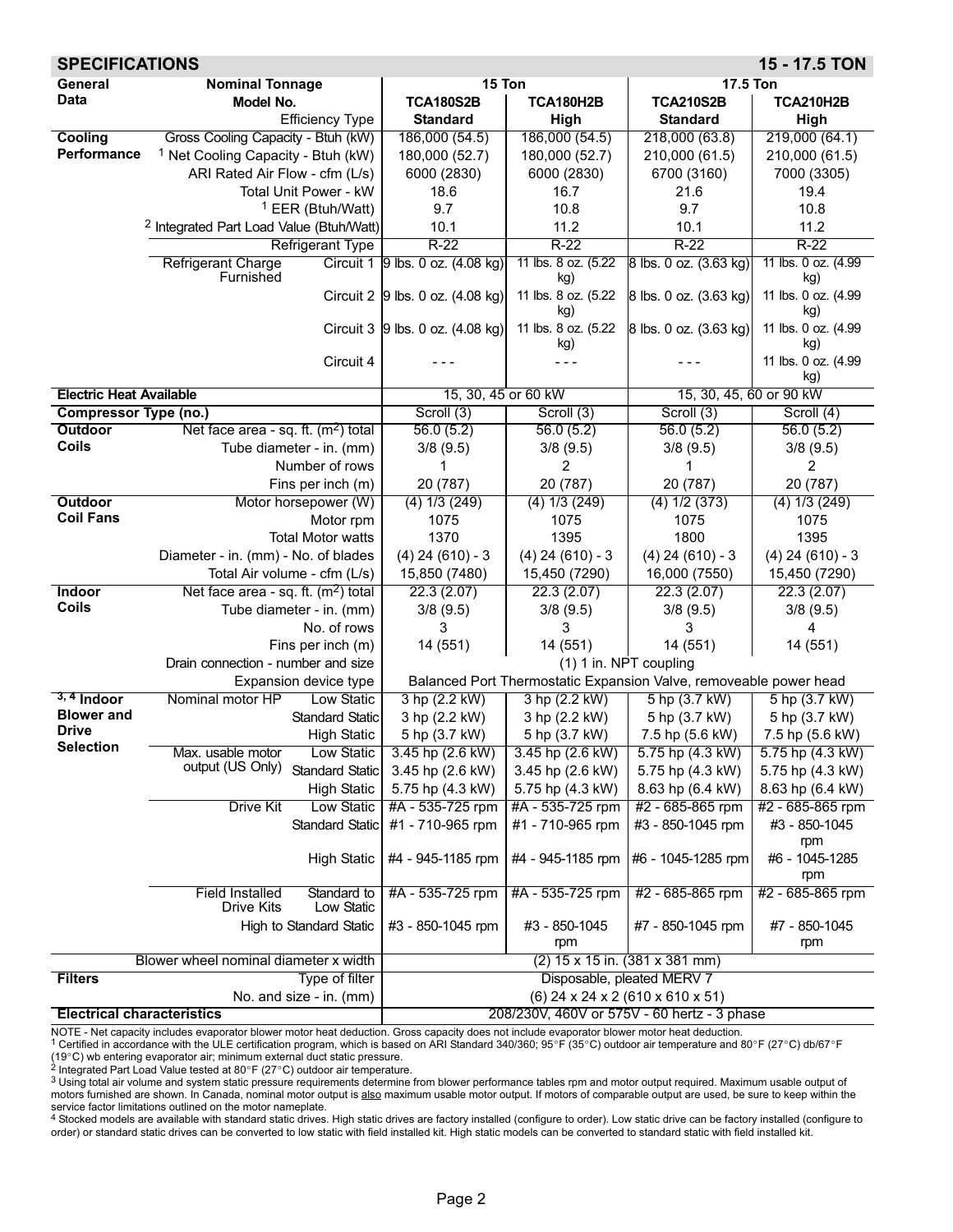| <b>SPECIFICATIONS</b>             |                                                      |                              |                         |                                                                   | 20 - 25 TON             |
|-----------------------------------|------------------------------------------------------|------------------------------|-------------------------|-------------------------------------------------------------------|-------------------------|
| General                           |                                                      | <b>Nominal Tonnage</b>       | 20 Ton                  |                                                                   | 25 Ton                  |
| Data                              |                                                      | Model No.                    | <b>TCA240S2B</b>        | <b>TCA240H2B</b>                                                  | <b>TCA300S2B</b>        |
|                                   |                                                      | <b>Efficiency Type</b>       | <b>Standard</b>         | High                                                              | <b>Standard</b>         |
| Cooling<br>Performance            | Gross Cooling Capacity - Btuh                        | (kW)                         | 243,000 (71.2)          | 251,000(73.5)                                                     | 302,000 (88.4)          |
|                                   | Net Cooling Capacity - Btuh (kW)                     |                              | 234,000 (68.5)          | 240,000 (70.3)                                                    | 286,000 (83.7)          |
|                                   | ARI Rated Air Flow - cfm (L/s)                       |                              | 8000 (3775)             | 7500 (3540)                                                       | 9000 (4245)             |
|                                   |                                                      | Total Unit Power - kW        | 24.1                    | 22.2                                                              | 30.1                    |
|                                   |                                                      | <sup>1</sup> EER (Btuh/Watt) | 9.7                     | 10.8                                                              | 9.5                     |
|                                   | <sup>3</sup> Integrated Part Load Value (Btuh/Watt)  |                              | 10.1                    | 11.2                                                              | 9.7                     |
|                                   |                                                      | Refrigerant Type             | $R-22$                  | $R-22$                                                            | $R-22$                  |
|                                   | Refrigerant                                          | Circuit 1                    | 11 lbs. 8 oz. (5.22 kg) | 11 lbs. 8 oz. (5.22 kg)                                           | 11 lbs. 0 oz. (4.99 kg) |
|                                   | Charge<br>Furnished                                  | Circuit 2                    | 11 lbs. 8 oz. (5.22 kg) | 11 lbs. 8 oz. (5.22 kg)                                           | 11 lbs. 0 oz. (4.99 kg) |
|                                   |                                                      | Circuit 3                    | 11 lbs. 8 oz. (5.22 kg) | 11 lbs. 8 oz. (5.22 kg)                                           | 11 lbs. 0 oz. (4.99 kg) |
|                                   |                                                      | Circuit 4                    |                         | 11 lbs. 8 oz. (5.22 kg)                                           | 11 lbs. 0 oz. (4.99 kg) |
| <b>Compressor Type (no.)</b>      |                                                      |                              | Scroll (3)              | Scroll (4)                                                        | Scroll (4)              |
|                                   | Electric Heat Available - See page 18 for capacities |                              |                         | 15, 30, 45, 60 or 90 kW                                           |                         |
| Outdoor                           | Net face area - sq. ft. $(m2)$ total                 |                              | 56.0(5.2)               | 56.0(5.2)                                                         | 56.0(5.2)               |
| <b>Coils</b>                      | Tube diameter - in. (mm)                             |                              | 3/8(9.5)                | 3/8(9.5)                                                          | 3/8(9.5)                |
|                                   |                                                      | Number of rows               | 2                       | 2                                                                 | 2                       |
|                                   |                                                      | Fins per inch (m)            | 20 (787)                | 20 (787)                                                          | 20 (787)                |
| Outdoor                           |                                                      | Motor horsepower (W)         | $(4)$ 1/3 $(249)$       | $(4)$ 1/3 $(249)$                                                 | $(4)$ 1/2 $(373)$       |
| <b>Coil Fans</b>                  |                                                      | Motor rpm                    | 1075                    | 1075                                                              | 1075                    |
|                                   |                                                      | <b>Total Motor watts</b>     | 1395                    | 1395                                                              | 1800                    |
|                                   | Diameter - in. (mm) - No. of blades                  |                              | $(4)$ 24 $(610) - 3$    | $(4)$ 24 $(610) - 3$                                              | $(4)$ 24 $(610) - 3$    |
|                                   | Total Air volume - cfm (L/s)                         |                              | 15,450 (7290)           | 15,450 (7290)                                                     | 16,000 (7550)           |
| Indoor                            | Net face area - sq. ft. $(m2)$ total                 |                              | 22.3(2.07)              | 22.3(2.07)                                                        | 22.3(2.07)              |
| <b>Coils</b>                      | Tube diameter - in. (mm)                             |                              | 3/8(9.5)                | 3/8(9.5)                                                          | 3/8(9.5)                |
|                                   |                                                      | No. of rows                  | 3                       | 4                                                                 | 4                       |
|                                   |                                                      | Fins per inch (m)            | 14 (551)                | 14 (551)                                                          | 14 (551)                |
|                                   | Drain connection - number & size                     |                              | (1) 1 in. NPT coupling  | (1) 1 in. NPT coupling                                            | (1) 1 in. NPT coupling  |
|                                   |                                                      | Expansion device type        |                         | Balanced Port Thermostatic Expansion Valve, removeable power head |                         |
| $4, 5$ Indoor                     | Nominal motor HP                                     | Low Static                   | 5 hp (3.7 kW)           | 5 hp (3.7 kW)                                                     | 7.5 hp (5.6 kW)         |
| <b>Blower</b> and<br>Drive        |                                                      | Standard Static              | 7.5 hp (5.6 kW)         | 7.5 hp (5.6 kW)                                                   | 10 hp (7.5 kW)          |
| <b>Selection</b>                  |                                                      | <b>High Static</b>           | 10 hp (7.5 kW)          | 10 hp (7.5 kW)                                                    | N/A                     |
|                                   | Max. usable motor                                    | Low Static                   | 5.75 hp (4.3 kW)        | 5.75 hp (4.3 kW)                                                  | 8.63 hp (6.4 kW)        |
|                                   | output (US Only)                                     | <b>Standard Static</b>       | 8.63 hp (6.4 kW)        | 8.63 hp (6.4 kW)                                                  | 11.5 hp (8.6 kW)        |
|                                   |                                                      | <b>High Static</b>           | 11.5 hp (8.6 kW)        | 11.5 hp (8.6 kW)                                                  | N/A                     |
|                                   | Drive Kit                                            | Low Static                   | #2 - 685-865 rpm        | #2 - 685-865 rpm                                                  | #7 - 850-1045 rpm       |
|                                   |                                                      | <b>Standard Static</b>       | #7 - 850-1045 rpm       | #7 - 850-1045 rpm                                                 | #6 - 1045-1285 rpm      |
|                                   |                                                      | <b>High Static</b>           | #6 - 1045-1285 rpm      | #6 - 1045-1285 rpm                                                | N/A                     |
|                                   | Field Installed Low Static Drive Kit                 |                              | #9 - 685-865 rpm        | #9 - 685-865 rpm                                                  | #7 - 850-1045 rpm       |
|                                   | Blower wheel nominal diameter x width                |                              |                         | (2) 15 x 15 in. (381 x 381 mm)                                    |                         |
| <b>Filters</b>                    |                                                      | Type of filter               |                         | Disposable, pleated MERV 7                                        |                         |
|                                   |                                                      | No. and size - in. (mm)      |                         | $(6)$ 24 x 24 x 2 (610 x 610 x 51)                                |                         |
| <b>Electrical characteristics</b> |                                                      |                              |                         | 208/230V, 460V or 575V - 60 hertz - 3 phase                       |                         |

NOTE - Net capacity includes evaporator blower motor heat deduction. Gross capacity does not include evaporator blower motor heat deduction.<br><sup>1</sup> Certified in accordance with the ULE certification program, which is based o

entering evaporator air; minimum external duct static pressure.<br><sup>2</sup> Tested at conditions included in with ARI Standard 340/360; 95°F (35°C) outdoor air temperature and 80°F (27°C) db/67°F (19°C) wb entering evaporator air

duct static pressure.<br><sup>3</sup> Integrated Part Load Value tested at 80°F (27°C) outdoor air temperature.

4 Using total air volume and system static pressure requirements determine from blower performance tables rpm and motor output required. Maximum usable output of motors furnished are shown. In Canada, nominal motor output is also maximum usable motor output. If motors of comparable output are used, be sure to keep within the service factor limitations outlined on the motor nameplate.

5 Stocked models are available with standard static drives. High static drives are factory installed (configure to order). Low static drive can be factory installed (configure to order) or standard static drives can be converted to low static with field installed kit.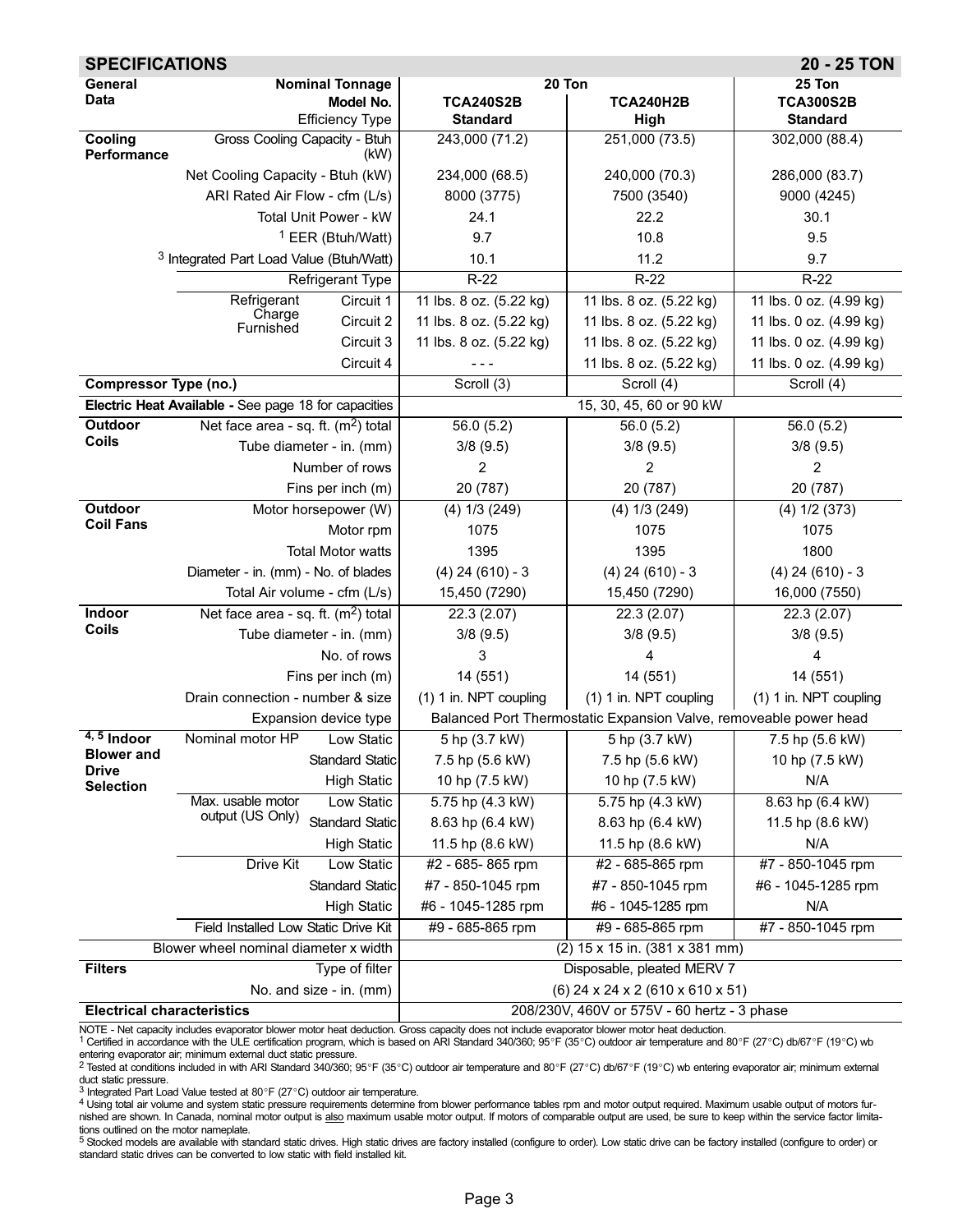#### <span id="page-3-0"></span>BLOWER DATA 15 TON

#### BLOWER TABLE INCLUDES RESISTANCE FOR BASE UNIT WITH WET INDOOR COIL & AIR FILTERS IN PLACE. FOR ALL UNITS ADD:

1 − Any factory installed options air resistance (electric heat, economizer, etc.). See table below

2 − Any field installed accessories air resistance (duct resistance, diffuser, etc.). See page 17

Then determine from table the blower motor output and drive required.

#### 0.40 to 1.50 in. w.g. TCA180

| Air                  |             |                                |     |      |     |          |      |      |      |      |     | External Static (in. w.g.)                                                        |     |      |     |      |     |      |     |      |                |      |           |      |
|----------------------|-------------|--------------------------------|-----|------|-----|----------|------|------|------|------|-----|-----------------------------------------------------------------------------------|-----|------|-----|------|-----|------|-----|------|----------------|------|-----------|------|
| <b>Volume</b><br>cfm | 0.40        |                                |     | 0.50 |     | 0.60     | 0.70 |      | 0.80 |      |     | 0.90                                                                              |     | 1.00 |     | 1.10 |     | 1.20 |     | 1.30 |                | 1.40 |           | 1.50 |
|                      | <b>IRPM</b> | <b>BHP RPM BHP</b>             |     |      |     |          |      |      |      |      |     | Irpm BhP RPM BhP  RPM BhP RPM BhP RPM BhP RPM BhP RPM BhP RPM BhP RPM BhP RPM BhP |     |      |     |      |     |      |     |      |                |      |           |      |
|                      |             | Low Static – 3 HP. Drive Kit A |     |      |     |          |      |      |      |      |     | Standard Static - 3 HP, Drive Kit 1                                               |     |      |     |      |     |      |     |      |                |      |           |      |
| 4800                 | 577         | 1.13                           | 620 | 1.31 | 662 | 1.48     | 702  | .66  | 742  | 1.83 | 777 | 2.01                                                                              | 811 | 2.18 | 842 | 2.36 | 872 | 2.54 | 902 | 2.72 | 932            | 2.89 | 960       | 3.07 |
| 5000                 | 585         | 1.25                           | 628 | 1.43 | 670 | .60      | 710  | 1.78 | 750  | 1.95 | 783 | 2.13                                                                              | 815 | 2.30 | 848 | 2.50 | 880 | 2.70 | 910 | 2.88 | 940            | 3.05 | 968       | 3.23 |
| 5500                 | 605         | 1.45                           | 648 | 1.65 | 690 | .85      | 728  | 2.05 | 765  | 2.25 | 800 | 2.45                                                                              | 835 | 2.65 | 865 | 2.85 | 895 | 3.05 | 925 | 3.25 | 955            | 3.45 | 983       | 3.65 |
| 6000                 | 630         | 1.75                           | 670 | 1.95 |     | 710 2.15 | 748  | 2.38 | 785  | 2.60 |     | 818 2.83                                                                          | 850 | 3.05 | 880 | 3.25 | 910 | 3.45 | 940 | 3.68 | 970            | 3.90 | 998       | 4.13 |
| 6500                 | 650         | 2.05                           | 690 | 2.28 | 730 | 2.50     | 768  | 2.75 | 805  | 3.00 | 838 | 3.23                                                                              | 870 | 3.45 | 900 | 3.70 | 930 | 3.95 | 958 | 4.18 | 985            | 4.40 | 1013 4.63 |      |
| 7000                 | 675         | 2.35                           | 715 | 2.63 | 755 | 2.90     | 790  | 3.15 | 825  | 3.40 | 858 | 3.68                                                                              | 890 | 3.95 | 920 | 4.20 | 950 | 4.45 | 978 |      | 4.70 1005 4.95 |      | 1030 5.18 |      |
| 7200                 | 687         | 2.55                           | 725 | 2.81 | 763 | 3.06     | 798  | 3.33 | 833  | 3.60 | 866 | 3.86                                                                              | 898 | 4.11 | 926 | 4.36 | 954 | 4.61 | 984 |      | 4.90 1013 5.19 |      | 1038 5.44 |      |

NOTE - Bold - To operate in this range, unit must be ordered with High Static Drive and drive kit #3 must be ordered separately for field installation.

#### 1.60 to 2.60 in. w.g. TCA180

Air Volume cfm External Static (in. w.g.) 1.60 | 1.70 | 1.80 | 1.90 | 2.00 | 2.10 | 2.20 | 2.30 | 2.40 | 2.50 | 2.60 RPM BHP |RPM BHP |RPM BHP |RPM BHP |RPM BHP |RPM BHP |RPM BHP |RPM BHP |RPM BHP |RPM BHP |RPM BHP High Static − 5 HP, Drive Kit 4 Field Furnished Drive 4800 987 3.24 1014 3.42 1041 3.60 1064 3.78 1087 3.95 1112 4.13 1136 4.30 1159 4.50 1181 4.70 1204 4.88 1226 5.06 5000 995 3.40 1020 3.60 1045 3.80 1070 3.98 1095 4.15 1118 4.33 1140 4.50 1163 4.70 1185 4.90 1208 5.10 1230 5.30 5500 1010 3.85 1035 4.05 1060 4.25 1085 4.48 1110 4.70 1133 4.90 1155 5.10 1178 5.30 1200 5.50 1220 5.70 1240 5.90 6000 1025 4.35 1050 4.58 1075 4.80 1098 5.00 1120 5.20 1145 5.43 1170 5.65 1193 5.88 1215 6.10 1235 6.33 1255 6.55 6500 1040 4.85 1065 5.10 1090 5.35 1115 5.60 1140 5.85 1163 6.08 1185 6.30 1205 6.53 1225 6.75 1248 7.00 1270 7.25 7000 1055 5.40 1080 5.68 1105 5.95 1130 6.20 1155 6.45 1178 6.70 1200 6.95 1220 7.20 1240 7.45 1263 7.73 1285 8.00 7200 1063 5.68 1088 5.94 1113 6.19 1136 6.44 1159 6.69 1182 6.96 1204 7.23 1226 7.50 1248 7.77 1269 8.03 1289 8.28

NOTE - Bold, italics - drive is capable of the values noted but will exceed motor horsepower.

#### AIR RESISTANCE (in. w.g.) − Factory or Field Installed Options

| Air Volume - cfm | <b>Electric Heat</b> | Economizer | Horizontal<br><b>Roof Curb</b> | <b>MERV 11</b><br><b>Filter</b> |
|------------------|----------------------|------------|--------------------------------|---------------------------------|
| 4800             | - - -                | - - -      | .08                            | .01                             |
| 5000             | $- - -$              | - - -      | .08                            | .01                             |
| 5500             | - - -                | - - -      | .10                            | .02                             |
| 6000             | .01                  | - - -      | .11                            | .02                             |
| 6500             | .01                  | .02        | .13                            | .02                             |
| 7000             | .01                  | .04        | .15                            | .03                             |
| 7200             | .01                  | .05        | .16                            | .03                             |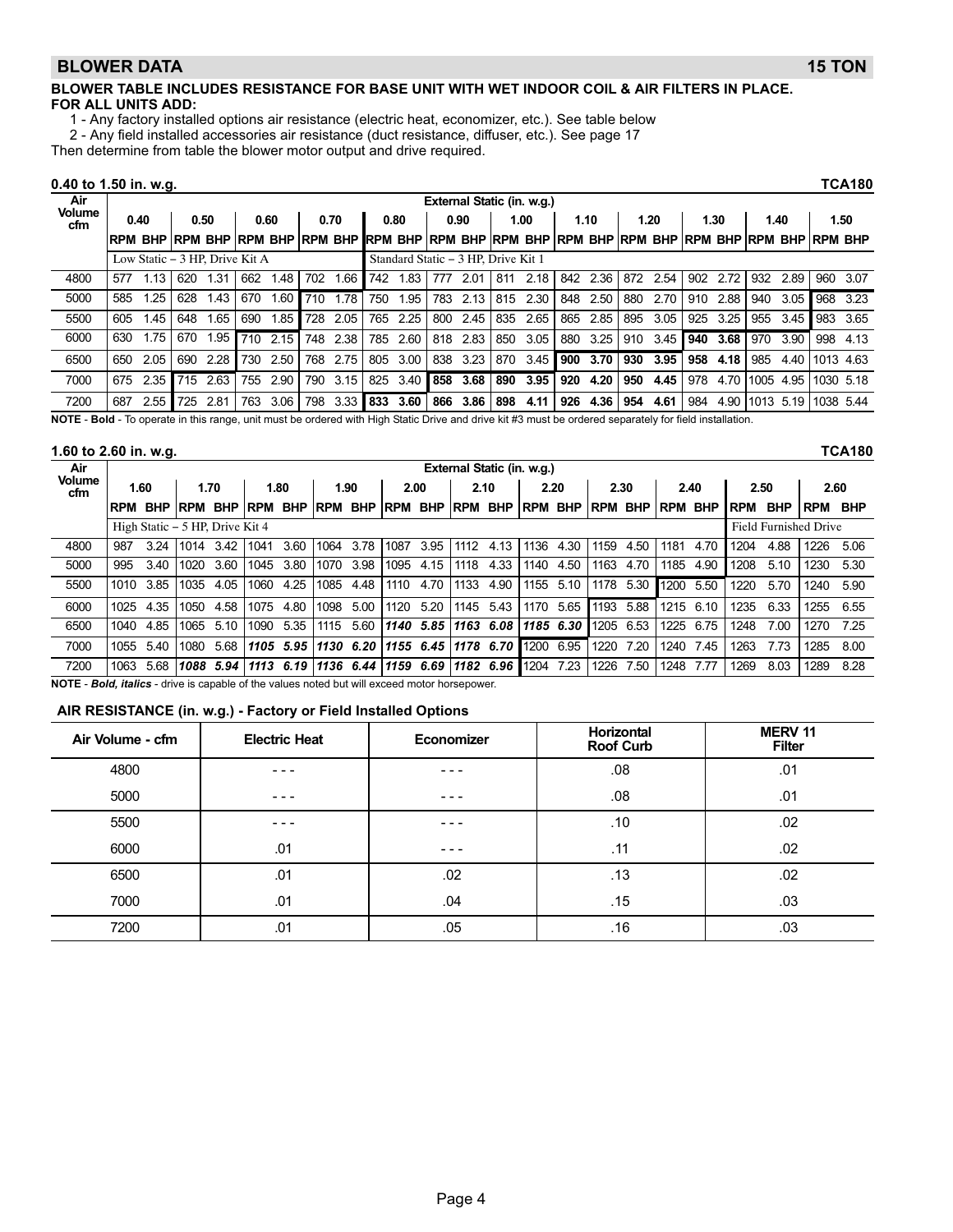#### BLOWER DATA 17.5 TON

#### BLOWER TABLE INCLUDES RESISTANCE FOR BASE UNIT WITH WET INDOOR COIL & AIR FILTERS IN PLACE. FOR ALL UNITS ADD:

1 − Any factory installed options air resistance (electric heat, economizer, etc.). See table below

2 − Any field installed accessories air resistance (duct resistance, diffuser, etc.). See page 17

Then determine from table the blower motor output and drive required.

#### 0.30 to 1.30 in. w.g. TCA210

| Air<br><b>Volume</b> |            |                        |            |            |             |            |            |                                |            |            |     | External Static (in. w.g.) Covered By Drive At Nominal Air<br>With Economizer. Standard Filters And Wet Indoor Coil |     |      |             |                                     |            |            |                |      |            |            |
|----------------------|------------|------------------------|------------|------------|-------------|------------|------------|--------------------------------|------------|------------|-----|---------------------------------------------------------------------------------------------------------------------|-----|------|-------------|-------------------------------------|------------|------------|----------------|------|------------|------------|
| cfm                  |            | 0.30                   | 0.40       |            |             | 0.50       | 0.60       |                                | 0.70       |            |     | 0.80                                                                                                                |     | 0.90 |             | 1.00                                |            | 1.10       |                | 1.20 | 1.30       |            |
|                      | <b>RPM</b> | <b>BHP</b>             | <b>RPM</b> | <b>BHP</b> | <b>IRPM</b> | <b>BHP</b> | <b>RPM</b> | <b>BHP</b>                     | <b>RPM</b> | <b>BHP</b> |     | RPM BHP RPM BHP                                                                                                     |     |      | <b>IRPM</b> | <b>BHP</b>                          | <b>RPM</b> | <b>BHP</b> | <b>RPM BHP</b> |      | <b>RPM</b> | <b>BHP</b> |
|                      |            | <b>Field Furnished</b> |            |            |             |            |            | Low Static – 5 HP. Drive Kit 2 |            |            |     |                                                                                                                     |     |      |             | Standard Static – 5 HP, Drive Kit 3 |            |            |                |      |            |            |
| 5600                 | 609        | .51                    | 652        | 1.71       | 694         | 1.91       | 732        | 2.12                           | 769        | 2.33       | 803 | 2.53                                                                                                                | 837 | 2.73 | 868         | 2.93                                | 899        | 3.13       | 928            | 3.33 | 957        | 3.53       |
| 6000                 | 630        | .75                    | 670        | i.95       | 710         | 2.15       | 748        | 2.38                           | 785        | 2.60       | 818 | 2.83                                                                                                                | 850 | 3.05 | 880         | 3.25                                | 910        | 3.45       | 940            | 3.68 | 970        | 3.90       |
| 6500                 | 650        | 2.05                   | 690        | 2.28       | 730         | 2.50       | 768        | 2.75                           | 805        | 3.00       | 838 | 3.23                                                                                                                | 870 | 3.45 | 900         | 3.70                                | 930        | 3.95       | 958            | 4.18 | 985        | 4.40       |
| 7000                 | 675        | 2.35                   | 715        | 2.63       | 755         | 2.90       | 790        | 3.15                           | 825        | 3.40       | 858 | 3.68                                                                                                                | 890 | 3.95 | 920         | 4.20                                | 950        | 4.45       | 978            | 4.70 | 1005       | 4.95       |
| 7500                 | 700        | 2.75                   | 738        | 3.03       | 775         | 3.30       | 810        | 3.58                           | 845        | 3.85       | 878 | 4.15                                                                                                                | 910 | 4.45 | 938         | 4.70                                | 965        | 4.95       | 993            | 5.23 | 1020       | 5.50       |
| 8000                 | 725        | 3.20                   | 763        | 3.50       | 800         | 3.80       | 833        | 4.08                           | 865        | 4.35       | 898 | 4.65                                                                                                                | 930 | 4.95 | 958         | 5.23                                | 985        | 5.50       | 1013           | 5.80 | 1040       | 6.10       |
| 8400                 | 746        | 3.55                   | 783        | 3.87       | 819         | 4.18       | 853        | 4.49                           | 886        | 4.80       | 916 | 5.12                                                                                                                | 946 | 5.43 | 974         | 5.73                                | 1001       | 6.03       | 1029           | 6.35 | 1056       | 6.66       |

NOTE - Bold - To operate in this range, unit must be ordered with High Static Drive and drive kit #7 must be ordered separately for field installation.

#### 1.40 to 2.50 in. w.g. TCA210

| Air<br><b>Volume</b> |      |      |                                                                                           |      |           |           |  |      | External Static (in. w.g.) Covered By Drive At Nominal Air<br>With Economizer, Standard Filters And Wet Indoor Coil |      |      |           |      |                                                                                                                              |           |                               |            |                                                                                                          |
|----------------------|------|------|-------------------------------------------------------------------------------------------|------|-----------|-----------|--|------|---------------------------------------------------------------------------------------------------------------------|------|------|-----------|------|------------------------------------------------------------------------------------------------------------------------------|-----------|-------------------------------|------------|----------------------------------------------------------------------------------------------------------|
| cfm                  | 1.40 |      |                                                                                           | 1.50 | 1.60      | 1.70      |  | 1.80 | 1.90                                                                                                                | 2.00 | 2.10 | 2.20      |      |                                                                                                                              | 2.30      | 2.40                          |            | 2.50                                                                                                     |
|                      |      |      |                                                                                           |      |           |           |  |      |                                                                                                                     |      |      |           |      | irpm bhp rpm bhp rpm bhp rpm bhp  rpm bhp  rpm bhp rpm bhp rpm bhp rpm bhp rpm bhp rpm bhp rpm bhp rpm bhp                   |           |                               |            |                                                                                                          |
|                      |      |      | Standard Static – 5 HP, Drive Kit 3                                                       |      |           |           |  |      | High Static – 7.5 HP, Drive Kit 6                                                                                   |      |      |           |      |                                                                                                                              |           |                               |            |                                                                                                          |
| 5600                 | 985  |      | 3.74 1012 3.95                                                                            |      |           |           |  |      | 1037 4.15  1062 4.35   1087 4.58   1112 4.80   1135 5.00   1157 5.20                                                |      |      | 1180 5.41 |      |                                                                                                                              | 1202 5.62 | 1223 5.83 1244 6.04           |            |                                                                                                          |
| 6000                 | 998  |      | 4.13 1025 4.35 1050 4.58 1075 4.80 1098 5.00 1120 5.20 1145 5.43 1170 5.65 1193 5.88      |      |           |           |  |      |                                                                                                                     |      |      |           |      |                                                                                                                              |           | 1215 6.10 1235 6.33 1255 6.55 |            |                                                                                                          |
| 6500                 |      |      | 1013 4.63 1040 4.85 1065 5.10 1090 5.35 1115 5.60 1140 5.85 1163 6.08 1185 6.30 1205 6.53 |      |           |           |  |      |                                                                                                                     |      |      |           |      |                                                                                                                              |           | 1225 6.75 1248 7.00           | 11270 7.25 |                                                                                                          |
| 7000                 |      |      | 1030 5.18 1055 5.40                                                                       |      |           |           |  |      | 1080 5.68  1105 5.95  1130 6.20  1155 6.45  1178 6.70  1200 6.95                                                    |      |      | 1220 7.20 |      |                                                                                                                              |           | 1240 7.45 1263 7.73           | 1285 8.00  |                                                                                                          |
| 7500                 |      |      | 1048 5.78 1075 6.05                                                                       |      |           |           |  |      | 1100 6.33  1125 6.60   1148 6.88   1170 7.15   1193 7.40   1215 7.65                                                |      |      | 1238      | 7.95 |                                                                                                                              |           | 1260 8.25 1280 8.50 1300 8.75 |            |                                                                                                          |
| 8000                 |      |      | 1065 6.40 1090 6.70                                                                       |      |           |           |  |      |                                                                                                                     |      |      |           |      | 1115 6.98   1140 7.25   1163 7.55   1185 7.85   1208 8.13   1230 8.40   <b>1253 8.70   1275 9.00  </b> 1295 9.30   1315 9.60 |           |                               |            |                                                                                                          |
| 8400                 | 1081 | 6.96 | 1106 7.26                                                                                 |      | 1131 7.58 | 1156 7.89 |  |      |                                                                                                                     |      |      |           |      |                                                                                                                              |           |                               |            | 1179 8.19  1201 8.49   <b>1224 8.79  1246 9.09  1266 9.38  </b> 1286 9.67   <i>1307 9.98  1328 10.29</i> |

NOTE - Bold, italics - drive is capable of the values noted but will exceed motor horsepower.

Italics − field furnished drive

#### AIR RESISTANCE (in. w.g.) − Factory Installed Options

| Air Volume - cfm | <b>Electric Heat</b> | Economizer | Horizontal<br><b>Roof Curb</b> | <b>MERV 11</b><br><b>Filter</b> |
|------------------|----------------------|------------|--------------------------------|---------------------------------|
| 5600             |                      |            | .10                            | .02                             |
| 6000             | .01                  | - - -      | .11                            | .02                             |
| 6500             | .01                  | .02        | .13                            | .02                             |
| 7000             | .01                  | .04        | .15                            | .03                             |
| 7500             | .01                  | .06        | .17                            | .03                             |
| 8000             | .02                  | .09        | .19                            | .04                             |
| 8400             | .02                  | .11        | .21                            | .04                             |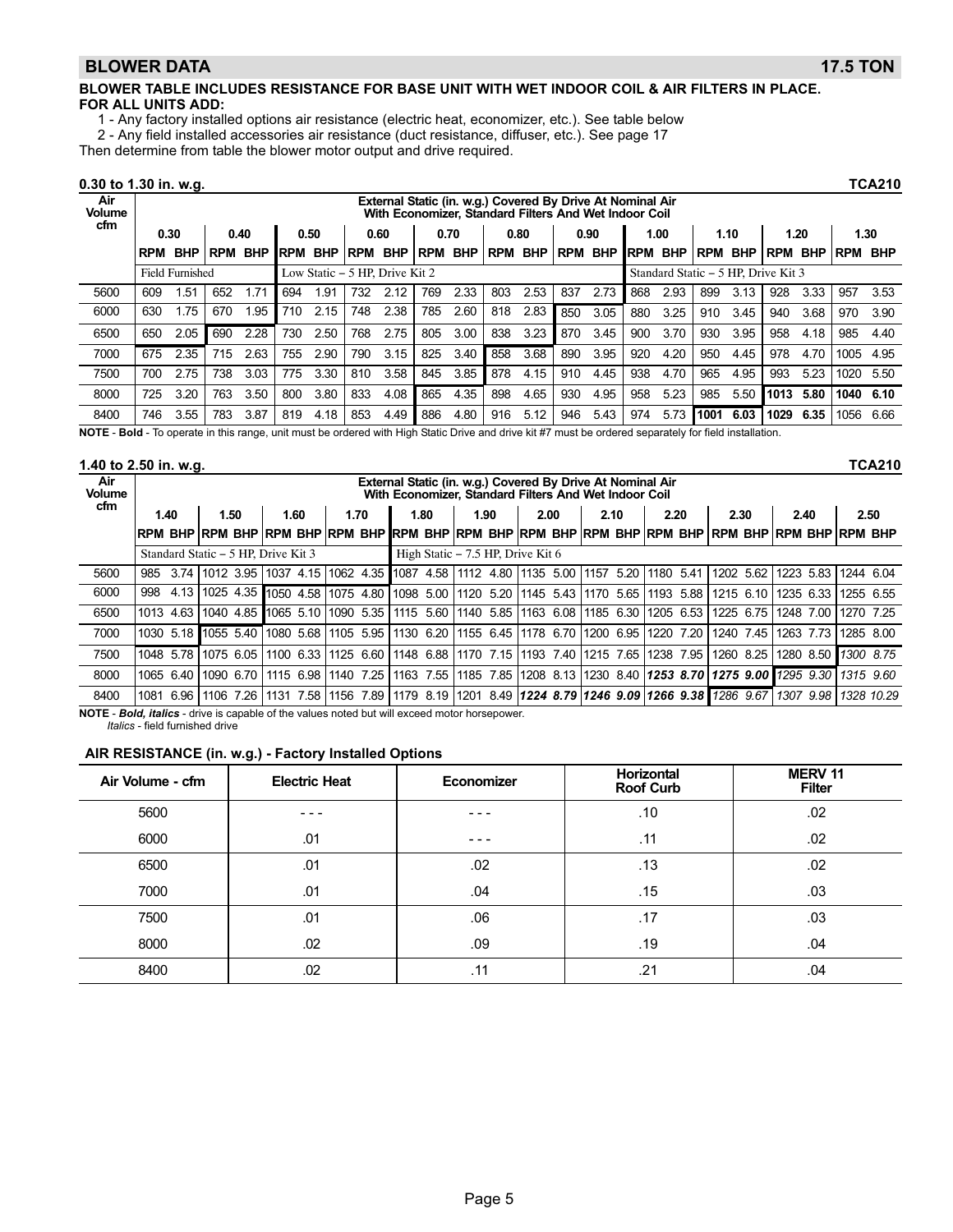#### BLOWER DATA 20 TON

#### BLOWER TABLE INCLUDES RESISTANCE FOR BASE UNIT WITH WET INDOOR COIL & AIR FILTERS IN PLACE. FOR ALL UNITS ADD:

1 − Any factory installed options air resistance (electric heat, economizer, etc.). See table below

2 − Any field installed accessories air resistance (duct resistance, diffuser, etc.). See page 17

Then determine from table the blower motor output and drive required.

#### 0.30 to 1.30 in. w.g. TCA240

| Air<br><b>Volume</b> |            |            |            |            |                                |            |            |            |                |      |            | External Static (in. w.g.) Covered By Drive At Nominal Air<br>With Economizer, Standard Filters And Wet Indoor Coil |             |                                       |            |            |            |            |            |            |                |      |
|----------------------|------------|------------|------------|------------|--------------------------------|------------|------------|------------|----------------|------|------------|---------------------------------------------------------------------------------------------------------------------|-------------|---------------------------------------|------------|------------|------------|------------|------------|------------|----------------|------|
| cfm                  | 0.30       |            |            | 0.40       |                                | 0.50       |            | 0.60       |                | 0.70 |            | 0.80                                                                                                                |             | 0.90                                  |            | 1.00       |            | 1.10       | 1.20       |            |                | 1.30 |
|                      | <b>RPM</b> | <b>BHP</b> | <b>RPM</b> | <b>BHP</b> | RPM                            | <b>BHP</b> | <b>RPM</b> | <b>BHP</b> | <b>RPM BHP</b> |      | <b>RPM</b> | <b>BHP</b>                                                                                                          | <b>IRPM</b> | <b>BHP</b>                            | <b>RPM</b> | <b>BHP</b> | <b>RPM</b> | <b>BHP</b> | <b>RPM</b> | <b>BHP</b> | <b>RPM BHP</b> |      |
|                      |            |            |            |            | Low Static – 5 HP. Drive Kit 2 |            |            |            |                |      |            |                                                                                                                     |             | Standard Static - 7.5 HP, Drive Kit 7 |            |            |            |            |            |            |                |      |
| 6400                 | 648        | l.99       | 688        | 2.22       | 727                            | 2.46       | 764        | 2.69       | 801            | 2.92 | 834        | 3.15                                                                                                                | 866         | 3.39                                  | 896        | 3.62       | 926        | 3.85       | 954        | 4.08       | 981            | 4.30 |
| 7000                 | 675        | 2.35       | 715        | 2.63       | 755                            | 2.90       | 790        | 3.15       | 825            | 3.40 | 858        | 3.68                                                                                                                | 890         | 3.95                                  | 920        | 4.20       | 950        | 4.45       | 978        | 4.70       | 1005           | 4.95 |
| 7500                 | 700        | 2.75       | 738        | 3.03       | 775                            | 3.30       | 810        | 3.58       | 845            | 3.85 | 878        | 4.15                                                                                                                | 910         | 4.45                                  | 938        | 4.70       | 965        | 4.95       | 993        | 5.23       | 1020           | 5.50 |
| 8000                 | 725        | 3.20       | 763        | 3.50       | 800                            | 3.80       | 833        | 4.08       | 865            | 4.35 | 898        | 4.65                                                                                                                | 930         | 4.95                                  | 958        | 5.23       | 985        | 5.50       | 1013       | 5.80       | 1040           | 6.10 |
| 8500                 | 750        | 3.65       | 788        | 3.98       | 825                            | 4.30       | 858        | 4.60       | 890            | 4.90 | 920        | 5.23                                                                                                                | 950         | 5.55                                  | 978        | 5.85       | 1005       | 6.15       | 1033       | 6.48       | 1060           | 6.80 |
| 9000                 | 780        | 4.20       | 815        | 4.53       | 850                            | 4.85       | 880        | 5.18       | 910            | 5.50 | 940        | 5.83                                                                                                                | 970         | 6.15                                  | 998        | 6.48       | 1025       | 6.80       | 1053       | 7.15       | 1080           | 7.50 |
| 9600                 | 811        | 4.87       | 845        | 5.22       | 879                            | 5.57       | 910        | 5.94       | 941            | 6.31 | 970        | 6.67                                                                                                                | 999         | 7.02                                  | 1027       | 7.38       | 1054       | 7.74       | 1079       | 8.08       | 1104           | 8.41 |

#### 1.40 to 2.50 in. w.g. TCA240

| Air<br><b>Volume</b> |                        |                     |      |                                  |      |      | External Static (in. w.g.) Covered By Drive At Nominal Air<br>With Economizer, Standard Filters And Wet Indoor Coil |           |              |                                   |                     |                                                        |
|----------------------|------------------------|---------------------|------|----------------------------------|------|------|---------------------------------------------------------------------------------------------------------------------|-----------|--------------|-----------------------------------|---------------------|--------------------------------------------------------|
| cfm                  | 1.40                   | 1.50                | 1.60 | 1.70                             | 1.80 | 1.90 | 2.00                                                                                                                | 2.10      | 2.20         | 2.30                              | 2.40                | 2.50                                                   |
|                      |                        |                     |      |                                  |      |      | irpm bhp ìrpm bhp irpm bhp ìrpm bhp ìrpm bhp ìrpm bhp ìrpm bhp ìrpm bhp ìrpm bhp ìrpm bhp ìrpm bhp ìrpm bhp i       |           |              |                                   |                     |                                                        |
|                      | <b>Standard Static</b> |                     |      | High Static – 10 HP, Drive Kit 6 |      |      |                                                                                                                     |           |              |                                   |                     |                                                        |
| 6400                 |                        |                     |      |                                  |      |      | 1008 4.53 1035 4.75 1060 4.98 11085 5.22 11110 5.45 11135 5.68 11157 5.91 1                                         | 1180 6.15 | 1202 6.40    | 1225 6.65                         | 1246 6.88 1268 7.11 |                                                        |
| 7000                 |                        | 1030 5.18 1055 5.40 |      |                                  |      |      | 1080 5.68  1105 5.95  1130 6.20  1155 6.45  1178 6.70  1200 6.95                                                    |           | 1220<br>7.20 | 1240 7.45                         | 1263 7.73           | 1285 8.00                                              |
| 7500                 |                        |                     |      |                                  |      |      | 1048 5.78 11075 6.05 11100 6.33 11125 6.60 11148 6.88 11170 7.15 11193 7.40 11215 7.65 1                            |           | 1238 7.95    | 1260 8.25                         | 1280 8.50 1300 8.75 |                                                        |
| 8000                 |                        |                     |      |                                  |      |      | 1065 6.40  1090 6.70   1115 6.98  1140 7.25  1163 7.55  1185 7.85  1208 8.13  1230 8.40  1253 8.70                  |           |              | 1275 9.00   1295 9.30   1315 9.60 |                     |                                                        |
| 8500                 | 1085 7.10              |                     |      |                                  |      |      | 1110 7.40 1135 7.73 1160 8.05 11183 8.35 11205 8.65 11228 8.95                                                      | 1250 9.25 | 1270 9.55    | 1290 9.85                         |                     | 1310 10.15 1330 10.45                                  |
| 9000                 | 1105                   |                     |      |                                  |      |      | 7.83   1130 8.15   1153 8.45   1175 8.75   1198 9.08   1220 9.40   1243 9.75                                        |           |              |                                   |                     | 1265 10.10 1288 10.45 1310 10.80 1330 11.10 1350 11.40 |
| 9600                 |                        |                     |      |                                  |      |      | 1129 8.77 11154 9.13 1177 9.46 11199 9.78 11222 10.14 1244 10.50 1267 10.87 1289 11.23                              |           |              |                                   |                     |                                                        |

NOTE − italics − field furnished drive.

#### AIR RESISTANCE (in. w.g.) − Factory Installed Options

| Air Volume - cfm | <b>Electric Heat</b> | Economizer | <b>Horizontal</b><br><b>Roof Curb</b> | <b>MERV 11</b><br><b>Filter</b> |
|------------------|----------------------|------------|---------------------------------------|---------------------------------|
| 6400             | .01                  | .02        | .13                                   | .02                             |
| 7000             | .01                  | .04        | .15                                   | .03                             |
| 7500             | .01                  | .06        | .17                                   | .03                             |
| 8000             | .02                  | .09        | .19                                   | .04                             |
| 8500             | .02                  | .11        | .21                                   | .04                             |
| 9000             | .04                  | .14        | .24                                   | .04                             |
| 9600             | .05                  | .16        | .26                                   | .05                             |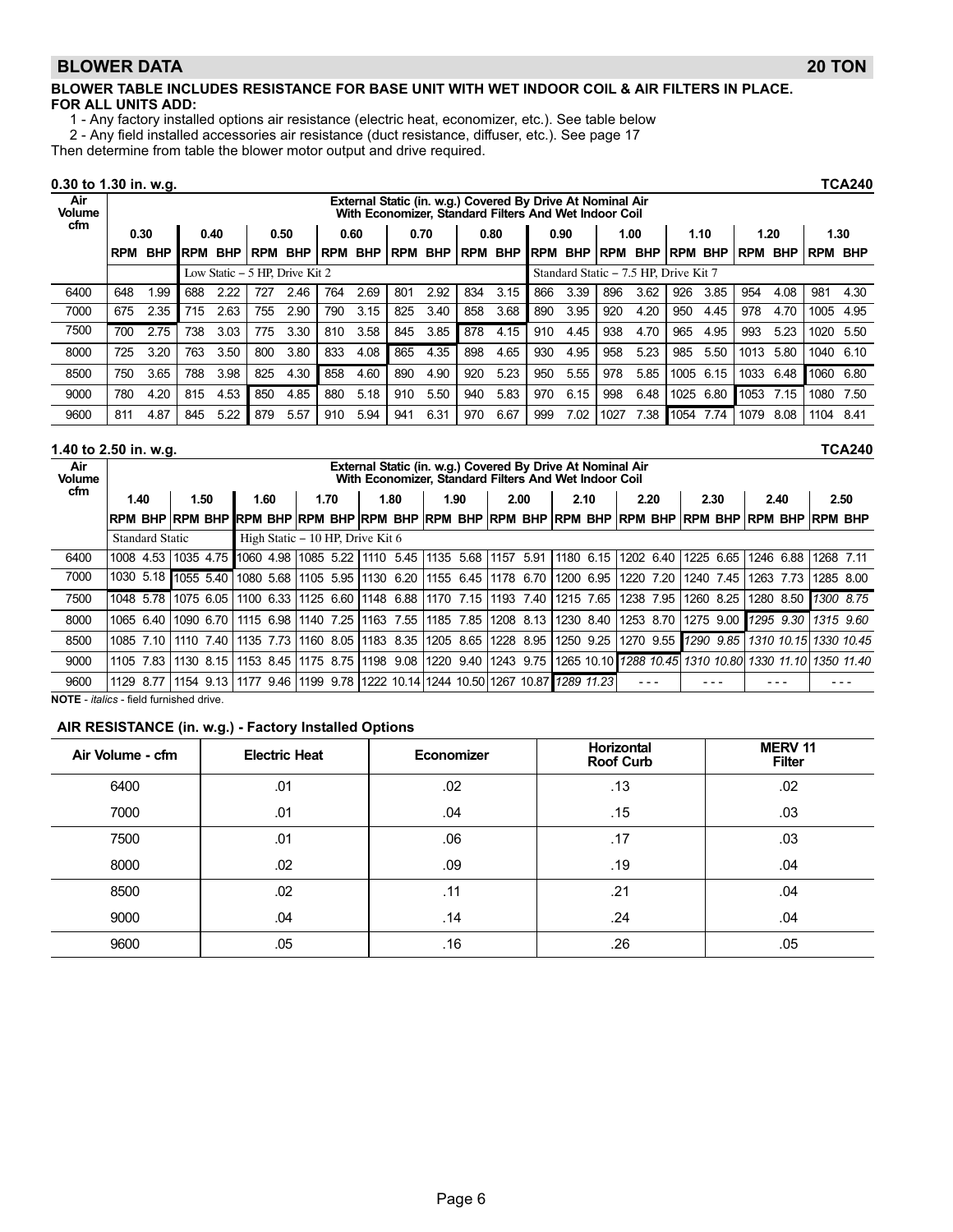#### BLOWER DATA 25 TON

#### BLOWER TABLE INCLUDES RESISTANCE FOR BASE UNIT WITH WET INDOOR COIL & AIR FILTERS IN PLACE. FOR ALL UNITS ADD:

1 − Any factory installed options air resistance (electric heat, economizer, etc.). See table below

2 − Any field installed accessories air resistance (duct resistance, diffuser, etc.). See page 17

Then determine from table the blower motor output and drive required.

0.0 to 1.10 in. w.g. TCA300S

| Air<br><b>Volume</b> |                |                       |                |          |     |          |                            |                                               |                |      |          |           |                |           |          | External Static (in. w.g.) Covered By Drive At Nominal Air<br>With Economizer, Standard Filters And Wet Indoor Coil |                |            |                |            |                    |            |            |            |
|----------------------|----------------|-----------------------|----------------|----------|-----|----------|----------------------------|-----------------------------------------------|----------------|------|----------|-----------|----------------|-----------|----------|---------------------------------------------------------------------------------------------------------------------|----------------|------------|----------------|------------|--------------------|------------|------------|------------|
| cfm                  | 0.0            |                       |                | 0.10     |     | 0.20     |                            | 0.30                                          |                | 0.40 |          | 0.50      |                | 0.60      |          | 0.70                                                                                                                |                | 0.80       |                | 0.90       | 1.00               |            | 1.10       |            |
|                      | <b>RPM BHP</b> |                       | <b>RP</b><br>м |          |     |          | <b>BHPIRPM BHPIRPM BHP</b> |                                               | <b>RPM BHP</b> |      | IRPM BHP |           | <b>RPM BHP</b> |           | IRPM BHP |                                                                                                                     | <b>RPM BHP</b> |            | <b>RPM BHP</b> |            | <b>RPM</b>         | <b>BHP</b> | <b>RPM</b> | <b>BHP</b> |
|                      |                | Field Furnished Drive |                |          |     |          |                            | Low Static – 7.5 HP, Drive Kit 7<br>1040 6310 |                |      |          |           |                |           |          |                                                                                                                     |                |            |                |            | Standard<br>Static |            |            |            |
| 8000                 | 725            | 3.20                  |                | 763 3.50 | 800 | 3.80     | 833                        | 4.08                                          | 865            | 4.35 | 898      | 4.65      | 930            | 4.95      | 958      | 5.23                                                                                                                | 985            | 5.50       | 1013           | 5.80       |                    |            | 1065       | 6.40       |
| 8500                 | 750            | 3.65                  |                | 788 3.98 |     | 825 4.30 | 858                        | 4.60                                          | 890            | 4.90 | 920      | 5.23      | 950            | 5.55      | 978      | 5.85                                                                                                                | 1005 6.15      |            |                | 1033 6.48  | 1060               | 6.80       | 1085 7.10  |            |
| 9250                 | 790            | 4.45                  |                | 825 4.80 |     | 860 5.15 | 893                        | 5.50                                          | 925            | 5.85 | 955      | 6.20      | 985            | 6.55      |          | 1013 6.88                                                                                                           | 1040 7.20      |            | 1065           | 7.53       | 1090               | 7.85       | 1115       | 8.20       |
| 10000                | 835            | 5.40 868 5.78         |                |          |     | 900 6.15 | 930                        | 6.50                                          | 960            | 6.85 | 988      | 7.23      |                | 1015 7.60 | 1043     | 7.98                                                                                                                | 1070 8.35      |            | 1095 8.70      |            | 1120               | 9.05       | 1145       | 9.43       |
| 10750                | 875            | 6.40                  |                | 908 6.83 | 940 | 7.25     | 970                        | 7.65                                          | 1000 8.05      |      |          | 1028 8.45 | 1055 8.85      |           | 1080     | 9.25                                                                                                                | 1105 9.65      |            |                | 1130 10.05 |                    | 1155 10.45 | 1178       | 10.83      |
| 11500                | 915            | 7.40                  |                | 948 7.88 | 980 |          | 8.35 1010 8.80             |                                               | 1040 9.25      |      |          | 1068 9.68 |                |           |          | 1095 10.10 1118 10.53 1140 10.95                                                                                    |                |            |                | 1165 11.40 |                    | 1190 11.85 | 1210 12.23 |            |
| 12000                | 935            | 7.95                  |                | 963 8.35 |     |          |                            | 990 8.75 1020 9.23 1050 9.70                  |                |      |          |           |                |           |          | 1075 10.15 1100 10.60 1125 10.98                                                                                    |                | 1150 11.35 |                | 1173 11.80 |                    | 1195 12.25 |            |            |

NOTE - Bold, italics - drive is capable of the values noted but will exceed motor horsepower.

Bold − To operate in this range, unit must be ordered with Standard Static Drive and drive kit #7 must be ordered separately for field installation.

#### 1.20 to 2.20 in. w.g. TCA300S

| Air<br><b>Volume</b><br>cfm | External Static (in. w.g.) Covered By Drive At Nominal Air<br>With Economizer, Standard Filters And Wet Indoor Coil |                                      |       |            |                       |            |            |            |            |                  |            |            |            |                       |                |                              |                |            |            |                 |            |            |
|-----------------------------|---------------------------------------------------------------------------------------------------------------------|--------------------------------------|-------|------------|-----------------------|------------|------------|------------|------------|------------------|------------|------------|------------|-----------------------|----------------|------------------------------|----------------|------------|------------|-----------------|------------|------------|
|                             |                                                                                                                     | 1.20                                 |       | 1.30       |                       | 1.40       |            | 1.50       |            | 1.60             |            | 1.70       |            | 1.80                  |                | 1.90                         |                | 2.00       |            | 2.10            | 2.20       |            |
|                             | <b>IRPM</b>                                                                                                         | <b>BHP</b>                           | l RPM | <b>BHP</b> | <b>RPM</b>            | <b>BHP</b> | <b>RPM</b> | <b>BHP</b> | <b>RPM</b> | <b>BHP</b>       | <b>RPM</b> | <b>BHP</b> | <b>RPM</b> | <b>BHP</b>            | <b>RPM BHP</b> |                              | <b>RPM BHP</b> |            | <b>RPM</b> | <b>BHP</b>      | <b>RPM</b> | <b>BHP</b> |
|                             |                                                                                                                     | Standard Static – 10 HP. Drive Kit 6 |       |            |                       |            |            |            |            |                  |            |            |            |                       |                | <b>Field Furnished Drive</b> |                |            |            |                 |            |            |
| 8000                        | 1090                                                                                                                | 6.70                                 | 1115  | 6.98       | 1140                  | 7.25       | 1163       | 7.55       | 1185       | 7.85             | 1208       | 8.13       | 1230       | 8.40                  | 1253           | 8.70                         | 1275           | 9.00       | 1295       | 9.30            | 1315       | 9.60       |
| 8500                        | 1110                                                                                                                | 7.40                                 | 1135  | 7.73       | 1160                  | 8.05       | 1183       | 8.35       | 1205       | 8.65             | 1228       | 8.95       | 1250       | 9.25                  | 1270           | 9.25                         | 1290           | 9.85       |            | 1310 10.15 1330 |            | 10.45      |
| 9250                        | 1140                                                                                                                | 8.55                                 | 1163  | 8.88       | 1185                  | 9.20       | 1208       | 9.53       | 1230       | 9.85             | 1253       | 10.20      |            | 1275 10.55 1295 10.55 |                |                              |                | 1315 11.20 |            |                 |            |            |
| 10000                       | 1170                                                                                                                | 9.80                                 |       |            | 1193 10.15 1215 10.50 |            | 1238       | 10.88 1260 |            | 11.25 1283 11.62 |            |            |            |                       |                |                              |                |            |            |                 |            |            |
| 10750                       | 1200                                                                                                                | 11.20                                |       | 1222 11.57 |                       |            |            |            |            |                  |            |            |            |                       |                |                              |                |            |            |                 |            |            |
| 11500                       |                                                                                                                     | 1230 12.60                           |       |            |                       |            |            |            |            |                  |            |            |            |                       |                |                              |                |            |            |                 |            |            |

#### AIR RESISTANCE (in. w.g.) − Factory Installed Options

| Air Volume - cfm | <b>Electric Heat</b> | Economizer | Horizontal<br><b>Roof Curb</b> | <b>MERV 11</b><br><b>Filter</b> |
|------------------|----------------------|------------|--------------------------------|---------------------------------|
| 8000             | .02                  | .09        | .13                            | .04                             |
| 8500             | .02                  | .11        | .15                            | .04                             |
| 9250             | .04                  | .15        | .18                            | .05                             |
| 10,000           | .06                  | .19        | .21                            | .06                             |
| 10,750           | .10                  | .23        | .25                            | .06                             |
| 11,000           | .11                  | .25        | .27                            | .07                             |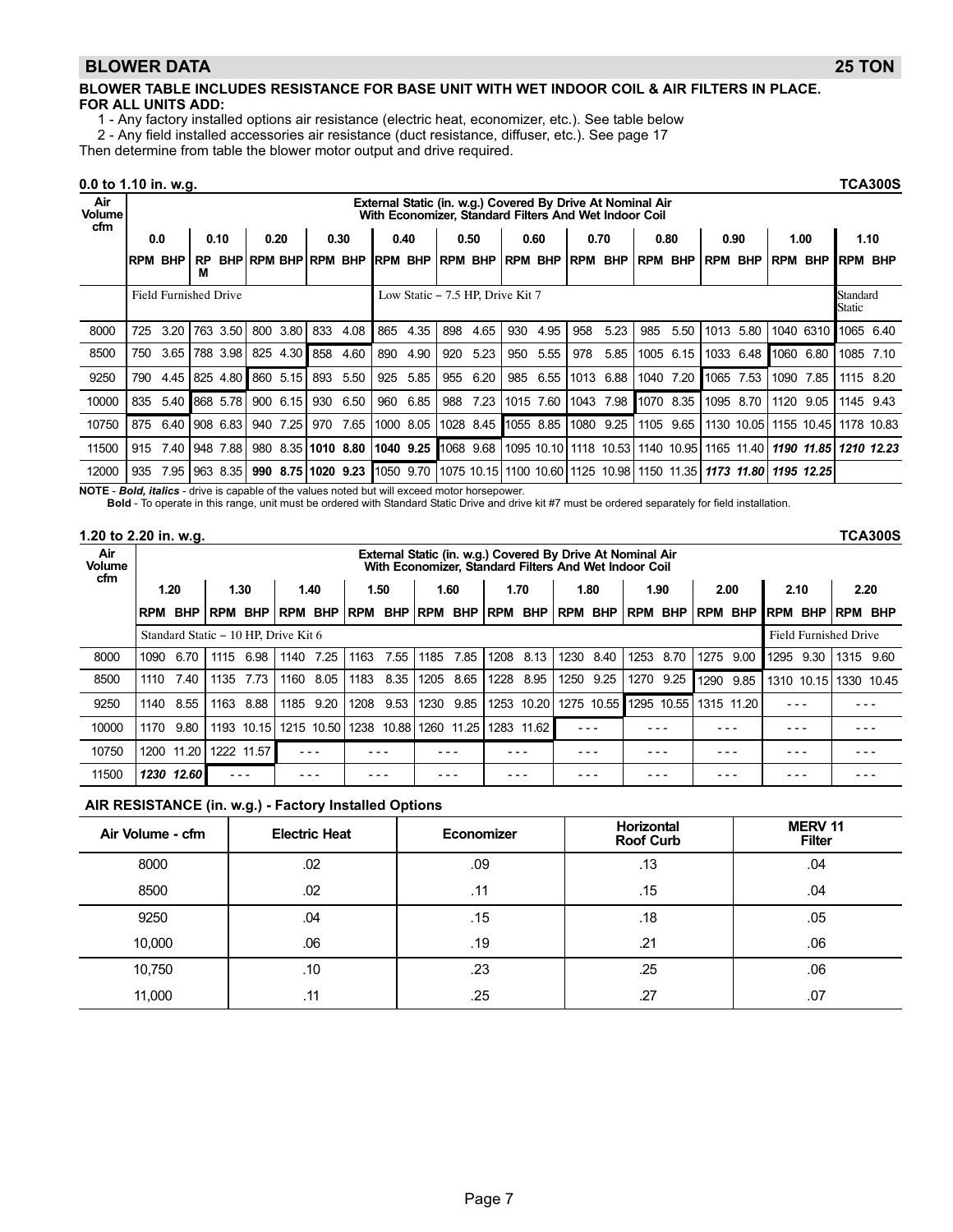# BLOWER DATA

## CEILING DIFFUSER AIR RESISTANCE

|                   |      |             |       |                              |       |                                 |         | <b>Step-Down Diffuser</b> |         |                              |         |             |                   |             | <b>Flush Diffuser</b> |             |          |
|-------------------|------|-------------|-------|------------------------------|-------|---------------------------------|---------|---------------------------|---------|------------------------------|---------|-------------|-------------------|-------------|-----------------------|-------------|----------|
| <b>Air Volume</b> |      |             |       | RTD11-185                    |       |                                 |         |                           |         | <b>RTD11-275</b>             |         |             |                   |             |                       |             |          |
|                   |      | 2 Ends Open |       | 1 Side/2<br><b>Ends Open</b> |       | All Ends &<br><b>Sides Open</b> |         | 2 Ends Open               |         | 1 Side/2<br><b>Ends Open</b> |         | All Ends &  | <b>Sides Open</b> |             | FD11-185              |             | FD11-275 |
| cfm               | L/s  | in.<br>w.g. | Pa    | in.<br>w.g.                  | Pa    | in.<br>w.g.                     | Pa      | in.<br>w.g.               | Pa      | in.<br>w.g.                  | Pa      | in.<br>w.g. | Pa                | in.<br>w.g. | Pa                    | in.<br>w.g. | Pa       |
| 5000              | 2360 | .51         | 127   | .44                          | 109   | .39                             | 97      | ---                       | $- - -$ | ---                          | $- - -$ | ---         | $- - -$           | .27         | 67                    | ---         | - - -    |
| 5200              | 2455 | .56         | 139   | .48                          | 119   | .42                             | 104     | ---                       | - - -   | - - -                        | - - -   | ---         | - - -             | .30         | 75                    | - - -       |          |
| 5400              | 2550 | .61         | 152   | .52                          | 129   | .45                             | 112     | - - -                     | $- - -$ | ---                          | $- - -$ | ---         | $- - -$           | .33         | 82                    | $- - -$     |          |
| 5600              | 2645 | .66         | 164   | .56                          | 139   | .48                             | 119     | $- - -$                   | $- - -$ | ---                          | $- - -$ | $  -$       | $- - -$           | .36         | 90                    | $- - -$     |          |
| 5800              | 2735 | .71         | 177   | .59                          | 147   | .51                             | 127     | $- - -$                   | $- - -$ | ---                          | $- - -$ | $- - -$     | $- - -$           | .39         | 97                    | $- - -$     |          |
| 6000              | 2830 | .76         | 189   | .63                          | 157   | .55                             | 137     | .36                       | 90      | .31                          | 77      | .27         | 67                | .42         | 104                   | .29         | 72       |
| 6200              | 2925 | .80         | 199   | .68                          | 169   | .59                             | 147     | $- - -$                   | $- - -$ | ---                          | $- - -$ | ---         | $- - -$           | .46         | 114                   | $- - -$     | - - -    |
| 6400              | 3020 | .86         | 214   | .72                          | 179   | .63                             | 157     | - - -                     | ---     | - - -                        | $- - -$ | ---         | $- - -$           | .50         | 124                   | - - -       | - - -    |
| 6500              | 3065 | $- - -$     | - - - | $- - -$                      | - - - | $- - -$                         | $- - -$ | .42                       | 104     | .36                          | 90      | .31         | 77                | $- - -$     | - - -                 | .34         | 85       |
| 6600              | 3115 | .92         | 229   | .77                          | 191   | .67                             | 167     | ---                       | $- - -$ | - - -                        | $- - -$ | ---         | $- - -$           | .54         | 134                   | $- - -$     | - - -    |
| 6800              | 3210 | .99         | 246   | .83                          | 206   | .72                             | 174     | ---                       | $- - -$ | ---                          | - - -   | ---         | - - -             | .58         | 144                   | $- - -$     |          |
| 7000              | 3305 | 1.03        | 256   | .87                          | 216   | .76                             | 189     | .49                       | 122     | .41                          | 102     | .36         | 90                | .62         | 154                   | .40         | 99       |
| 7200              | 3400 | 1.09        | 271   | .92                          | 229   | .80                             | 199     | $- - -$                   | $- - -$ | ---                          | $- - -$ | $- - -$     | $- - -$           | .66         | 164                   | $- - -$     | - - -    |
| 7400              | 3490 | 1.15        | 286   | .97                          | 241   | .84                             | 209     | ---                       | $- - -$ | - - -                        | - - -   | ---         | - - -             | .70         | 174                   | - - -       |          |
| 7500              | 3540 | $- - -$     | - - - | $- - -$                      | - - - | - - -                           | $- - -$ | .51                       | 127     | .46                          | 114     | .41         | 102               | $- - -$     | - - -                 | .45         | 112      |
| 7600              | 3585 | 1.20        | 301   | 1.02                         | 254   | .88                             | 219     | $- - -$                   | $- - -$ | - - -                        | $- - -$ | $- - -$     | $- - -$           | .74         | 184                   | $- - -$     | - - -    |
| 8000              | 3775 | $- - -$     | - - - | ---                          | - - - | - - -                           | - - -   | .59                       | 147     | .49                          | 122     | .43         | 107               | $- - -$     | - - -                 | .50         | 124      |
| 8500              | 4010 | $- - -$     | - - - | $  -$                        | - - - | $- - -$                         | ---     | .69                       | 172     | .58                          | 144     | .50         | 124               | $- - -$     | - - -                 | .57         | 142      |
| 9000              | 4245 | $- - -$     | - - - | $- - -$                      | - - - | $- - -$                         | $- - -$ | .79                       | 196     | .67                          | 167     | .58         | 144               | $- - -$     | - - -                 | .66         | 164      |
| 9500              | 4485 | $- - -$     | - - - | $  -$                        | - - - | $  -$                           | $- - -$ | .89                       | 221     | .75                          | 186     | .65         | 162               | $- - -$     | - - -                 | .74         | 184      |
| 10,000            | 4720 | $- - -$     | - - - | $  -$                        | - - - | - - -                           | $- - -$ | 1.00                      | 249     | .84                          | 209     | .73         | 182               | $- - -$     | - - -                 | .81         | 201      |
| 10,500            | 4955 | $- - -$     | - - - | $- - -$                      | - - - | $- - -$                         | ---     | 1.10                      | 273     | .92                          | 229     | .80         | 199               | $- - -$     | - - -                 | .89         | 221      |
| 11,000            | 5190 | $- - -$     | - - - | $- - -$                      | - - - | $- - -$                         | - - -   | 1.21                      | 301     | 1.01                         | 251     | .88         | 219               | $- - -$     | - - -                 | .96         | 239      |

#### POWER EXHAUST FANS

|          | <b>Return Duct</b><br><b>Negative Static Pressure</b> | <b>Air Volume Exhausted</b> |      |
|----------|-------------------------------------------------------|-----------------------------|------|
| in. w.g. | Pa                                                    | cfm                         | L/s  |
| $\Omega$ | 0                                                     | 8630                        | 4070 |
| 0.05     | 12                                                    | 8210                        | 3875 |
| 0.10     | 25                                                    | 7725                        | 3645 |
| 0.15     | 37                                                    | 7110                        | 3355 |
| 0.20     | 50                                                    | 6470                        | 3055 |
| 0.25     | 62                                                    | 5790                        | 2730 |
| 0.30     | 75                                                    | 5060                        | 2390 |
| 0.35     | 87                                                    | 4300                        | 2030 |
| 0.40     | 100                                                   | 3510                        | 1655 |
| 0.45     | 112                                                   | 2690                        | 1270 |
| 0.50     | 125                                                   | 1840                        | 870  |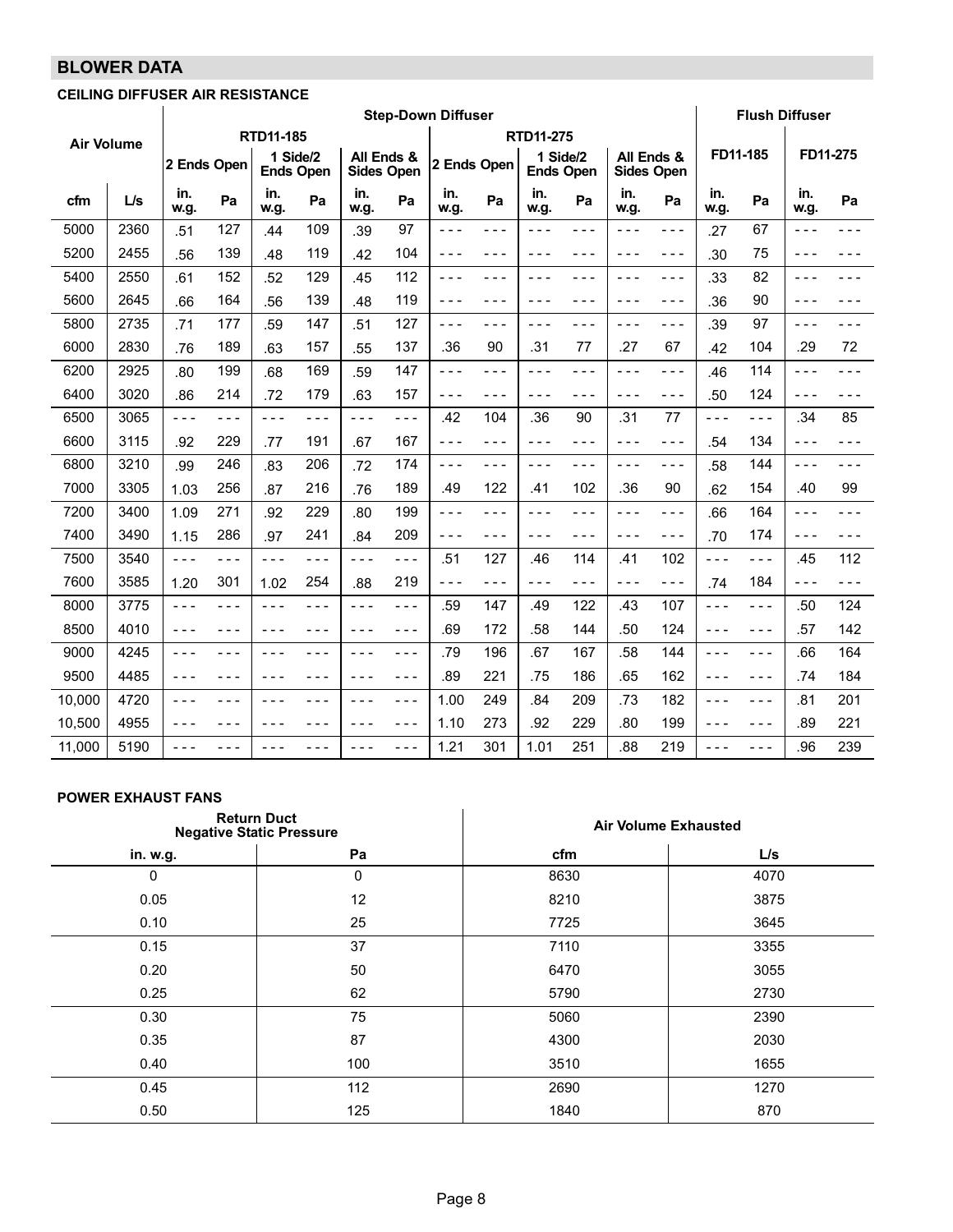### BLOWER DATA

j.

### CEILING DIFFUSER AIR THROW DATA

| <b>Model</b>  |      | <b>Air Volume</b> |                  |           | <sup>1</sup> Effective Throw Range |           |                     |      | <b>Air Volume</b>     |                  |           | <sup>1</sup> Effective Throw Range |           |
|---------------|------|-------------------|------------------|-----------|------------------------------------|-----------|---------------------|------|-----------------------|------------------|-----------|------------------------------------|-----------|
| No.           |      |                   | <b>Step-Down</b> |           | <b>Flush</b>                       |           | <b>Model</b><br>No. |      |                       | <b>Step-Down</b> |           | <b>Flush</b>                       |           |
|               | cfm  | L/s               | ft.              | m         | ft.                                | m         |                     | cfm  | L/s                   | ft.              | m         | ft.                                | m         |
|               |      | Diffuser Mod-     | RTD11-185        |           | FD11-185                           |           |                     |      | <b>Diffuser Model</b> | RTD11-275        |           | FD11-275                           |           |
|               |      | el                |                  |           |                                    |           |                     | 7200 | 3400                  | $33 - 38$        | $10 - 12$ | 26 - 35                            | 8 - 11    |
|               | 5600 | 2645              | $39 - 49$        | $12 - 15$ | 28 - 37                            | $9 - 11$  |                     | 7400 | 3490                  | $35 - 40$        | $11 - 12$ | $28 - 37$                          | $9 - 11$  |
| 180           | 5800 | 2740              | $42 - 51$        |           | $13 - 16$   29 - 38                | $9 - 12$  | 210,                | 7600 | 3585                  | $36 - 41$        | $11 - 13$ | $29 - 38$                          | $9 - 12$  |
| <b>Models</b> | 6000 | 2830              | 44 - 54          | $13 - 17$ | $40 - 50$   12 - 15                |           | 240,                | 7800 | 3680                  | $38 - 43$        | $11 - 13$ | $40 - 50$                          | $12 - 15$ |
|               | 6200 | 2925              | $45 - 55$        | $14 - 17$ | $42 - 51$                          | $13 - 16$ | 300S                | 8000 | 3775                  | 39 - 44 I        | $12 - 13$ | $42 - 51$                          | $13 - 16$ |
|               | 6400 | 3020              | $46 - 55$        | $14 - 17$ | $53 - 52$                          | $13 - 16$ | <b>Models</b>       | 8200 | 3870                  | 41 - 46          | $12 - 14$ | $43 - 52$                          | $13 - 16$ |
|               | 6600 | 3115              | 57 - 56          |           | 14 - 17   45 - 56                  | 14 - 17   |                     | 8400 | 3965                  | 43 - 49          | $13 - 15$ | 44 - 54                            | $13 - 17$ |
|               |      |                   |                  |           |                                    |           |                     | 8600 | 4060                  | 44 - 50          | $13 - 15$ | $46 - 57$                          | $14 - 17$ |
|               |      |                   |                  |           |                                    |           |                     | 8800 | 4155                  | 47 - 55          | 14 - 17   | 48 - 59                            | $15 - 18$ |

 $^{\rm 1}$  Throw is the horizontal or vertical distance an airstream travels on leaving the outlet or diffuser before the maximum velocity is reduced to 50 ft. (15 m) per minute. Four sides open.

#### DRIVE KIT SPECIFICATIONS

|            | <b>Blower Motor Outputs</b> |                      |               |           |         |         | <b>RPM Range</b> |          |           |          |         |
|------------|-----------------------------|----------------------|---------------|-----------|---------|---------|------------------|----------|-----------|----------|---------|
| Nominal hp | <b>Maximum</b><br>hp        | <b>Nominal</b><br>kW | Maximum<br>kW | Drive A   | Drive 1 | Drive 2 | Drive 3          | Drive 4  | Drive 6   | Drive 7  | Drive 9 |
| 3          | 3.45                        | 2.2                  | 2.6           | 535-725   | 710-965 | ----    | - - -            |          | - - - -   |          |         |
| 5          | 5.75                        | 3.7                  | 4.3           | $- - - -$ | ----    | 685-865 | 850-1045         | 945-1185 | ----      |          |         |
| 7.5        | 8.63                        | 5.6                  | 6.4           | ----      | ----    | ----    | - - - -          |          | 1045-1285 | 850-1045 | 685-865 |
| 10         | 11.5                        | 7.5                  | 8.6           | ----      | ----    | ----    |                  |          | 1045-1285 | ----     |         |

\*Using total air volume and system static pressure requirements determine from blower performance tables rpm and motor output required. Maximum usable output of motors<br>furnished by manufacturer are shown. In Canada, nomina

#### MANUFACTURER'S NUMBERS

|                     |               |      |            |                          |                        | MANU AYTUNLIN 9 NUMBLING |                  |                 |                        |                      |                        |
|---------------------|---------------|------|------------|--------------------------|------------------------|--------------------------|------------------|-----------------|------------------------|----------------------|------------------------|
|                     |               |      |            |                          |                        |                          | DRIVE COMPONENTS |                 |                        |                      |                        |
|                     |               |      | <b>RPM</b> | <b>ADJUSTABLE SHEAVE</b> |                        | <b>FIXED SHEAVE</b>      |                  |                 | <b>BELTS</b>           | <b>SPLIT BUSHING</b> |                        |
| <b>Drive</b><br>No. | <b>H.P.</b>   | Min  | Max        | Supplier No.             | <b>OEM</b><br>Part No. | Supplier No.             | OEM Part No.     | Supplier<br>No. | <b>OEM</b><br>Part No. | Supplier No.         | <b>OEM</b><br>Part No. |
| A                   | 2 & 3         | 535  | 725        | 1VP40x7/8                | 79J0301                | BK95 x 1-7/16            | 80K1601          | <b>BX59</b>     | 59A5001                | N/A                  | N/A                    |
|                     | 3             | 710  | 965        | 1VP40x7/8                | 79J0301                | BK72 x 1-7/16            | 100244-13        | <b>BX56</b>     | 100245-11              | N/A                  | N/A                    |
| 2                   | 3 & 5<br>High | 685  | 865        | 1VP50x1-1/8              | P-8-1977               | BK100 x 1-7/16           | 39L1301          | <b>BX62</b>     | 57A7701                | N/A                  | N/A                    |
| 3                   | 5             | 850  | 1045       | 1VP65x1-1/8              | 100239-03              | <b>BK110H</b>            | 100788-06        | <b>BX66</b>     | 97J5901                | $H - 1 - 7/16$       | 49M6201                |
| 4                   | 5             | 945  | 1185       | 1VP60x1-1/8              | 41C1301                | BK90H x 1-7/16           | 100788-04        | <b>BX62</b>     | 57A7701                | $H - 1 - 7/16$       | 49M6201                |
| 5                   | 7.5           | 945  | 1185       | 1VP60x1-3/8              | 78L5501                | BK90H x 1-7/16           | 100788-04        | <b>BX63</b>     | 97J5501                | $H - 1 - 7/16$       | 49M6201                |
| 6                   | 7.5           | 1045 | 1285       | 1VP65x1-3/8              | 78M7101                | BK90H x 1-7/16           | 100788-04        | <b>BX64</b>     | 97J5801                | $H - 1 - 7/16$       | 49M6201                |
| 6                   | 10            | 1045 | 1285       | 1VP65x1-3/8              | 78M7101                | 1B5V86                   | 78M8301          | 5VX760          | 100245-21              | $B-1-7/16$           | 100246-01              |
| 7                   | 7.5           | 850  | 1045       | 1VP65x1-3/8              | 78M7101                | <b>BK110H</b>            | 100788-06        | <b>BX66</b>     | 97J5901                | $H - 1 - 7/16$       | 49M6201                |
| 8                   | 10            | 1135 | 1365       | 1VP65x1-3/8              | 78M7101                | 1B5V80                   | 100240-05        | 5VX660          | 100245-20              | $B-1-7/16$           | 100246-01              |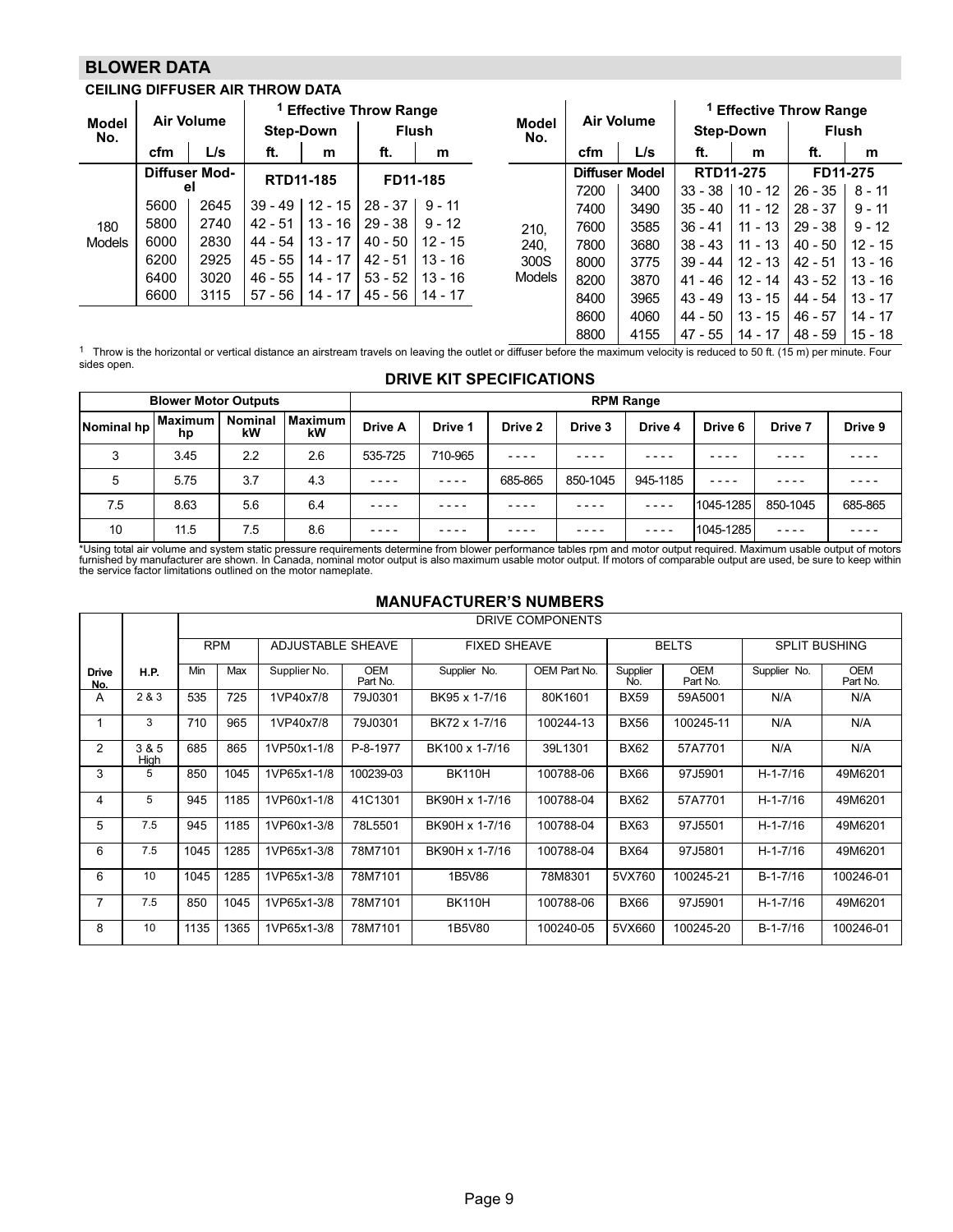## <span id="page-9-0"></span>ELECTRIC HEAT CAPACITIES

|                       |             | <b>15 kW</b>          |                           |             | 30 kW                 |                           |             | 45 kW                 |                           |             | 60 kW                 |                           |             | 90 kW                 |                           |
|-----------------------|-------------|-----------------------|---------------------------|-------------|-----------------------|---------------------------|-------------|-----------------------|---------------------------|-------------|-----------------------|---------------------------|-------------|-----------------------|---------------------------|
| <b>Volts</b><br>Input | kW<br>Input | <b>Btuh</b><br>Output | No.<br>οf<br><b>Steps</b> | kW<br>Input | <b>Btuh</b><br>Output | No.<br>of<br><b>Steps</b> | kW<br>Input | <b>Btuh</b><br>Output | No.<br>of<br><b>Steps</b> | kW<br>Input | <b>Btuh</b><br>Output | No.<br>оf<br><b>Steps</b> | kW<br>Input | <b>Btuh</b><br>Output | No.<br>οf<br><b>Steps</b> |
| 208                   | 11.3        | 38.600                |                           | 22.5        | 76.800                |                           | 33.8        | 115.300               | 2                         | 45.0        | 153.600               | 2                         | 67.6        | 230.700               | $\overline{2}$            |
| 220                   | 12.6        | 43.000                |                           | 25.2        | 86,000                | 1                         | 37.8        | 129.000               | 2                         | 50.4        | 172,000               | $\overline{2}$            | 75.6        | 258,000               | $\overline{2}$            |
| 230                   | 13.8        | 47.100                |                           | 27.5        | 93.900                | 1                         | 41.3        | 141.000               | 2                         | 55.1        | 188,000               | 2                         | 82.7        | 282.200               | 2                         |
| 240                   | 15.0        | 51.200                |                           | 30.0        | 102.400               | 1                         | 45.0        | 153.600               | 2                         | 60.0        | 204.800               | 2                         | 90.0        | 307.100               | 2                         |
| 440                   | 12.6        | 43,000                |                           | 25.2        | 86,000                |                           | 37.8        | 129.000               | 2                         | 50.4        | 172.000               | 2                         | 75.6        | 258,000               | 2                         |
| 460                   | 13.8        | 47.100                |                           | 27.5        | 93.900                | 1                         | 41.3        | 141.000               | 2                         | 55.1        | 188,000               | $\overline{2}$            | 82.7        | 282.200               | $\mathcal{P}$             |
| 480                   | 15.0        | 51.200                |                           | 30.0        | 102.400               | 1                         | 45.0        | 153.600               | 2                         | 60.0        | 204.800               | 2                         | 90.0        | 307.100               | 2                         |
| 550                   | 12.6        | 43.000                |                           | 25.2        | 86,000                |                           | 37.8        | 129.000               | 2                         | 50.4        | 172.000               | 2                         | 75.6        | 258,000               | 2                         |
| 575                   | 13.8        | 47.100                |                           | 27.5        | 93.900                | 1                         | 41.3        | 141.000               | 2                         | 55.1        | 188,000               | 2                         | 82.7        | 282.200               | 2                         |
| 600                   | 15.0        | 51.200                |                           | 30.0        | 102.400               |                           | 45.0        | 153.600               | 2                         | 60.0        | 204.800               | $\overline{2}$            | 90.0        | 307.100               | 2                         |

|                                        | ELECTRICAL/ELECTRIC HEAT DATA          |                                                                      |                 |                           |                 |                     |                      |                     |                     | <b>TCA180S</b>      |
|----------------------------------------|----------------------------------------|----------------------------------------------------------------------|-----------------|---------------------------|-----------------|---------------------|----------------------|---------------------|---------------------|---------------------|
| Voltage - 60hz - 3 phase               |                                        |                                                                      | 208/230V        |                           |                 | 460V                |                      |                     | 575V                |                     |
| <b>Compressors</b>                     | Rated Load Amps each (total)           |                                                                      | 15.6 (46.8)     |                           |                 | 7.5(22.5)           |                      |                     | 6(18)               |                     |
| (3)                                    | Locked Rotor Amps each (total)         |                                                                      | 124 (372)       |                           |                 | 59.6 (178.8)        |                      |                     | 49.4 (148.2)        |                     |
| <b>Outdoor Fan</b>                     | Full Load Amps each (total)            |                                                                      | 2.4(9.6)        |                           |                 | 1.3(5.2)            |                      |                     | 1.0(4.0)            |                     |
| Motors (4)                             | Locked Rotor Amps each (total)         |                                                                      | 4.7(18.8)       |                           |                 | 2.4(9.6)            |                      |                     | 1.9(7.6)            |                     |
| <b>Power</b>                           | Horsepower                             |                                                                      | 1/3 (249)       |                           |                 | 1/3 (249)           |                      |                     | 1/3(249)            |                     |
| <b>Exhaust</b><br>Fans $(2)$           | Full Load Amps each (total)            |                                                                      | 4.8(9.6)        |                           |                 | 2.6(5.2)            |                      |                     | 2.0(4.0)            |                     |
|                                        | Locked Rotor Amps each (total)         |                                                                      | 9.4(18.8)       |                           |                 | 4.8(9.6)            |                      |                     | 3.8(7.2)            |                     |
| <b>Service Outlet 115V GFI</b>         |                                        |                                                                      | $15$ Amps       |                           |                 | 15 Amps             |                      |                     | $15$ Amps           |                     |
| <b>Indoor Blower</b>                   | Horsepower                             | 3                                                                    | 5               | 7.5                       | 3               | 5                   | 7.5                  | 3                   | 5                   | 7.5                 |
| <b>Motor</b>                           | Rated Load Amps                        | 10.6                                                                 | 16.7            | 24.2                      | 4.8             | 7.6                 | 11                   | 3.9                 | 6.1                 | 9                   |
|                                        | <b>Locked Rotor Amps</b>               | 66                                                                   | 105             | 152                       | 26.8            | 45.6                | 66                   | 23.4                | 36.6                | 54                  |
| <sup>1</sup> Minimum<br><b>Circuit</b> | with power<br>0 kW                     | 76                                                                   | 82              | 90                        | 37              | 40                  | 44                   | 30                  | 32                  | 35                  |
| <b>Ampacity</b>                        | exhaust<br><b>15 kW</b>                | 76                                                                   | 82              | 90                        | 37              | 40                  | 44                   | 30                  | 32                  | 35                  |
|                                        | 30 kW                                  | 110                                                                  | 118             | 127                       | 55              | 58                  | 63                   | 44                  | 47                  | 50                  |
|                                        | 45 kW                                  | 155                                                                  | 163             | 172                       | 77              | 81                  | 85                   | 62                  | 65                  | 68                  |
|                                        | <b>60 kW</b>                           | 164                                                                  | 172             | 181                       | 82              | 85                  | 90                   | 66                  | 68                  | 72                  |
|                                        | without power exhaust                  | 71                                                                   | $\overline{77}$ | 85                        | $\overline{35}$ | 38                  | 41                   | $\overline{28}$     | $\overline{30}$     | $\overline{33}$     |
| $2$ Maximum<br>Overcurrent             | with power<br>0 kW                     | 90                                                                   | 90              | 110                       | 40              | 45                  | 50                   | 35                  | 35                  | 40                  |
| <b>Protection</b>                      | exhaust<br><b>15 kW</b>                | 90                                                                   | 90              | 110                       | 40              | 45                  | 50                   | 35                  | 35                  | 40                  |
|                                        | 30 kW                                  | 110                                                                  | 125             | 150                       | 60              | 60                  | 70                   | 45                  | 50                  | 50                  |
|                                        | 45 kW                                  | 175                                                                  | 175             | 175                       | 80              | 90                  | 90                   | 70                  | 70                  | 70                  |
|                                        | <b>60 kW</b>                           | 175                                                                  | 175             | 3 200                     | 90              | 90                  | 90                   | 70                  | 70                  | 80                  |
|                                        | without power exhaust                  | 80                                                                   | $\overline{90}$ | 110                       | 40              | 40                  | 50                   | $\overline{30}$     | 35                  | 40                  |
| <sup>4</sup> Unit Fuse<br><b>Block</b> | with power exhaust                     | LAFB90A6                                                             |                 | <b>LAFB</b><br>110A8-2    | LAFB<br>40A8    | LAFB<br>45A8        | LAFB<br>50A8         | LAFB35A8            |                     | <b>LAFB</b><br>40A8 |
|                                        | without power exhaust                  | <b>LAFB</b><br><b>LAFB</b><br><b>LAFB</b><br>80A6<br>90A6<br>110A8-2 |                 |                           | LAFB40A8        | <b>LAFB</b><br>50A8 | <b>LAFB</b><br>30A10 | <b>LAFB</b><br>35A8 | <b>LAFB</b><br>40A8 |                     |
| <b>Disconnect</b>                      | 0-30 kW                                |                                                                      | T1DISC150-1     |                           |                 | <b>T1DISC080-1</b>  |                      |                     | <b>T1DISC080-1</b>  |                     |
|                                        | 45 kW                                  |                                                                      |                 | T1DISC150-1   T1DISC250-1 |                 | <b>T1DISC080-1</b>  |                      |                     | T1DISC080-1         |                     |
|                                        | <b>60 kW</b>                           |                                                                      | T1DISC250-1     |                           |                 | T1DISC150-1         |                      |                     | T1DISC080-1         |                     |
|                                        | <sup>4</sup> Electric Heat Control Kit |                                                                      |                 | T1EHKT01C-1Y              |                 | T1EHKT01C-1G        |                      |                     | T1EHKT01C-1J        |                     |

NOTE - Extremes of operating range are plus and minus 10% of line voltage.<br>1  HACR type breaker or fuse.<br><sup>2</sup>  Refer to National or Canadian Electrical Code manual to determine wire, fuse and disconnect size requirements.<br><sup></sup>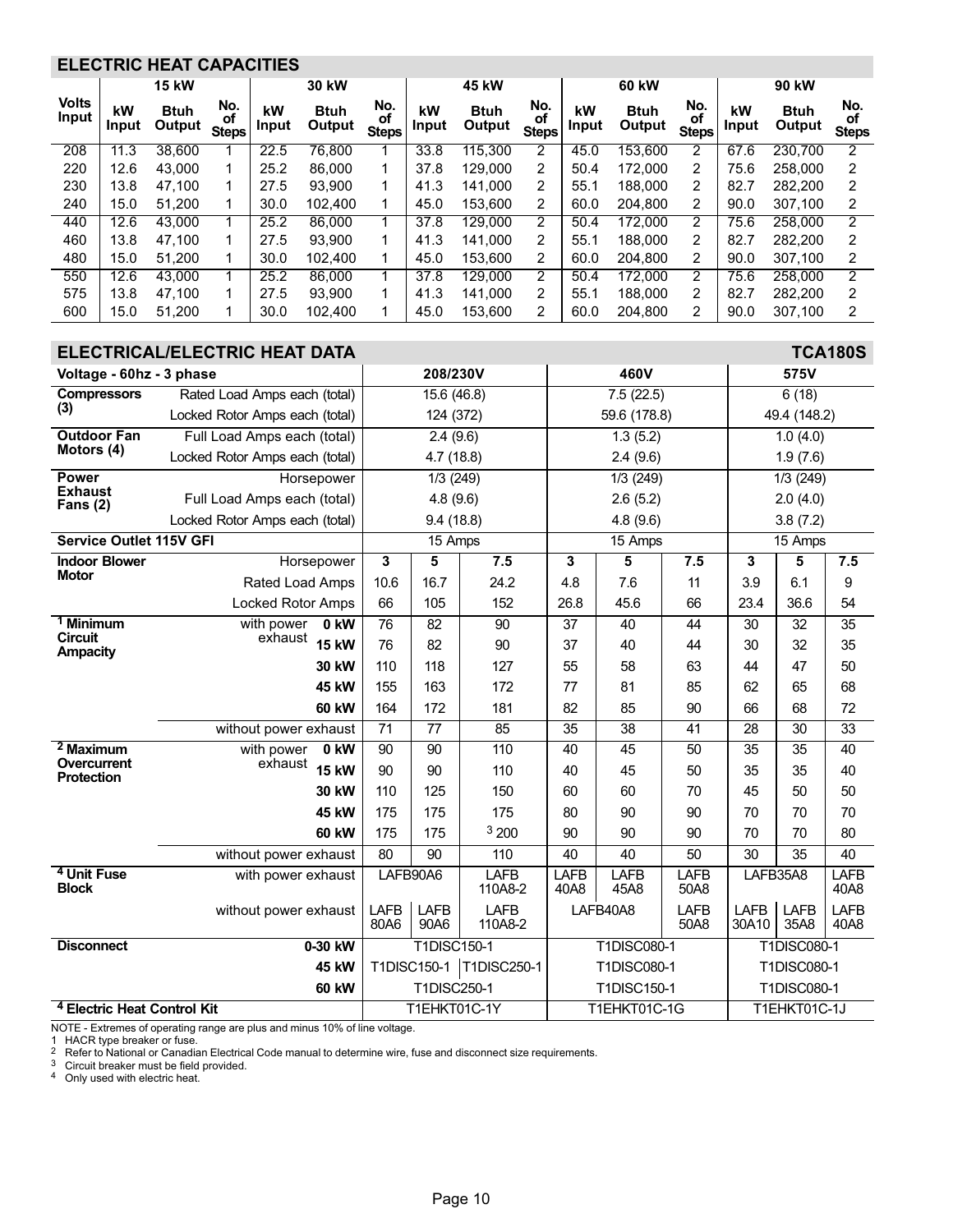|                                        | ELECTRICAL/ELECTRIC HEAT DATA          |                           |                     |                        |              |                    |                     |                      |                     | <b>TCA180H</b>      |
|----------------------------------------|----------------------------------------|---------------------------|---------------------|------------------------|--------------|--------------------|---------------------|----------------------|---------------------|---------------------|
| Voltage - 60hz - 3 phase               |                                        |                           | 208/230V            |                        |              | 460V               |                     |                      | 575V                |                     |
| <b>Compressors</b>                     | Rated Load Amps each (total)           |                           | 15.4 (46.2)         |                        |              | 7.4(22.2)          |                     |                      | 5.9(17.7)           |                     |
| (3)                                    | Locked Rotor Amps each (total)         |                           | 124 (372)           |                        |              | 59.6 (178.8)       |                     |                      | 49.4 (148.2)        |                     |
| <b>Outdoor Fan</b>                     | Full Load Amps each (total)            |                           | 2.4(9.6)            |                        |              | 1.3(5.2)           |                     |                      | 1.0(4.0)            |                     |
| Motors (4)                             | Locked Rotor Amps each (total)         |                           | 4.7(18.8)           |                        |              | 2.4(9.6)           |                     |                      | 1.9(7.6)            |                     |
| <b>Power</b>                           | Horsepower                             |                           | 1/3(249)            |                        |              | 1/3(249)           |                     |                      | 1/3(249)            |                     |
| <b>Exhaust</b><br>Fans $(2)$           | Full Load Amps each (total)            |                           | 4.8(9.6)            |                        |              | 2.6(5.2)           |                     |                      | 2.0(4.0)            |                     |
|                                        | Locked Rotor Amps each (total)         |                           | 9.4(18.8)           |                        |              | 4.8(9.6)           |                     |                      | 3.8(7.2)            |                     |
| <b>Service Outlet 115V GFI</b>         |                                        |                           | 15 Amps             |                        |              | 15 Amps            |                     |                      | 15 Amps             |                     |
| <b>Indoor Blower</b>                   | Horsepower                             | 3                         | $\sqrt{5}$          | 7.5                    | 3            | 5                  | 7.5                 | 3                    | 5                   | 7.5                 |
| <b>Motor</b>                           | Rated Load Amps                        | 10.6                      | 16.7                | 24.2                   | 4.8          | 7.6                | 11                  | 3.9                  | 6.1                 | 9                   |
|                                        | <b>Locked Rotor Amps</b>               | 66                        | 105                 | 152                    | 26.8         | 45.6               | 66                  | 23.4                 | 36.6                | 54                  |
| <b>Minimum</b>                         | with power<br>0 kW                     | 76                        | 82                  | 89                     | 37           | 40                 | 43                  | 30                   | 32                  | 35                  |
| <b>Circuit</b><br><b>Ampacity</b>      | exhaust<br><b>15 kW</b>                | 76                        | 82                  | 89                     | 37           | 40                 | 43                  | 30                   | 32                  | 35                  |
|                                        | 30 kW                                  | 110                       | 118                 | 127                    | 55           | 58                 | 63                  | 44                   | 47                  | 50                  |
|                                        | 45 kW                                  | 155                       | 163                 | 172                    | 77           | 81                 | 85                  | 62                   | 65                  | 68                  |
|                                        | <b>60 kW</b>                           | 164                       | 172                 | 181                    | 82           | 85                 | 90                  | 66                   | 68                  | 72                  |
|                                        | without power exhaust                  | 71                        | 77                  | 84                     | 35           | 37                 | 41                  | 28                   | 30                  | 33                  |
| $2$ Maximum<br>Overcurrent             | with power<br>0 kW                     | 90                        | $\overline{90}$     | 110                    | 40           | 45                 | 50                  | $\overline{35}$      | $\overline{35}$     | 40                  |
| <b>Protection</b>                      | exhaust<br><b>15 kW</b>                | 90                        | 90                  | 110                    | 40           | 45                 | 50                  | 35                   | 35                  | 40                  |
|                                        | 30 kW                                  | 110                       | 125                 | 150                    | 60           | 60                 | 70                  | 45                   | 50                  | 50                  |
|                                        | 45 kW                                  | 175                       | 175                 | 175                    | 80           | 90                 | 90                  | 70                   | 70                  | 70                  |
|                                        | <b>60 kW</b>                           | 175                       | 175                 | 3200                   | 90           | 90                 | 90                  | 70                   | 70                  | 80                  |
|                                        | without power exhaust                  | 80                        | 90                  | 110                    | 40           | 40                 | 50                  | 30                   | 35                  | $\overline{40}$     |
| <sup>4</sup> Unit Fuse<br><b>Block</b> | with power exhaust                     |                           | LAFB90A6            | <b>LAFB</b><br>110A8-2 | LAFB<br>40A8 | LAFB<br>45A8       | LAFB<br>50A8        | LAFB35A8             |                     | LAFB<br>40A8        |
|                                        | without power exhaust                  | <b>LAFB</b><br>80A6       | <b>LAFB</b><br>90A6 | <b>LAFB</b><br>110A8-2 |              | LAFB40A8           | <b>LAFB</b><br>50A8 | <b>LAFB</b><br>30A10 | <b>LAFB</b><br>35A8 | <b>LAFB</b><br>40A8 |
| <b>Disconnect</b>                      | 0-30 kW                                | <b>T1DISC150-1</b>        |                     |                        |              | <b>T1DISC080-1</b> |                     |                      | <b>T1DISC080-1</b>  |                     |
|                                        | <b>45 kW</b>                           | T1DISC150-1   T1DISC250-1 |                     |                        |              | T1DISC080-1        |                     |                      | T1DISC080-1         |                     |
|                                        | <b>60 kW</b>                           |                           | T1DISC250-1         |                        |              | T1DISC150-1        |                     |                      | T1DISC080-1         |                     |
|                                        | <sup>4</sup> Electric Heat Control Kit |                           |                     | T1EHKT01C-1Y           |              | T1EHKT01C-1G       |                     |                      | T1EHKT01C-1J        |                     |

1 HACR type breaker or fuse.<br><sup>2</sup> Refer to National or Canadian Electrical Code manual to determine wire, fuse and disconnect size requirements.<br><sup>3</sup> Circuit breaker must be field provided.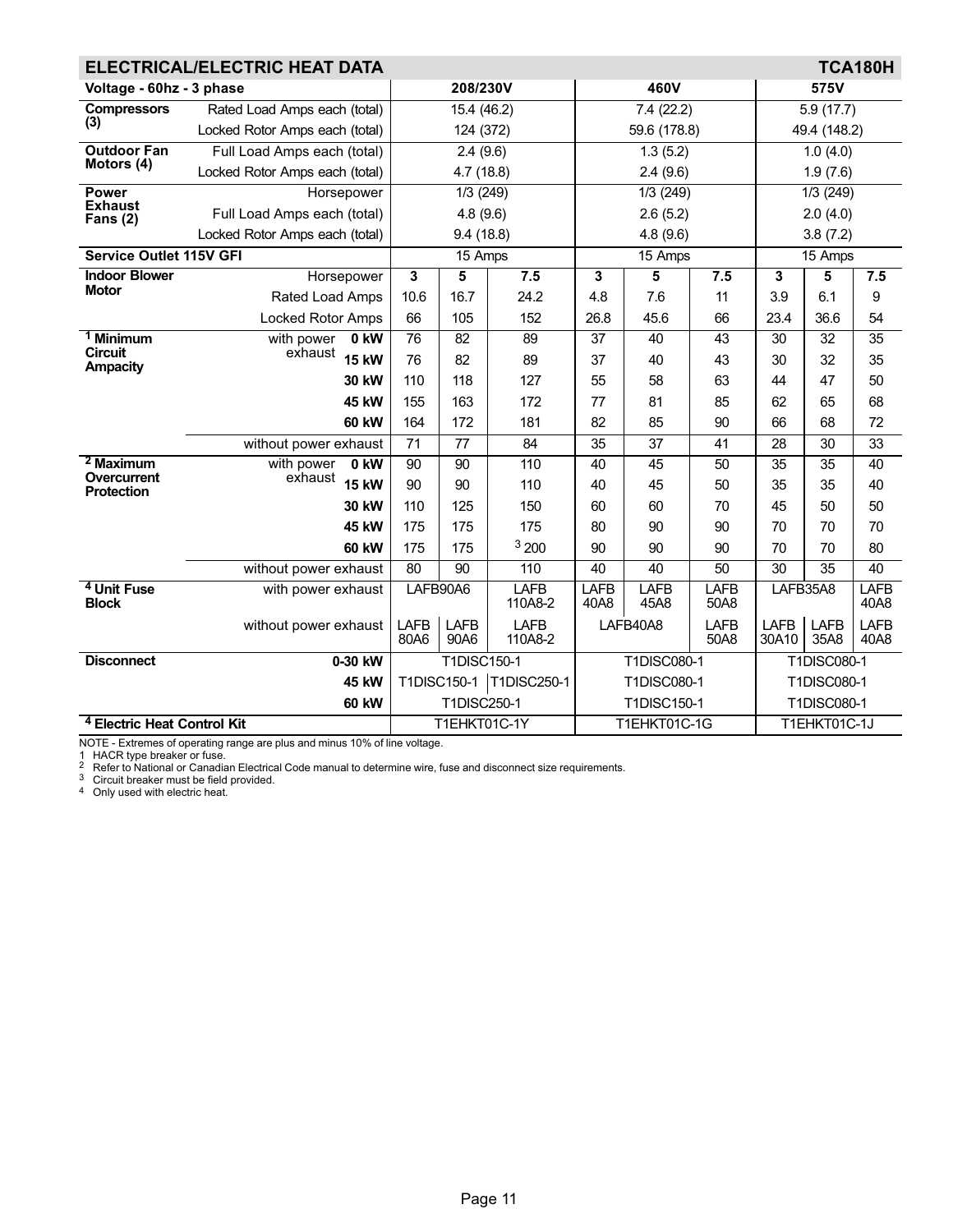|                                        | ELECTRICAL/ELECTRIC HEAT DATA          |                 |             |                    |             |              |                    |                     |                                                                                                                                                                                                                                                                        |          | <b>TCA210S</b>      |
|----------------------------------------|----------------------------------------|-----------------|-------------|--------------------|-------------|--------------|--------------------|---------------------|------------------------------------------------------------------------------------------------------------------------------------------------------------------------------------------------------------------------------------------------------------------------|----------|---------------------|
| Voltage - 60hz - 3 phase               |                                        |                 |             | 208/230V           |             |              | 460V               |                     |                                                                                                                                                                                                                                                                        | 575V     |                     |
| <b>Compressors</b>                     | Rated Load Amps each (total)           |                 |             | 20.2(60.6)         |             |              | 9.7(29.1)          |                     |                                                                                                                                                                                                                                                                        | 8(24)    |                     |
| (3)                                    | Locked Rotor Amps each (total)         |                 |             | 156 (468)          |             |              | 75 (225)           |                     |                                                                                                                                                                                                                                                                        | 54 (162) |                     |
| <b>Outdoor Fan</b>                     | Full Load Amps each (total)            |                 |             | 3(12)              |             |              | 1.5(6)             |                     |                                                                                                                                                                                                                                                                        | 1.2(4.8) |                     |
| Motors (4)                             | Locked Rotor Amps each (total)         |                 |             | 6(24)              |             |              | 3(12)              |                     |                                                                                                                                                                                                                                                                        |          |                     |
| <b>Power</b>                           | Horsepower                             |                 |             | 1/3(249)           |             |              | 1/3(249)           |                     |                                                                                                                                                                                                                                                                        |          |                     |
| <b>Exhaust</b><br>Fans $(2)$           | Full Load Amps each (total)            |                 |             | 4.8(9.6)           |             |              | 2.6(5.2)           |                     |                                                                                                                                                                                                                                                                        | 2.0(4.0) |                     |
|                                        | Locked Rotor Amps each (total)         |                 |             | 9.4(18.8)          |             |              | 4.8(9.6)           |                     |                                                                                                                                                                                                                                                                        | 3.8(7.2) |                     |
| <b>Service Outlet 115V GFI</b>         |                                        |                 |             | 15 Amps            |             |              | 15 Amps            |                     |                                                                                                                                                                                                                                                                        |          |                     |
| <b>Indoor</b>                          | Horsepower                             |                 | 3           | 5                  | 7.5         | $\mathbf{3}$ | 5                  | 7.5                 | 3                                                                                                                                                                                                                                                                      | 5        | 7.5                 |
| <b>Blower Motor</b>                    | Rated Load Amps                        |                 | 10.6        | 16.7               | 24.2        | 4.8          | 7.6                | 11                  | 3.9                                                                                                                                                                                                                                                                    | 6.1      | 9                   |
|                                        | Locked Rotor Amps                      |                 | 66          | 105                | 152         | 26.8         | 45.6               | 66                  |                                                                                                                                                                                                                                                                        |          | 54                  |
| <sup>4</sup> Unit Fuse<br><b>Block</b> | with power exhaust                     |                 |             | LAFB110A8-2        | LAFB125A8-2 | LAFB50A8     |                    | <b>LAFB</b><br>60A9 |                                                                                                                                                                                                                                                                        |          | <b>LAFB</b><br>50A8 |
|                                        | without power exhaust                  |                 | <b>LAFB</b> | <b>LAFB</b>        | LAFB125A8-2 |              | LAFB50A8           |                     |                                                                                                                                                                                                                                                                        |          | <b>LAFB</b>         |
|                                        |                                        |                 | 100A6       | 110A8-2            |             |              |                    |                     |                                                                                                                                                                                                                                                                        |          | 45A8                |
| <sup>1</sup> Minimum                   | with power                             | 0 <sub>KW</sub> | 94          | 100                | 107         | 45           | $\overline{48}$    | 52                  | $\overline{37}$                                                                                                                                                                                                                                                        | 39       | 42                  |
| <b>Circuit</b><br><b>Ampacity</b>      | exhaust<br><b>15 kW</b>                |                 | 94          | 100                | 107         | 45           | 48                 | 52                  | 37                                                                                                                                                                                                                                                                     | 39       | 42                  |
|                                        | 30 kW                                  |                 | 110         | 118                | 127         | 55           | 58                 | 63                  | 44                                                                                                                                                                                                                                                                     | 47       | 50                  |
|                                        | 45 kW                                  |                 | 155         | 163                | 172         | 77           | 81                 | 85                  | 62                                                                                                                                                                                                                                                                     | 65       | 68                  |
|                                        | <b>60 kW</b>                           |                 | 164         | 172                | 181         | 82           | 85                 | 90                  | 66                                                                                                                                                                                                                                                                     | 68       | 72                  |
|                                        | 90 kW                                  |                 | 236         | 244                | 253         | 118          | 122                | 126                 | 94                                                                                                                                                                                                                                                                     | 97       | 101                 |
|                                        | without power exhaust                  |                 | 89          | 95                 | 102         | 43           | 46                 | 49                  |                                                                                                                                                                                                                                                                        |          | 40                  |
| $\frac{2}{3}$ Maximum                  | with power                             | 0 kW            | 110         | 110                | 125         | 50           | 50                 | 60                  |                                                                                                                                                                                                                                                                        |          | 50                  |
| Overcurrent<br><b>Protection</b>       | exhaust<br><b>15 kW</b>                |                 | 110         | 110                | 125         | 50           | 50                 | 60                  | 40                                                                                                                                                                                                                                                                     |          | 50                  |
|                                        | 30 kW                                  |                 | 110         | 125                | 150         | 60           | 60                 | 70                  | 45                                                                                                                                                                                                                                                                     | 50       | 50                  |
|                                        | 45 kW                                  |                 | 175         | 175                | 175         | 80           | 90                 | 90                  |                                                                                                                                                                                                                                                                        |          | 70                  |
|                                        | <b>60 kW</b>                           |                 | 175         | 175                | 3200        | 90           | 90                 | 90                  | 70                                                                                                                                                                                                                                                                     |          | 80                  |
|                                        | 90 kW                                  |                 | 3250        | 3 250              | 3 300       | 125          | 125                | 150                 | 100                                                                                                                                                                                                                                                                    | 100      | 110                 |
|                                        | without power exhaust                  |                 | 100         | 110                | 125         | 50           | 50                 | 50                  |                                                                                                                                                                                                                                                                        |          | 45                  |
| <b>Disconnect</b>                      | 0-30 kW                                |                 |             | <b>T1DISC150-1</b> |             |              | <b>T1DISC080-1</b> |                     |                                                                                                                                                                                                                                                                        |          |                     |
|                                        | 45 kW                                  |                 |             | T1DISC150-1        | T1DISC250-1 |              | T1DISC080-1        |                     |                                                                                                                                                                                                                                                                        |          |                     |
|                                        | <b>60 kW</b>                           |                 |             | <b>T1DISC250-1</b> |             |              | T1DISC150-1        |                     |                                                                                                                                                                                                                                                                        |          |                     |
|                                        | 90 kW                                  |                 |             | N/A                |             |              | T1DISC150-1        |                     | 2.9(11.6)<br>1/3(249)<br>15 Amps<br>23.4<br>36.6<br><b>LAFB</b><br><b>LAFB</b><br>40A8<br>45A8<br>LAFB40A8<br>35<br>$\overline{37}$<br>40<br>45<br>45<br>70<br>70<br>70<br>40<br>40<br><b>T1DISC080-1</b><br>T1DISC080-1<br>T1DISC080-1<br>T1DISC150-1<br>T1EHKT01C-1J |          |                     |
|                                        | <sup>4</sup> Electric Heat Control Kit |                 |             | T1EHKT01C-1Y       |             |              | T1EHKT01C-1G       |                     |                                                                                                                                                                                                                                                                        |          |                     |

NOTE - Extremes of operating range are plus and minus 10% of line voltage.<br>1  HACR type breaker or fuse.<br><sup>2</sup>  Refer to National or Canadian Electrical Code manual to determine wire, fuse and disconnect size requirements.<br><sup></sup>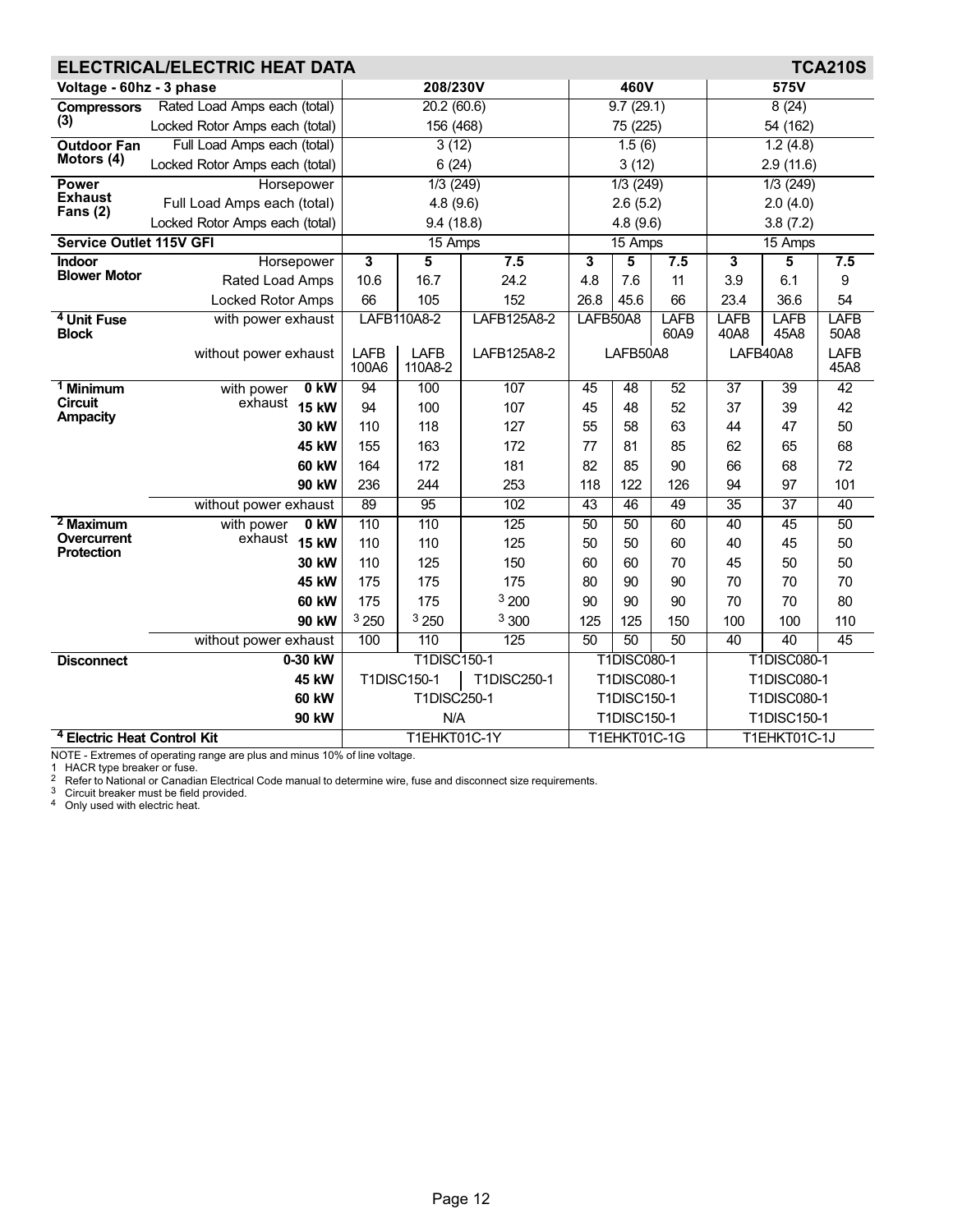|                                        | ELECTRICAL/ELECTRIC HEAT DATA       |                         |                        |                        |                     |                     |                     |                                                                                                                                  |                 | <b>TCA210H</b>      |
|----------------------------------------|-------------------------------------|-------------------------|------------------------|------------------------|---------------------|---------------------|---------------------|----------------------------------------------------------------------------------------------------------------------------------|-----------------|---------------------|
| Voltage - 60hz - 3 phase               |                                     |                         | 208/230V               |                        |                     | 460V                |                     |                                                                                                                                  | 575V            |                     |
| <b>Compressors</b><br>(4)              | Rated Load Amps each (to-<br>tal)   |                         | 14.7(58.8)             |                        |                     | 7.1(28.4)           |                     |                                                                                                                                  | 5.1(20.4)       |                     |
|                                        | Locked Rotor Amps each (to-<br>tal) |                         | 91 (364)               |                        |                     | 50 (200)            |                     |                                                                                                                                  | 37 (148)        |                     |
| <b>Outdoor Fan</b>                     | Full Load Amps each (total)         |                         | 2.4(9.6)               |                        |                     | 1.3(5.2)            |                     |                                                                                                                                  | 1.0(4.0)        |                     |
| Motors (4)                             | Locked Rotor Amps each (to-<br>tal) |                         | 4.7(18.8)              |                        |                     | 2.4(9.6)            |                     |                                                                                                                                  | 1.9(7.6)        |                     |
| <b>Power</b>                           | Horsepower                          |                         | 1/3(249)               |                        |                     | 1/3(249)            |                     |                                                                                                                                  | 1/3(249)        |                     |
| <b>Exhaust</b><br>Fans $(2)$           | Full Load Amps each (total)         |                         | 4.8(9.6)               |                        |                     | 2.6(5.2)            |                     |                                                                                                                                  | 2.0(4.0)        |                     |
|                                        | Locked Rotor Amps each (to-<br>tal) |                         | 9.4(18.8)              |                        |                     | 4.8(9.6)            |                     |                                                                                                                                  | 3.8(7.2)        |                     |
| <b>Service Outlet 115V GFI</b>         |                                     |                         | 15 Amps                |                        |                     | 15 Amps             |                     |                                                                                                                                  | 15 Amps         |                     |
| <b>Indoor Blower</b>                   | Horsepower                          | $\overline{\mathbf{3}}$ | 5                      | 7.5                    | 3                   | 5                   | 7.5                 | 3                                                                                                                                | 5               | 7.5                 |
| <b>Motor</b>                           | Rated Load Amps                     | 10.6                    | 16.7                   | 24.2                   | 4.8                 | 7.6                 | 11                  | 3.9                                                                                                                              | 6.1             | 9                   |
|                                        | <b>Locked Rotor Amps</b>            | 66                      | 105                    | 152                    | 26.8                | 45.6                | 66                  | 23.4                                                                                                                             | 36.6            | 54                  |
| <sup>1</sup> Minimum                   | with power<br>0 kW                  | 88                      | 94                     | 102                    | 43                  | 46                  | 49                  | $\overline{32}$                                                                                                                  | $\overline{34}$ | $\overline{37}$     |
| <b>Circuit</b><br><b>Ampacity</b>      | exhaust 15 kW                       | 88                      | 94                     | 102                    | 43                  | 46                  | 49                  | 32                                                                                                                               | 34              | 37                  |
|                                        | 30 kW                               | 110                     | 118                    | 127                    | 55                  | 58                  | 63                  | 44                                                                                                                               | 47              | 50                  |
|                                        | 45 kW                               | 155                     | 163                    | 172                    | 77                  | 81                  | 85                  | 62                                                                                                                               | 65              | 68                  |
|                                        | <b>60 kW</b>                        | 164                     | 172                    | 181                    | 82                  | 85                  | 90                  | 66                                                                                                                               | 68              | 72                  |
|                                        | 90 kW                               | 236                     | 244                    | 253                    | 118                 | 122                 | 126                 | 94                                                                                                                               | 97              | 101                 |
|                                        | without power exhaust               | 83                      | 89                     | 97                     | 41                  | 43                  | 47                  | 30                                                                                                                               | 32              | 35                  |
| $2$ Maximum                            | 0 kW<br>with power                  | 100                     | 110                    | 125                    | 45                  | 50                  | 60                  |                                                                                                                                  | 40              | 45                  |
| Overcurrent<br><b>Protection</b>       | exhaust<br><b>15 kW</b>             | 100                     | 110                    | 125                    | 45                  | 50                  | 60                  | 35                                                                                                                               | 40              | 45                  |
|                                        | 30 kW                               | 110                     | 125                    | 150                    | 60                  | 60                  | 70                  | 45                                                                                                                               | 50              | 50                  |
|                                        | 45 kW                               | 175                     | 175                    | 175                    | 80                  | 90                  | 90                  | 70                                                                                                                               | 70              | 70                  |
|                                        | 60 kW                               | 175                     | 175                    | 3200                   | 90                  | 90                  | 90                  | 70                                                                                                                               | 70              | 80                  |
|                                        | 90 kW                               | 3250                    | 3250                   | 3 300                  | 125                 | 125                 | 150                 | 100                                                                                                                              | 100             | 110                 |
|                                        | without power exhaust               | 90                      | 110                    | 110                    | 45                  | 50                  | 50                  | $\overline{30}$                                                                                                                  |                 | 40                  |
| <sup>4</sup> Unit Fuse<br><b>Block</b> | with power exhaust                  | <b>LAFB</b><br>100A6    | <b>LAFB</b><br>110A8-2 | <b>LAFB</b><br>125A8-2 | <b>LAFB</b><br>45A8 | <b>LAFB</b><br>50A8 | <b>LAFB</b><br>60A9 | 35A8                                                                                                                             | 40A8            | <b>LAFB</b><br>45A8 |
|                                        | without power exhaust               | <b>LAFB</b><br>100A6    |                        | LAFB110A8-2            | <b>LAFB</b><br>45A8 |                     | LAFB50A8            | <b>LAFB</b><br>30A10                                                                                                             | LAFB<br>35A8    | LAFB<br>40A8        |
| <b>Disconnect</b>                      | 0-30 kW                             |                         | <b>T1DISC150-1</b>     |                        |                     | <b>T1DISC080-1</b>  |                     |                                                                                                                                  |                 |                     |
|                                        | 45 kW                               | T1DISC150-1             |                        | T1DISC250-1            |                     | T1DISC080-1         |                     |                                                                                                                                  |                 |                     |
|                                        | <b>60 kW</b>                        |                         | T1DISC250-1            |                        |                     | T1DISC150-1         |                     |                                                                                                                                  |                 |                     |
|                                        | 90 kW                               |                         | N/A                    |                        |                     | <b>T1DISC150-1</b>  |                     | 35<br>35<br><b>LAFB</b><br><b>LAFB</b><br><b>T1DISC080-1</b><br>T1DISC080-1<br>T1DISC080-1<br><b>T1DISC150-1</b><br>T1EHKT01C-1J |                 |                     |
| <sup>4</sup> Electric Heat Control Kit |                                     |                         | T1EHKT01C-1Y           |                        |                     | T1EHKT01C-1G        |                     |                                                                                                                                  |                 |                     |

NOTE - Extremes of operating range are plus and minus 10% of line voltage.<br>1  HACR type breaker or fuse.<br><sup>2</sup>  Refer to National or Canadian Electrical Code manual to determine wire, fuse and disconnect size requirements.<br><sup></sup>

4 Only used with electric heat.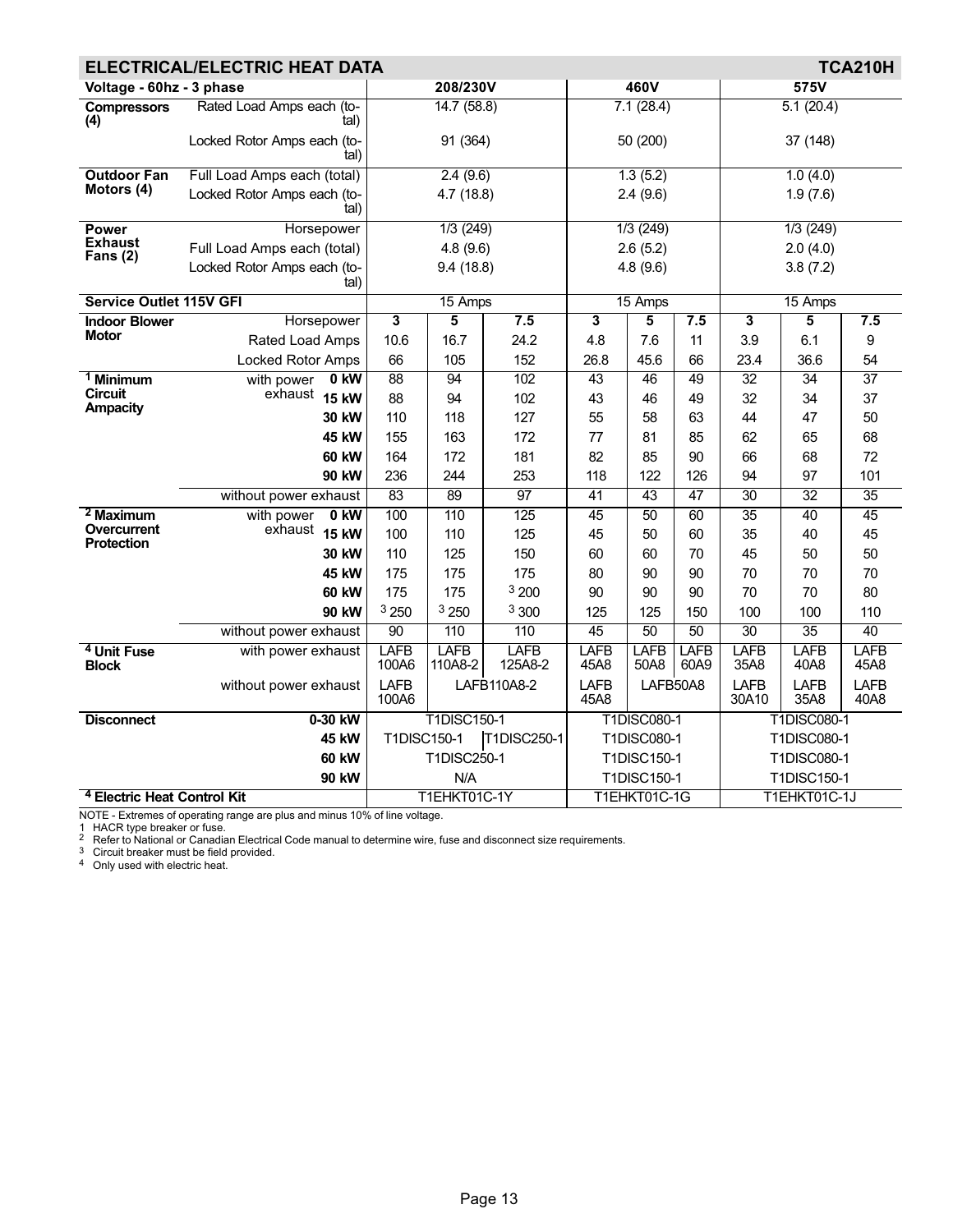| <b>TCA240S</b><br><b>ELECTRICAL/ELECTRIC HEAT DATA</b>       |                                |                           |                  |                        |                           |                    |                     |                        |                    |                           |
|--------------------------------------------------------------|--------------------------------|---------------------------|------------------|------------------------|---------------------------|--------------------|---------------------|------------------------|--------------------|---------------------------|
| Voltage - 60hz - 3 phase                                     |                                |                           | 208/230V         |                        | 460V                      |                    |                     | 575V                   |                    |                           |
| Rated Load Amps each (total)<br><b>Compressors</b>           |                                |                           | 22.4(67.2)       |                        |                           | 10.9(32.7)         |                     | 8.3(24.9)              |                    |                           |
| (3)                                                          | Locked Rotor Amps each (total) | 164 (492)                 |                  | 100 (300)              |                           |                    | 78 (234)            |                        |                    |                           |
| <b>Outdoor Fan</b>                                           | Full Load Amps each (total)    | 2.4(9.6)                  |                  |                        |                           | 1.3(5.2)           |                     | 1(4)                   |                    |                           |
| Motors (4)                                                   | Locked Rotor Amps each (total) |                           | 4.7(18.8)        |                        |                           | 2.4(9.6)           |                     | 7.9(7.6)               |                    |                           |
| <b>Power</b>                                                 | Horsepower                     |                           | 1/3(249)         |                        |                           | 1/3(249)           |                     | $\overline{1/3}$ (249) |                    |                           |
| <b>Exhaust</b><br>Fans $(2)$                                 | Full Load Amps each (total)    |                           | 4.8(9.6)         |                        |                           | 2.6(5.2)           |                     |                        | 2.0(4.0)           |                           |
|                                                              | Locked Rotor Amps each (total) |                           | 9.4(18.8)        |                        |                           | 4.8(9.6)           |                     |                        | 3.8(7.2)           |                           |
| <b>Service Outlet 115V GFI</b>                               |                                |                           | 15 Amps          |                        | 15 Amps                   |                    |                     |                        | 15 Amps            |                           |
| <b>Indoor Blower</b><br><b>Motor</b>                         | Horsepower                     | 5                         | 7.5              | $\overline{10}$        | 5                         | 7.5                | 10                  | 5                      | 7.5                | 10                        |
|                                                              | Rated Load Amps                | 16.7                      | 24.2             | 30.8                   | 7.6                       | 11                 | 14                  | 6.1                    | 9                  | 11                        |
|                                                              | <b>Locked Rotor Amps</b>       | 105                       | 152              | 193                    | 45.6                      | 66                 | 84                  | 36.6                   | 54                 | 66                        |
| <sup>1</sup> Minimum<br><b>Circuit</b>                       | with power<br>0 kW<br>exhaust  | 104                       | 112              | 118                    | 51                        | 55                 | 58                  | 40                     | 42                 | 44                        |
| Ampacity                                                     | <b>15 kW</b>                   | 104                       | 112              | 118                    | 51                        | 55                 | 58                  | 40                     | 42                 | 44                        |
|                                                              | 30 kW                          | 117                       | 127              | 135                    | 58                        | 63                 | 66                  | 47                     | 50                 | 53                        |
| 45 kW<br>60 kW                                               |                                | 163                       | 172              | 180                    | 81                        | 85                 | 89                  | 65                     | 68                 | 71                        |
|                                                              |                                | 172                       | 181              | 189                    | 85                        | 90                 | 93                  | 68                     | 72                 | 74                        |
|                                                              | 90 kW                          | 244                       | 253              | 261                    | 122                       | 126                | 130                 | 97                     | 101                | 103                       |
|                                                              | without power exhaust          | 100                       | 107              | 114                    | 49                        | 52                 | $\overline{55}$     | $\overline{38}$        | 40                 | $\overline{42}$           |
| $2$ Maximum<br><b>Overcurrent</b>                            | 0 kW<br>with power<br>exhaust  | 125                       | $\overline{125}$ | 150                    | 60                        | 60                 | 70                  | 45                     | 50                 | $\overline{50}$           |
| <b>Protection</b>                                            | <b>15 kW</b>                   | 125                       | 125              | 150                    | 60                        | 60                 | 70                  | 45                     | 50                 | 50                        |
|                                                              | 30 kW                          | 125                       | 150              | 150                    | 60                        | 70                 | 70                  | 50                     | 50                 | 60                        |
|                                                              | 45 kW                          | 175                       | 175              | 3200                   | 90                        | 90                 | 90                  | 70                     | 70                 | 80                        |
|                                                              | 60 kW                          | 175                       | 3200             | 3200                   | 90                        | 90                 | 100                 | 70                     | 80                 | 80                        |
|                                                              | 90 kW                          | 3250                      | 3300             | 3 300                  | 125                       | 150                | 150                 | 100                    | 110                | 110                       |
|                                                              | without power exhaust          | 110                       | $\overline{125}$ | 125                    | 50                        | 60                 | 60                  | 45                     | 45                 | 50                        |
| <sup>4</sup> Unit Fuse<br>with power exhaust<br><b>Block</b> |                                | LAFB125A8-2               |                  | <b>LAFB</b><br>150A8-2 | LAFB60A9<br>LAFB70A8      |                    | <b>LAFB</b><br>45A8 |                        | LAFB50A8           |                           |
| without power exhaust                                        |                                | LAFB110A8                 |                  | LAFB125A8-2            | LAFB<br>50A8              |                    | LAFB60A9            | LAFB45A8               |                    | LAFB50A8                  |
| <b>Disconnect</b>                                            | 0-30 kW                        |                           | T1DISC150-1      |                        |                           | <b>T1DISC080-1</b> |                     |                        | <b>T1DISC080-1</b> |                           |
|                                                              | 45 kW                          | T1DISC150-1   T1DISC250-1 |                  |                        | T1DISC080-1   T1DISC150-1 |                    |                     | <b>T1DISC080-1</b>     |                    |                           |
|                                                              | <b>60 kW</b>                   |                           | T1DISC250-1      |                        |                           | T1DISC150-1        |                     |                        |                    | T1DISC080-1   T1DISC150-1 |
|                                                              | 90 kW                          |                           | N/A              |                        |                           | T1DISC150-1        |                     |                        | T1DISC150-1        |                           |
| <sup>4</sup> Electric Heat Control Kit                       | T1EHKT01C-1Y                   |                           |                  |                        |                           | T1EHKT01C-1G       |                     |                        | T1EHKT01C-1J       |                           |

1 HACR type breaker or fuse.<br><sup>2</sup> Refer to National or Canadian Electrical Code manual to determine wire, fuse and disconnect size requirements.<br><sup>3</sup> Circuit breaker must be field provided.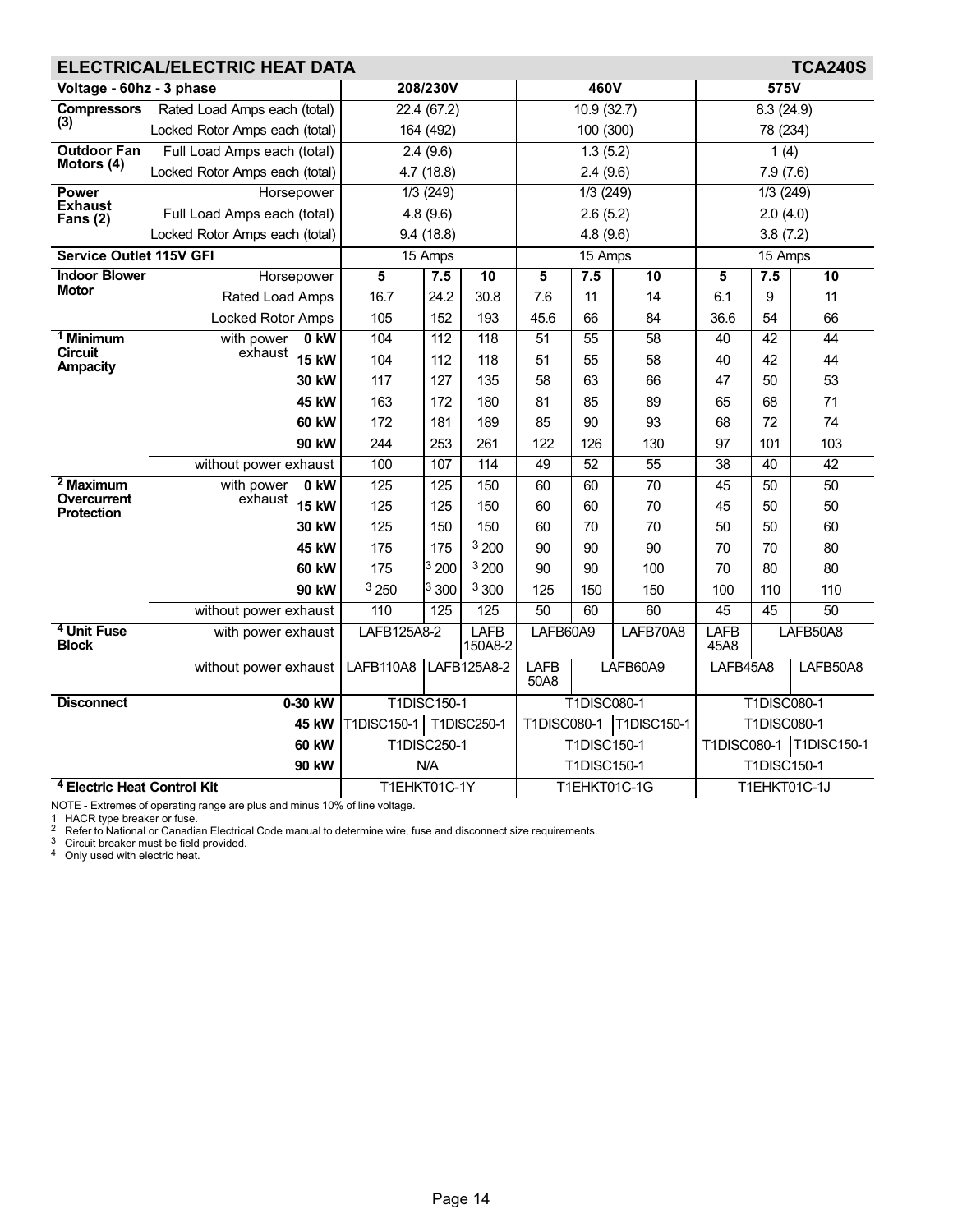| <b>TCA240H</b><br><b>ELECTRICAL/ELECTRIC HEAT DATA</b> |                                   |             |                    |                         |                           |                 |                 |                         |             |                 |
|--------------------------------------------------------|-----------------------------------|-------------|--------------------|-------------------------|---------------------------|-----------------|-----------------|-------------------------|-------------|-----------------|
| Voltage - 60hz - 3 phase                               |                                   |             | 208/230V           |                         |                           | 460V            |                 | 575V                    |             |                 |
| <b>Compressors</b>                                     | Rated Load Amps each (total)      | 17.3 (69.2) |                    | 9(36)                   |                           |                 | 7.1(28.4)       |                         |             |                 |
| (4)                                                    | Locked Rotor Amps each (total)    | 123 (492)   |                    | 62 (248)                |                           | 50 (200)        |                 |                         |             |                 |
| <b>Outdoor Fan</b>                                     | Full Load Amps each (total)       |             | 2.4(9.6)           |                         |                           | 1.3(5.2)        |                 |                         | 1(4)        |                 |
| Motors (4)                                             | Locked Rotor Amps each (total)    |             | 4.7 (18.8)         |                         |                           | 2.4(9.6)        |                 | 1.9(7.6)                |             |                 |
| <b>Power</b>                                           | Horsepower                        |             | 1/3(249)           |                         |                           | $1/3$ (249)     |                 |                         | 1/3(249)    |                 |
| <b>Exhaust</b><br>Fans $(2)$                           | Full Load Amps each (total)       |             | 4.8(9.6)           |                         |                           | 2.6(5.2)        |                 |                         | 2.0(4.0)    |                 |
|                                                        | Locked Rotor Amps each (total)    |             | 9.4(18.8)          |                         |                           | 4.8(9.6)        |                 |                         | 3.8(7.2)    |                 |
| <b>Service Outlet 115V GFI</b>                         |                                   |             | 15 Amps            |                         |                           | 15 Amps         |                 |                         | 15 Amps     |                 |
| <b>Indoor Blower</b><br><b>Motor</b>                   | Horsepower                        | 5           | 7.5                | 10                      | 5                         | 7.5             | 10              | 5                       | 7.5         | 10              |
|                                                        | Rated Load Amps                   | 16.7        | 24.2               | 30.8                    | 7.6                       | 11              | 14              | 6.1                     | 9           | 11              |
|                                                        | <b>Locked Rotor Amps</b>          | 105         | 152                | 193                     | 45.6                      | 66              | 84              | 36.6                    | 54          | 66              |
| <sup>1</sup> Minimum<br><b>Circuit</b>                 | with power<br>$0$ kW              | 105         | 113                | 119                     | 54                        | $\overline{58}$ | 61              | 43                      | 46          | $\overline{48}$ |
| <b>Ampacity</b>                                        | exhaust<br><b>15 kW</b>           | 105         | 113                | 119                     | 54                        | 58              | 61              | 43                      | 46          | 48              |
|                                                        | 30 kW                             | 117         | 127                | 135                     | 58                        | 63              | 66              | 47                      | 50          | 53              |
|                                                        | 45 kW                             | 163         | 172                | 180                     | 81                        | 85              | 89              | 65                      | 68          | 71              |
|                                                        | <b>60 kW</b>                      | 172         | 181                | 189                     | 85                        | 90              | 93              | 68                      | 72          | 74              |
|                                                        | 90 kW                             | 244         | 253                | 261                     | 122                       | 126             | 130             | 97                      | 101         | 103             |
|                                                        | without power exhaust             | 100         | 108                | 114                     | 52                        | $\overline{55}$ | 58              | 41                      | 44          | 46              |
| $2$ Maximum<br>Overcurrent                             | with power<br>0 kW<br>exhaust     | 110         | 125                | 150                     | 60                        | 60              | $\overline{70}$ | 45                      | 50          | $\overline{50}$ |
| <b>Protection</b>                                      | <b>15 kW</b>                      | 110         | 125                | 150                     | 60                        | 60              | 70              | 45                      | 50          | 50              |
|                                                        | 30 kW                             | 125         | 150                | 150                     | 60                        | 70              | 70              | 50                      | 50          | 60              |
|                                                        | 45 kW                             | 175         | 175                | 3200                    | 90                        | 90              | 90              | 70                      | 70          | 80              |
|                                                        | 60 kW                             | 175         | <sup>3</sup> 200   | 3200                    | 90                        | 90              | 100             | 70                      | 80          | 80              |
|                                                        | 90 kW                             | 3250        | 3 300              | 3 300                   | 125                       | 150             | 150             | 100                     | 110         | 110             |
|                                                        | without power exhaust             | 110         | 125                | 125                     | 60                        | 60              | 70              | 45                      | 50          | 50              |
| <sup>4</sup> Unit Fuse<br><b>Block</b>                 | with power exhaust                | LAFB110A8-2 | <b>LAFB</b>        | LAFB<br>125A8-2 150A8-2 | LAFB60A9                  |                 | LAFB70A8        | LAFB<br>45A8            |             | LAFB50A8        |
|                                                        | without power exhaust LAFB110A8-2 |             | LAFB125A8-2        |                         | LAFB60A9                  |                 | LAFB70A8        | LAFB<br>45A8            |             | LAFB50A8        |
| <b>Disconnect</b>                                      | 0-30 kW                           |             | <b>T1DISC150-1</b> |                         | <b>T1DISC080-1</b>        |                 |                 | <b>T1DISC080-1</b>      |             |                 |
|                                                        | 45 kW                             | T1DISC150-1 | T1DISC250-1        |                         | T1DISC080-1   T1DISC150-1 |                 |                 | <b>T1DISC080-1</b>      |             |                 |
|                                                        | <b>60 kW</b>                      |             | T1DISC250-1        |                         | T1DISC150-1               |                 |                 | T1DISC080-1 T1DISC150-1 |             |                 |
|                                                        | 90 kW                             |             | N/A                |                         |                           | T1DISC150-1     |                 |                         | T1DISC150-1 |                 |
| <sup>4</sup> Electric Heat Control Kit                 |                                   |             | T1EHKT01C-1Y       |                         | T1EHKT01C-1G              |                 |                 | T1EHKT01C-1J            |             |                 |

1 HACR type breaker or fuse.<br><sup>2</sup> Refer to National or Canadian Electrical Code manual to determine wire, fuse and disconnect size requirements.<br><sup>3</sup> Circuit breaker must be field provided.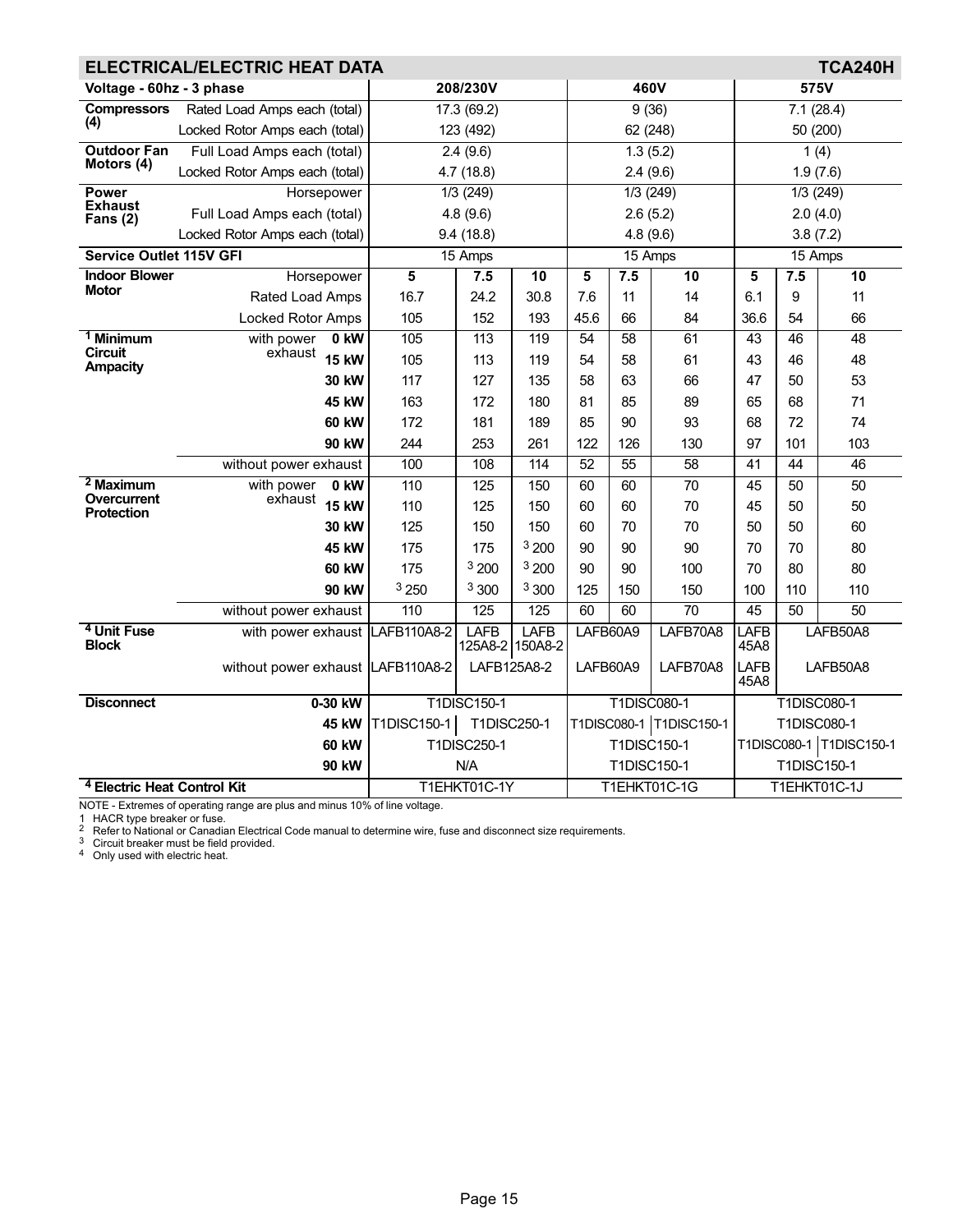|                                        | <b>TCA300</b><br>ELECTRICAL/ELECTRIC HEAT DATA |                        |                    |                        |                      |                 |                         |                 |                    |                         |
|----------------------------------------|------------------------------------------------|------------------------|--------------------|------------------------|----------------------|-----------------|-------------------------|-----------------|--------------------|-------------------------|
| Voltage - 60hz - 3 phase               |                                                |                        | 208/230V           |                        |                      |                 | 460V                    | 575V            |                    |                         |
| <b>Compressors</b>                     | Rated Load Amps each (total)                   |                        | 18.6(74.4)         |                        |                      | 9.6(38.4)       |                         |                 | 7.8(31.2)          |                         |
| (4)                                    | Locked Rotor Amps each (total)                 | 156 (624)              |                    | 75 (300)               |                      |                 | 54 (216)                |                 |                    |                         |
| <b>Outdoor Fan</b>                     | Full Load Amps each (total)                    | 3(12)                  |                    |                        |                      | 1.5(6)          | 1.2(4.8)                |                 |                    |                         |
| Motors (4)                             | Locked Rotor Amps each (total)                 |                        | 6(24)              |                        |                      | 3(12)           |                         | 2.9(11.6)       |                    |                         |
| <b>Power</b><br><b>Exhaust</b>         | Horsepower                                     |                        | 1/3 (249)          |                        |                      |                 | $1/3$ (249)             |                 | 1/3(249)           |                         |
| Fans $(2)$                             | Full Load Amps each (total)                    |                        | 4.8(9.6)           |                        |                      |                 | 2.6(5.2)                |                 | 2.0(4.0)           |                         |
|                                        | Locked Rotor Amps each (total)                 |                        | 9.4(18.8)          |                        |                      |                 | 4.8 (9.6)               |                 | 3.8(7.2)           |                         |
| Service Outlet 115V GFI                |                                                |                        | 15 Amps            |                        |                      | $15$ Amps       |                         |                 | 15 Amps            |                         |
| <b>Indoor Blower</b><br>Motor          | Horsepower                                     | 5                      | 7.5                | $\overline{10}$        | 5                    | 7.5             | $\overline{10}$         | 5               | 7.5                | $\overline{10}$         |
|                                        | Rated Load Amps                                | 16.7                   | 24.2               | 30.8                   | 7.6                  | 11              | 14                      | 6.1             | 9                  | 11                      |
|                                        | Locked Rotor Amps                              | 105                    | 152                | 193                    | 45.6                 | 66              | 84                      | 36.6            | 54                 | 66                      |
| $1$ Minimum<br><b>Circuit</b>          | with power<br>0 kW<br>exhaust                  | 113                    | 121                | 132                    | $\overline{57}$      | 61              | 64                      | $\overline{47}$ | 49                 | $\overline{51}$         |
| <b>Ampacity</b>                        | <b>15 kW</b>                                   | 118                    | 126                | 132                    | 57                   | 61              | 64                      | 47              | 49                 | 51                      |
|                                        | 30 kW                                          | 118                    | 127                | 135                    | 58                   | 63              | 66                      | 47              | 50                 | 53                      |
|                                        | 45 kW                                          | 163                    | 172                | 180                    | 81                   | 85              | 89                      | 65              | 68                 | 71                      |
|                                        | 60 kW                                          | 172                    | 181                | 189                    | 85                   | 90              | 93                      | 68              | 72                 | 74                      |
|                                        | 90 kW                                          | 244                    | 253                | 261                    | 122                  | 126             | 130                     | 97              | 101                | 103                     |
|                                        | without power exhaust                          | 108                    | 116                | 127                    | $\overline{55}$      | $\overline{58}$ | 61                      | 45              | $\overline{47}$    | 49                      |
| $2$ Maximum<br><b>Overcurrent</b>      | with power<br>0 kW<br>exhaust                  | 125                    | 150                | 150                    | 60                   | 70              | 70                      | $\overline{50}$ | $\overline{50}$    | 60                      |
| <b>Protection</b>                      | <b>15 kW</b>                                   | 125                    | 150                | 150                    | 60                   | 70              | 70                      | 50              | 50                 | 60                      |
|                                        | 30 kW                                          | 125                    | 150                | 150                    | 60                   | 70              | 70                      | 50              | 50                 | 60                      |
|                                        | 45 kW                                          | 175                    | 175                | 3200                   | 90                   | 90              | 90                      | 70              | 70                 | 80                      |
|                                        | 60 kW                                          | 175                    | 3200               | <sup>3</sup> 200       | 90                   | 90              | 100                     | 70              | 80                 | 80                      |
|                                        | 90 kW                                          | 3 250                  | 3300               | 3 300                  | 125                  | 150             | 150                     | 100             | 110                | 110                     |
|                                        | without power exhaust                          | 125                    | 125                | 150                    | 60                   | 60              | $\overline{70}$         | 50              | 50                 | 60                      |
| <sup>4</sup> Unit Fuse<br><b>Block</b> | with power exhaust                             | <b>LAFB</b><br>125A8-2 |                    | LAFB150A8-2            | LAFB<br>60A9         |                 | LAFB70A8                | LAFB50A8        |                    | LAFB60A9                |
|                                        | without power exhaust                          | LAFB125A8-2            |                    | <b>LAFB</b><br>150A8-2 | LAFB60A9<br>LAFB70A8 |                 | LAFB50A8                |                 | LAFB60A9           |                         |
| <b>Disconnect</b>                      | 0-30 kW                                        |                        | <b>T1DISC150-1</b> |                        | <b>T1DISC080-1</b>   |                 |                         |                 | <b>T1DISC080-1</b> |                         |
|                                        | <b>45 kW</b>                                   | T1DISC150-1            |                    | T1DISC250-1            |                      |                 | T1DISC080-1 T1DISC150-1 |                 | <b>T1DISC080-1</b> |                         |
|                                        | <b>60 kW</b>                                   |                        | T1DISC250-1        |                        |                      | T1DISC150-1     |                         |                 |                    | T1DISC080-1 T1DISC150-1 |
|                                        | 90 kW                                          |                        | N/A                |                        |                      | T1DISC150-1     |                         |                 | T1DISC150-1        |                         |
| <sup>4</sup> Electric Heat Control Kit |                                                |                        | T1EHKT01C-1Y       |                        |                      |                 | T1EHKT01C-1G            | T1EHKT01C-1J    |                    |                         |

1 HACR type breaker or fuse.<br><sup>2</sup> Refer to National or Canadian Electrical Code manual to determine wire, fuse and disconnect size requirements.<br><sup>3</sup> Circuit breaker must be field provided.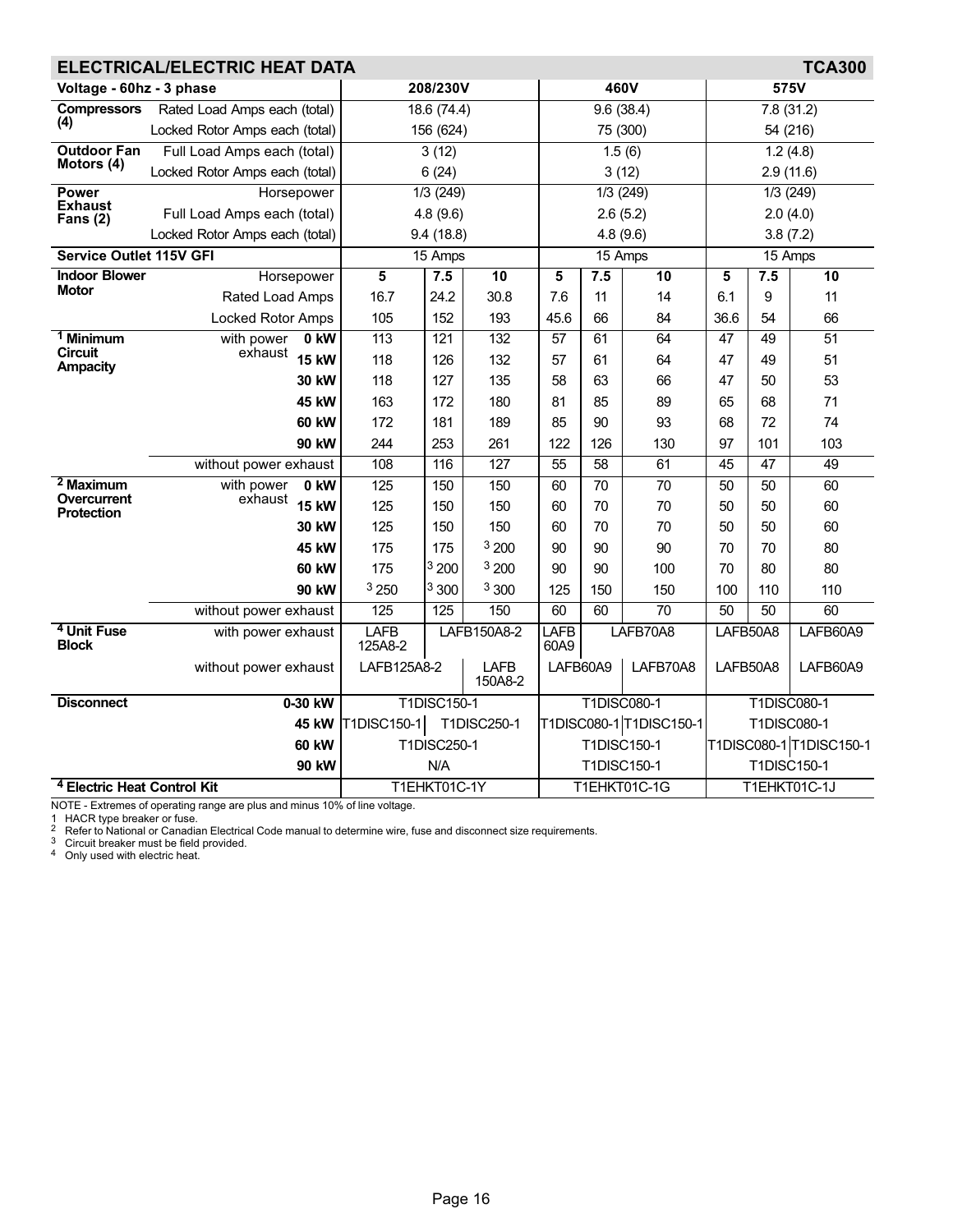<span id="page-16-0"></span>

| <b>OPTIONS / ACCESSORIES</b>                                    |                                                                                                                                                                     |                    |                       |                       |                       |  |
|-----------------------------------------------------------------|---------------------------------------------------------------------------------------------------------------------------------------------------------------------|--------------------|-----------------------|-----------------------|-----------------------|--|
|                                                                 | Item                                                                                                                                                                | 180                | 210                   | 240                   | 300S                  |  |
| <b>COOLING SYSTEM</b>                                           |                                                                                                                                                                     |                    |                       |                       |                       |  |
| <b>Compressor Crankcase</b>                                     | 208/230V - T1CCHT01CD1Y                                                                                                                                             | $\boldsymbol{x}$   | X                     | X                     | X                     |  |
| Heater                                                          | 460V - T1CCHT01CD1G                                                                                                                                                 | $\mathbf{x}$       | X                     | X                     | $\pmb{\mathsf{x}}$    |  |
|                                                                 | 575V - T1CCHT01CD1J                                                                                                                                                 | $\mathbf{x}$       | X                     | $\mathbf{x}$          | $\pmb{\mathsf{x}}$    |  |
| Condensate Drain Trap                                           | PVC - LTACDKP09/36                                                                                                                                                  | $\boldsymbol{x}$   | X                     | X                     | X                     |  |
|                                                                 | Copper - LTACDKC09/36                                                                                                                                               | $\pmb{\mathsf{x}}$ | $\pmb{\mathsf{x}}$    | $\mathbf{x}$          | $\pmb{\mathsf{x}}$    |  |
| <b>Corrosion Protection</b>                                     |                                                                                                                                                                     | $\overline{O}$     | O                     | $\overline{O}$        | О                     |  |
| Efficiency                                                      | Standard                                                                                                                                                            | $\overline{O}$     | $\overline{O}$        | $\overline{O}$        | $\overline{O}$        |  |
|                                                                 | High                                                                                                                                                                | $\overline{O}$     | $\overline{O}$        | $\overline{\bigcirc}$ |                       |  |
| <b>High Pressure Switch</b>                                     | <b>T1SNSR11C-1</b>                                                                                                                                                  | $\mathbf{x}$       | $\pmb{\mathsf{x}}$    | $\mathbf{x}$          | $\pmb{\mathsf{x}}$    |  |
| Low Ambient Kit                                                 | <b>T1SNSR12C-1</b>                                                                                                                                                  | $\mathbf{x}$       | X                     | $\pmb{\mathsf{x}}$    | X                     |  |
| <b>ELECTRIC HEAT</b>                                            |                                                                                                                                                                     |                    |                       |                       |                       |  |
| 15 kW                                                           | EHA240-7.5 (order 1) and<br>EHA240S-7.5 (order 1)                                                                                                                   | $\mathbf{x}$       | x                     | $\pmb{\mathsf{x}}$    | $\pmb{\mathsf{x}}$    |  |
| 30 kW                                                           | EHA360-15 (order 1) and                                                                                                                                             | $\mathbf{x}$       | x                     | $\mathbf{x}$          | $\pmb{\mathsf{x}}$    |  |
|                                                                 | EHA360S-15 (order 1)                                                                                                                                                |                    |                       |                       |                       |  |
| 45 kW                                                           | EHA360-22.5 (order 2)                                                                                                                                               | $\pmb{\mathsf{x}}$ | $\pmb{\mathsf{x}}$    | X                     | X                     |  |
| 60 kW                                                           | EHA150-30 (order 2)                                                                                                                                                 | $\mathbf{x}$       | $\pmb{\mathsf{x}}$    | $\pmb{\mathsf{x}}$    | X                     |  |
| 90 kW                                                           | EHA360-45 (order 2)                                                                                                                                                 |                    | $\pmb{\mathsf{x}}$    | $\pmb{\mathsf{x}}$    | $\pmb{\mathsf{x}}$    |  |
| <b>Electric Heat Control Kit</b>                                | 208/230V-3ph - T1EHKT01C-1Y                                                                                                                                         | $\pmb{\mathsf{x}}$ | X                     | $\pmb{\mathsf{x}}$    | X                     |  |
|                                                                 | 460V-3ph - T1EHKT01C-1G                                                                                                                                             | $\pmb{\mathsf{x}}$ | X                     | $\pmb{\mathsf{x}}$    | $\pmb{\mathsf{x}}$    |  |
|                                                                 | 575V-3ph - T1EHKT01C-1J                                                                                                                                             | $\pmb{\mathsf{x}}$ | $\pmb{\mathsf{x}}$    | $\pmb{\mathsf{x}}$    | $\pmb{\mathsf{x}}$    |  |
| <b>Unit Fuse Blocks</b>                                         | See Electric Heat Tables for Ordering Information                                                                                                                   |                    |                       |                       |                       |  |
| <b>AIR FILTERS</b>                                              |                                                                                                                                                                     |                    |                       |                       |                       |  |
| <b>MERV 11 High Efficiency</b>                                  | 24 x 24 x 2 order 6 per unit - C1FLTR10C-1                                                                                                                          | $\pmb{\mathsf{x}}$ | x                     | $\pmb{\mathsf{x}}$    | $\pmb{\mathsf{x}}$    |  |
| Replaceable Media Filter Kit with Frame                         | 24 x 24 x 2 order 6 per unit - C1FLTR30C-1                                                                                                                          | $\mathbf{x}$       | X                     | X                     | X                     |  |
| BLOWER - SUPPLY AIR - See Blower Data Tables for Specifications |                                                                                                                                                                     |                    |                       |                       |                       |  |
|                                                                 | Low Static Motor/Drive Combination                                                                                                                                  | $\overline{O}$     | О                     | $\circ$               | О                     |  |
|                                                                 | Standard Static Motor/Drive Combination (stock unit)                                                                                                                | $\bigcirc$         | $\circ$               | $\circ$               | $\circ$               |  |
|                                                                 | High Static Motor/Drive Combination                                                                                                                                 | $\overline{O}$     | $\overline{\bigcirc}$ | $\overline{O}$        | $\overline{O}$        |  |
|                                                                 | <sup>1</sup> Standard to Low Static Conversion Kit - Drive Kit #A - C1DRKT044-1                                                                                     | $\mathbf{x}$       |                       |                       |                       |  |
|                                                                 | <sup>1</sup> Standard to Low Static Conversion Kit - Drive Kit #2 - C1DRKT004-1                                                                                     |                    | X                     |                       |                       |  |
|                                                                 | <sup>1</sup> Standard to Low Static Conversion Kit - Drive Kit #9 - C1DRKT045-1                                                                                     |                    |                       | X                     |                       |  |
|                                                                 | <sup>1</sup> Standard to Low Static Conversion Kit - Drive Kit #7 - C1DRKT042-1<br><sup>2</sup> High to Standard Static Conversion Kit - Drive Kit #3 - C1DRKT038-1 |                    |                       |                       | $\boldsymbol{x}$      |  |
|                                                                 | <sup>2</sup> High to Standard Static Conversion Kit - Drive Kit #7 - C1DRKT042-1                                                                                    | $\pmb{\mathsf{x}}$ | $\pmb{\mathsf{x}}$    |                       |                       |  |
| <b>CONTROLS</b>                                                 |                                                                                                                                                                     |                    |                       |                       |                       |  |
| <b>Control Systems</b>                                          | See Engineering Handbook                                                                                                                                            | $\pmb{\mathsf{x}}$ | X                     | X                     | $\boldsymbol{x}$      |  |
| <b>Blower Proving Switch</b>                                    | <b>LTABPSK</b>                                                                                                                                                      | $\pmb{\mathsf{x}}$ | $\pmb{\mathsf{x}}$    | $\pmb{\mathsf{x}}$    |                       |  |
| Dirty Filter Switch                                             | <b>LTADFSK</b>                                                                                                                                                      | $\mathbf{x}$       | X                     | $\mathbf{x}$          | X<br>$\boldsymbol{x}$ |  |
| Smoke Detector - Supply                                         | LTASASDK10/36                                                                                                                                                       |                    |                       |                       |                       |  |
|                                                                 |                                                                                                                                                                     | $\pmb{\mathsf{x}}$ | x                     | $\pmb{\mathsf{x}}$    | $\pmb{\mathsf{x}}$    |  |
| Smoke Detector - Return                                         | LTARASDK10/30                                                                                                                                                       | $\boldsymbol{x}$   | X                     | X                     | X                     |  |

**NOTE -** The catalog and part numbers that appear here are for ordering field installed accessories only.<br>◯ - Configure to Order (Factory Installed). Factory installed items are special order with extended lead times and

⊗ − Field Installed or Configure to Order (factory installed). Factory installed items are special order with extended lead times and must be ordered with the unit.

**X** - Field Installed.<br><sup>1</sup> Standard static drive can be converted to low static drive with field installed kit.<br><sup>2</sup> High static drive can be converted to standard static drive with field installed kit.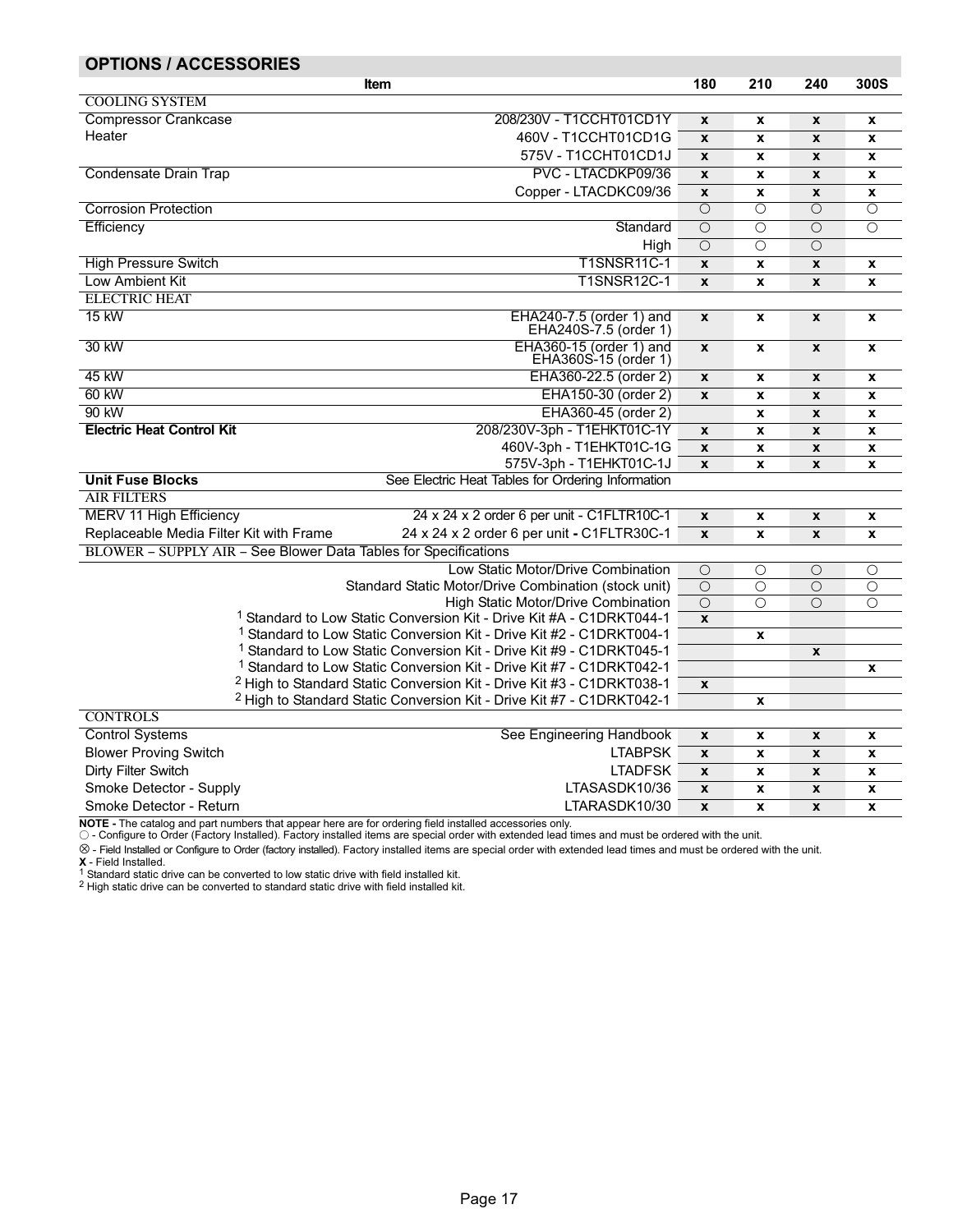### OPTIONS / ACCESSORIES

| <b>Item</b>                                                                                         |                                | 180                | 210                | 240                | 300S                      |
|-----------------------------------------------------------------------------------------------------|--------------------------------|--------------------|--------------------|--------------------|---------------------------|
|                                                                                                     |                                |                    |                    |                    |                           |
| Indoor Air Quality (Co <sub>2</sub> ) Sensors                                                       |                                |                    |                    |                    |                           |
| CO <sub>2</sub> Sensor Duct Mounting Kit                                                            | LTIAQSDMK03/36                 | $\pmb{\mathsf{x}}$ | x                  | X                  | X                         |
| Sensor - white case CO <sub>2</sub> display                                                         | LTAIAQSWDK03/36                | $\boldsymbol{x}$   | x                  | X                  | x                         |
| Sensor - white case no display                                                                      | LTAIAQSWN03/36                 | $\boldsymbol{x}$   | x                  | $\boldsymbol{x}$   | $\pmb{\mathsf{x}}$        |
| Sensor - black case CO <sub>2</sub> display                                                         | LTAIAQSND03/36                 | $\pmb{\mathsf{x}}$ | x                  | $\pmb{\mathsf{x}}$ | X                         |
| Sensor - black case, no display                                                                     | LTAIAQSDMBN03/36               | $\pmb{\mathsf{x}}$ | x                  | X                  | X                         |
| Aspiration Box for duct mounting                                                                    | LTIAQABD03/36                  | $\boldsymbol{x}$   | x                  | $\pmb{\mathsf{x}}$ | x                         |
| Handheld CO <sub>2</sub> Monitor                                                                    | LTAIAQSHM03/36                 | $\pmb{\mathsf{x}}$ | x                  | $\pmb{\mathsf{x}}$ | X                         |
| <b>ELECTRICAL</b>                                                                                   |                                |                    |                    |                    |                           |
| Voltage                                                                                             | 208/230V - 3 phase             | $\circ$            | $\overline{\circ}$ | О                  | $\circ$                   |
| 60 hz                                                                                               | 460V - 3 phase                 | $\overline{O}$     | О                  | О                  | О                         |
|                                                                                                     | 575V - 3 phase                 | $\circ$            | $\circ$            | $\circ$            | $\circ$                   |
| <b>HACR Circuit Breakers</b>                                                                        | T1HACR***-1 (***indicate size) | $\pmb{\times}$     | x                  | $\pmb{\times}$     | $\boldsymbol{\mathsf{x}}$ |
| <b>Disconnect Switch</b><br>See Electric Heat Tables for ordering information                       |                                | $\pmb{\times}$     | x                  | $\pmb{\times}$     | x                         |
| <b>GFI Service Outlets</b>                                                                          | LTAGFIK10/15                   | X                  | x                  | X                  | x                         |
| <b>CABINET</b>                                                                                      |                                |                    |                    |                    |                           |
| Coil Guards                                                                                         | C1GARD20C-1                    | $\pmb{\mathsf{x}}$ | x                  | $\pmb{\mathsf{x}}$ | x                         |
| Hail Guards                                                                                         | C1GARD10C-1                    | $\mathbf{x}$       | x                  | X                  | x                         |
|                                                                                                     |                                |                    |                    |                    |                           |
| Horizontal Return Air Panel Kit                                                                     | C1HRAP10C-1                    | $\boldsymbol{x}$   | X                  | $\boldsymbol{x}$   | X                         |
| Economizer / OUTDOOR AIR                                                                            |                                |                    |                    |                    |                           |
| Economizer - Order Hood Separately                                                                  | T1ECON10C-1                    | $\otimes$          | ⊗                  | $^{\circ}$         | $^{\circ}$                |
| <b>Economizer Controls</b>                                                                          |                                |                    |                    |                    |                           |
| Differential Enthalpy                                                                               | C1SNSR07AE1-                   | X                  | x                  | X                  | x                         |
|                                                                                                     | C1SNSR06AE1-                   | $\otimes$          | ⊗                  | $^{\circ}$         | $\otimes$                 |
| Single Enthalpy                                                                                     |                                |                    |                    |                    |                           |
| Sensible                                                                                            | <b>TASEK03/36</b>              | X                  | x                  | X                  | x                         |
| <b>Differential Sensible</b>                                                                        | <b>TASEK03/36</b>              | 1χ                 | 1χ                 | $1_X$              | $1_X$                     |
| <b>Barometric Relief</b>                                                                            |                                |                    |                    |                    |                           |
| Down-Flow Barometric Relief Dampers - Order Hood Separately                                         | LAGED18/24                     | $\otimes$          | $\otimes$          | $\otimes$          | $^{\circ}$                |
| Hood for Down-Flow LAGED                                                                            | C1HOOD20C-1                    | $\pmb{\times}$     | x                  | $\pmb{\times}$     | X                         |
| Horizontal Barometric Relief Dampers - Hood Furnished                                               | LAGEDH18/24                    | X                  | x                  | X                  | x                         |
| <b>Outdoor Air Dampers / Hoods</b>                                                                  |                                |                    |                    |                    |                           |
| Damper Section (down-flow) - Automatic - Order Hood Separately                                      | <b>T1DAMP20C-1</b>             | $^{\circ}$         | $^{\circledR}$     | $^{\circ}$         | $^{\circ}$                |
| Damper Section (down-flow) - Manual - Order Hood Separately                                         | LAOAD18/24                     | $\otimes$          | $\otimes$          | $\otimes$          | $^{\circ}$                |
|                                                                                                     |                                |                    |                    |                    |                           |
| Outdoor Air Hood (down-flow) includes 3 - 16 x 25 x 1 in. filters                                   | C1HOOD10C-1                    | $^{\circ}$         | $^{\circledR}$     | $^{\circ}$         | $\otimes$                 |
| <b>Power Exhaust</b>                                                                                |                                |                    |                    |                    |                           |
| <b>Standard Static</b>                                                                              | 208/230V - C1PWRE20C-1Y        | X                  | x                  | X                  | x                         |
|                                                                                                     | 460V - C1PWRE20C-1G            | $\pmb{\times}$     | x                  | $\pmb{\times}$     | X                         |
|                                                                                                     | 575V - C1PWRE20C-1J            | $\pmb{\times}$     | x                  | X                  | x                         |
| <b>ROOF CURBS</b>                                                                                   |                                |                    |                    |                    |                           |
| <b>Down-Flow - Cliplock 1000</b>                                                                    |                                |                    |                    |                    |                           |
|                                                                                                     |                                |                    |                    |                    |                           |
| 14 in. (356 mm) height                                                                              | LARMF18/30S-14                 | x                  | x                  | x                  | x                         |
| 18 in. (457 mm) height                                                                              | LARMF18/30S-18                 | $\pmb{\chi}$       | x                  | $\pmb{\mathsf{x}}$ | $\boldsymbol{x}$          |
| 24 in. (610 mm) height                                                                              | LARMF18/30S-24                 | $\pmb{\mathsf{x}}$ | x                  | $\pmb{\mathsf{x}}$ | x                         |
| <b>Horizontal - Cliplock 1000</b>                                                                   |                                |                    |                    |                    |                           |
| 26 in. (660 mm) height                                                                              | LARMFH18/24S-26                | X                  | x                  | $\pmb{\mathsf{x}}$ | x                         |
| 37 in. (940 mm) height                                                                              | LARMFH18/24S-37                | $\mathbf x$        | x                  | $\pmb{\mathsf{x}}$ | X                         |
| <b>Down-Flow - Standard</b>                                                                         |                                |                    |                    |                    |                           |
| 14 in. (356 mm) height                                                                              | LARMF18/36-14                  | $\pmb{\mathsf{x}}$ | x                  | $\pmb{\mathsf{x}}$ | X                         |
| 24 in. (610 m) height                                                                               | LARMF18/36-24                  |                    |                    |                    |                           |
| <b>Horizontal - Standard</b>                                                                        |                                | $\boldsymbol{x}$   | x                  | X                  | X                         |
|                                                                                                     |                                |                    |                    |                    |                           |
| 26 in. (660 mm) height                                                                              | <b>LARMFH18/24-26</b>          | $\pmb{\mathsf{x}}$ | x                  | $\pmb{\mathsf{x}}$ | x                         |
| 37 in. (940 mm) height                                                                              | LARMFH18/24-37                 | $\mathbf x$        | x                  | $\pmb{\mathsf{x}}$ | X                         |
| <b>Insulation Kits for Standard Horizontal Roof Curbs</b>                                           |                                |                    |                    |                    |                           |
| for LARMFH18/24-26                                                                                  | C1INSU11C-1                    | $\pmb{\chi}$       | x                  | $\pmb{\mathsf{x}}$ | X                         |
| for LARMFH18/24-37                                                                                  | C1INSU13C-1                    | $\boldsymbol{x}$   | x                  | $\pmb{\mathsf{x}}$ | $\pmb{\mathsf{x}}$        |
| <b>CEILING DIFFUSERS</b>                                                                            |                                |                    |                    |                    |                           |
|                                                                                                     |                                |                    |                    |                    |                           |
| Step-Down<br>Order one                                                                              | RTD11-185(S)                   | $\mathbf x$        |                    |                    |                           |
|                                                                                                     | RTD11-275(S)                   |                    | x                  | $\pmb{\mathsf{x}}$ | X                         |
| Flush                                                                                               | FD11-150/180S or FD11-185      | $\pmb{\chi}$       |                    |                    |                           |
| Order one                                                                                           | FD11-275(S)                    |                    | x                  | $\pmb{\mathsf{x}}$ | X                         |
| Transitions - (Supply and Return)                                                                   | LASRT18(S)                     | $\pmb{\mathsf{x}}$ |                    |                    |                           |
| Order one                                                                                           | LASRT21/24(S)                  |                    | x                  | X                  | X                         |
| $\widehat{\otimes}$ Field Installed or Configura to Order (fector installed). Fector: installed its |                                |                    |                    |                    |                           |

⊗ - Field Installed or Configure to Order (factory installed). Factory installed items are special order with extended lead times and must be ordered with the unit.<br>X - Field Installed.<br><sup>1</sup> - Order two each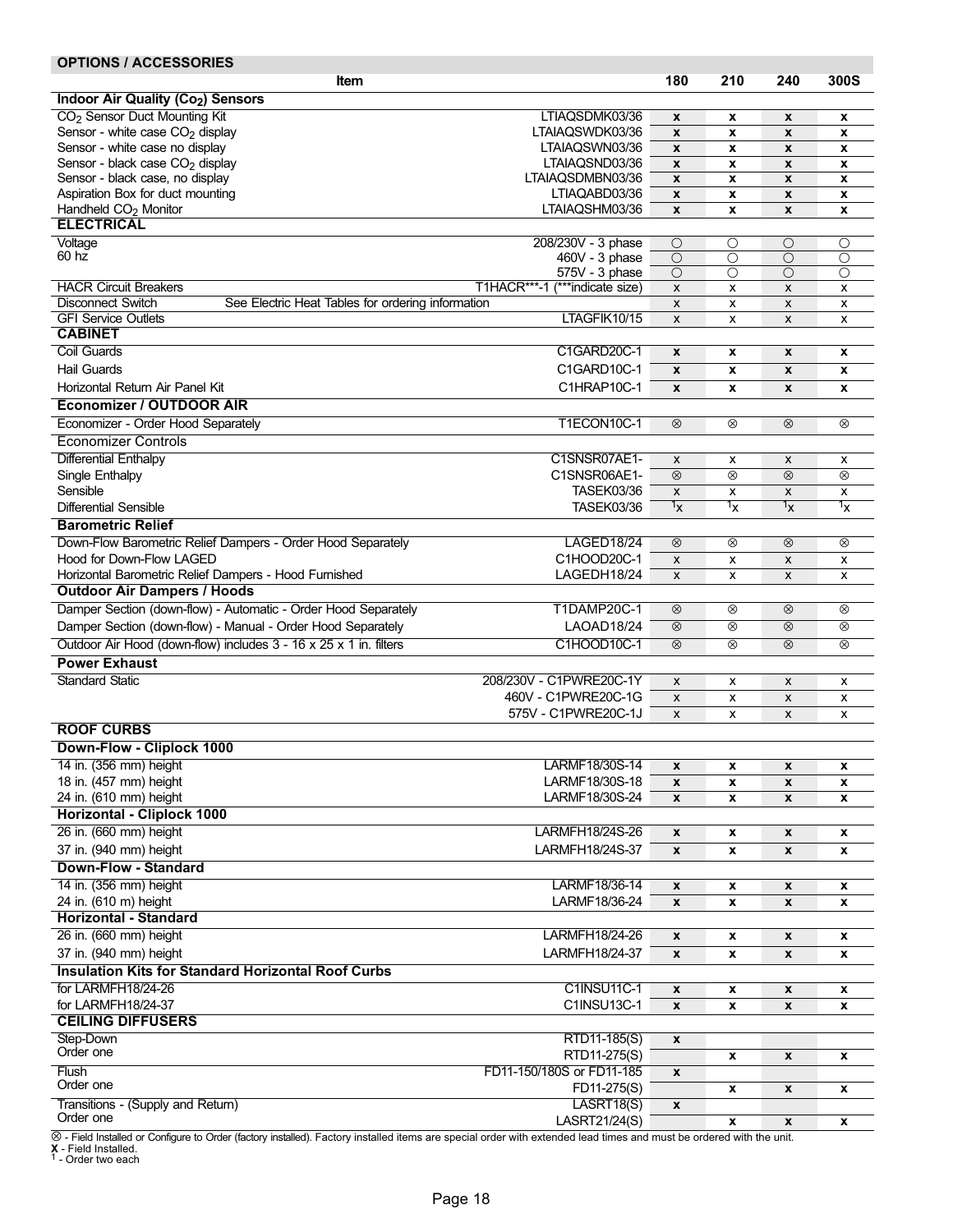<span id="page-18-0"></span>

FIGURE 1



FIGURE 2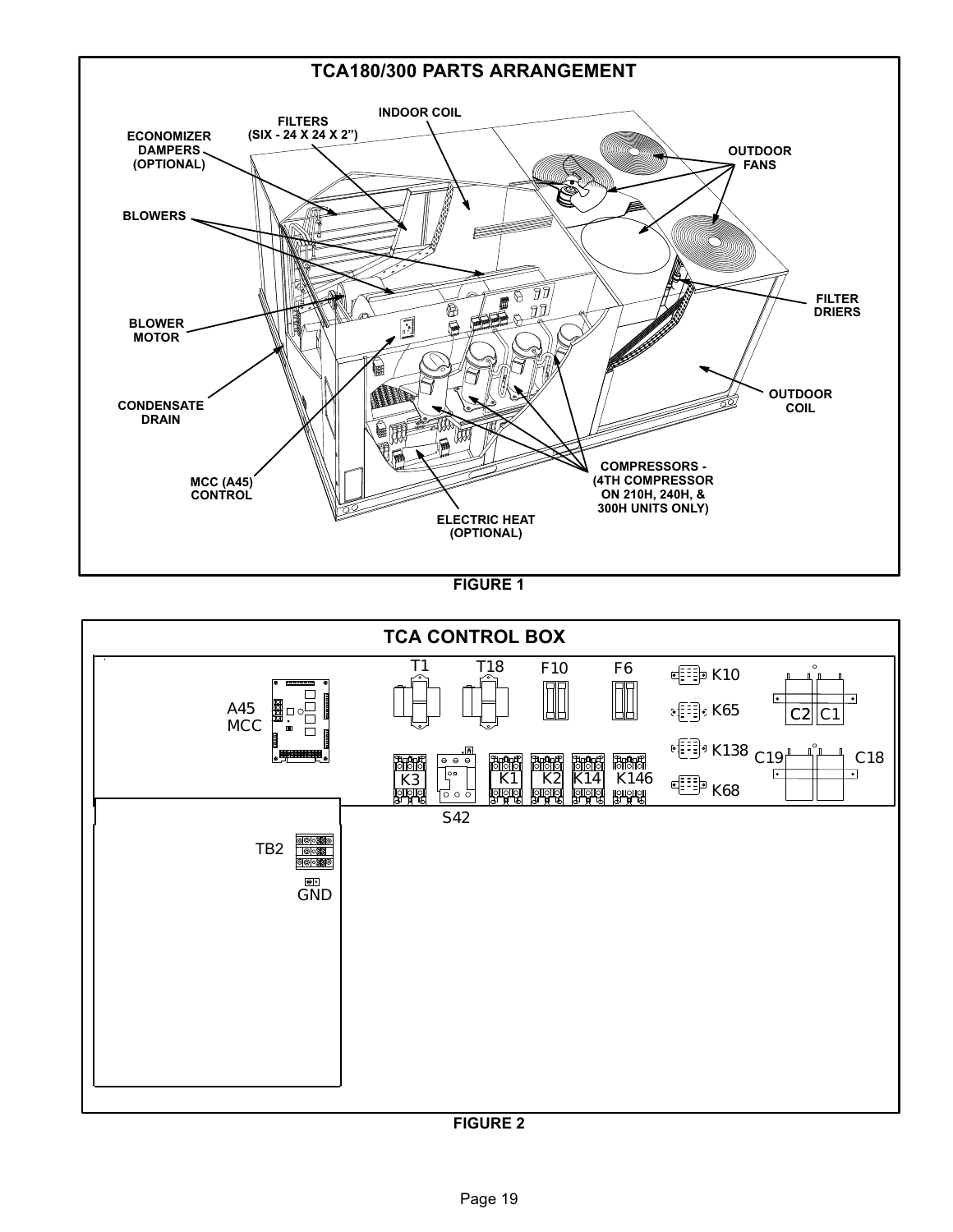# <span id="page-19-0"></span>I−UNIT COMPONENTS

TCA unit components are shown in figure [1](#page-18-0). All units come standard with removeable unit panels. All L1, L2, and L3 wiring is color coded; L1 is red, L2 is yellow, and L3 is blue.

# A−Control Box Components

TCA control box components are shown in figure [2.](#page-18-0) The control box is located in the compressor compartment.

# 1−Disconnect Switch S48 (field installed)

All units may be equipped with an optional disconnect switch S48, or circuit breaker, CB10. S48 and CB10 can be a toggle switch or a twist style switch. Both types can be used by the service technician to disconnect power to the unit. CB10 when use, will be in the same location as S48 on the wiring diagram.

# 2−Terminal Strip TB2

All units are shipped with factory installed TB2. Units without S48 or CB10 will have supply power connected to TB2.

# 3−Control Transformer T1 (all units)

All use a single line voltage to 24VAC transformer mounted in the control box. Transformer supplies power to control circuits in the unit. The transformer is rated at 70VA and is protected by a 3.5 amp circuit breaker (CB8) which is located on the transformer itself. The



FIGURE 3

208/230 (Y) voltage transformers have two primary voltage taps, but only one may be used depending on supply voltage. See figure 3. 460 (G) and 575 (J) voltage transformers use a single primary voltage tap.

# 4−Contactor Transformer T18

T18 is a single line voltage to 24VAC transformer used in 4 compressor units only. Transformer T18 is protected by a 3.5 amp circuit breaker (CB18) located on the transformer itself. T18 is identical to transformer T1. The transformer supplies 24VAC power to the contactors.

# 5−Terminal Strip TB1

All indoor thermostat connections will be to TB1 located on MCC board A45. For thermostats with "occupied " and "unoccupied" modes, a factory installed jumper across terminals A1 and A2 should be removed. Unit wiring is designed for a three−stage thermostat. For two−stage applications jumper between Y2 and Y3 on TB1.

## 6−Terminal Strip TB14

Terminal strip TB14 located on the MCC board A45 distributes 24V power from transformer T1 to the control box components. Units not equipped with smoke detectors A17 or A64, will have a factory installed jumper across terminals 24VAC and R.

# 7−Outdoor Fan Capacitors C1, C2, C18 & C19

Fan capacitors C1, C2, C18, C19 are 10 MFD / 370V capacitors used to assist in the start up of condenser fans B4, B5, B21, B22 respectively.

# 8−Outdoor Fan Relay K10 & K68

Outdoor fan relays K10 and K68 used in all units, are DPDT relays with a 24VAC coil. In all TCA units K10 energizes condenser fans B4 and B5 and K68 energizes condenser fans B21 and B22.

## 9−Fuses F10 and F6

Two line voltage fuses F10 provide overcurrent protection to all condenser fans in all Y voltage TCA units and rated at 30A. Fuses F6 provide overcurrent protection for optional field installed power exhaust fans and rated at 15A.

#### 10−Compressor Contactor K1, K2 & K14 (all units) K146 (TCA 210H, 240H, 300S units only)

All compressor contactors are three-pole-double-break contactors with 24VAC coils. In all TCA180, 210S and 240S units, K1, K2 and K14 energize compressors B1, B2 and B13 in response to thermostat demand. In the TCA210H, 240H and 300S units, K1, K2, K14 and K146 energize compressors B1, B2, B13 and B20 in response to thermostat demand.

# 11−Blower Contactor K3

Blower contactor K3, used in all units, is a three-pole-doublebreak contactor with a 24VAC coil used to energize the indoor blower motor B3 in response to blower demand. K3 is energized by relay KD on the A45 MCC board.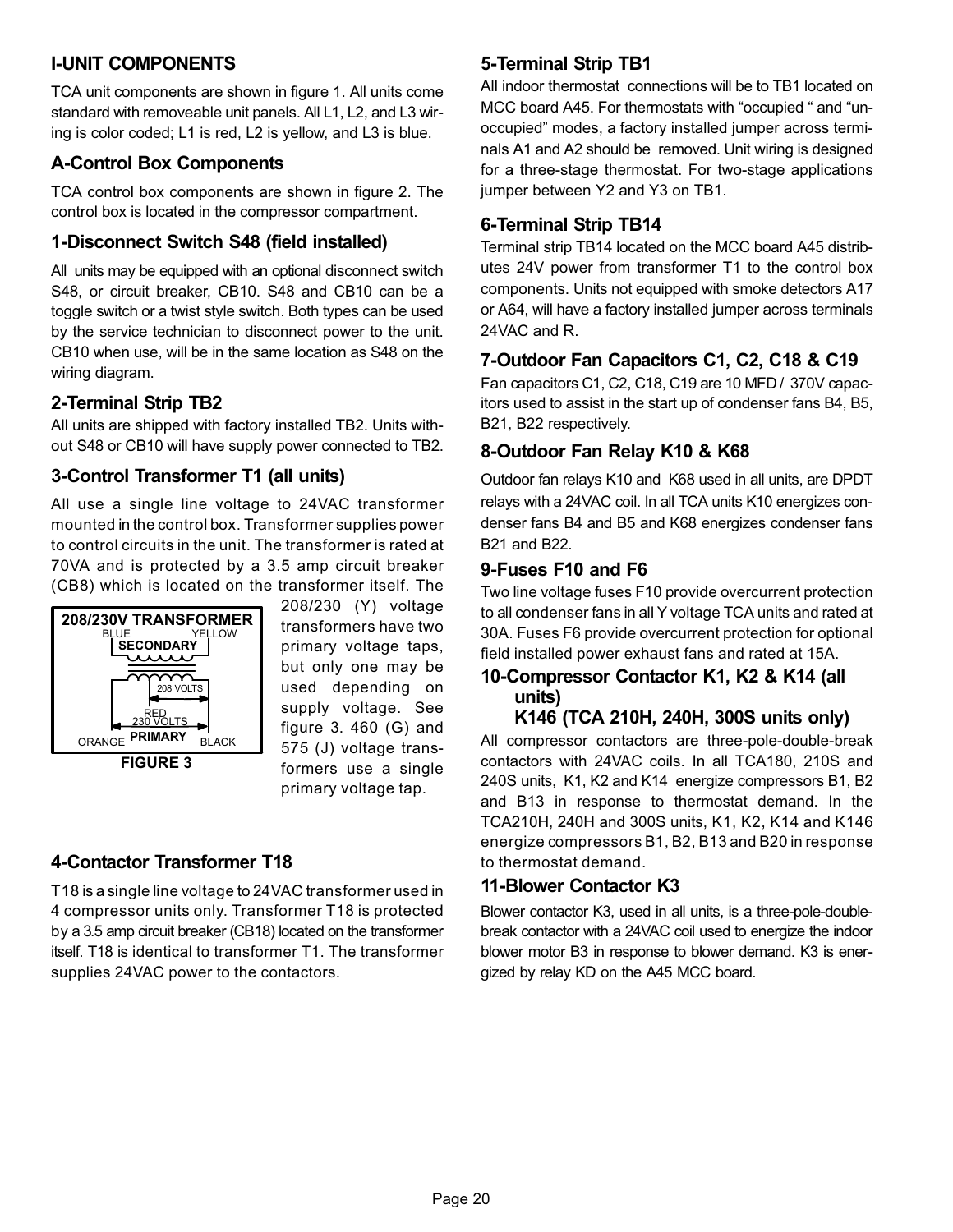## 12−Blower Motor Overload Relay S42

S42 is a manual reset overload relay, used in all TCA units equipped with 10 or more HP standard efficiency motors. The relay is connected in line with the blower motor to monitor the current flow to the motor. When the relay senses an overload condition, a set of normally closed contacts opens de−energizing the 24 volt output of T1. See figure figure 4.

# 13−Power Exhaust Relay K65 (PED units)

Power exhaust relay K65 is a DPDT relay with a 24VAC coil. K65 is used in Y voltage units equipped with the field installed optional power exhaust dampers. K65 is energized by the economizer enthalpy control A6, after the economizer dampers reach 50% open (adjustable) When K65 closes, exhaust fans B10 and B11 are energized.

## 14−MCC Control A45

The main control module A45 (figure [6](#page-21-0)) controls all cooling operation and serves as a staging point for all internal inputs to the appropriate components of the TCA unit. The MCC control receives and sends out 24 volts to the components located in the TCA control box, economizer and supply/return compartments. The control communicates to compressors contactors K1, K2 , condenser fan relay K10 and indoor blower contactor K3. Thermostat hook ups (TB1) and low voltage hook ups (TB14) are located on the board. See tables [2](#page-22-0) and [3](#page-22-0) for terminal designations. Tables [4](#page-22-0), [5](#page-22-0) , [6](#page-22-0) and [7](#page-22-0) show pin terminal designations.

#### **Features**

The MCC A45 is equipped with a green LED for board status. See table [1](#page-21-0) for LED flash codes. While in the cooling mode the board will incorporate AUTO−STAGING. If the board receives a Y3 demand (if applicable) the board will energize Y1, Y2 and Y3 in successive order. In the same manner a Y2, will be interpreted as a Y1/Y2. The MCC control also incorporates a minimum run time of 4 minutes for up to 3 independent cooling stages. This 4 minute run time can be interrupted by pushing SW1 located on the board. If pressed for 3 seconds or more, the control goes into TEST mode disabling AUTO−STAGING. The MCC control board is used for all T class units. A dip switch, factory set, is provided to configure to unit type (TGA gas, TCA cooling/electric heat, THA heat pump) See figure [5.](#page-21-0)



FIGURE 4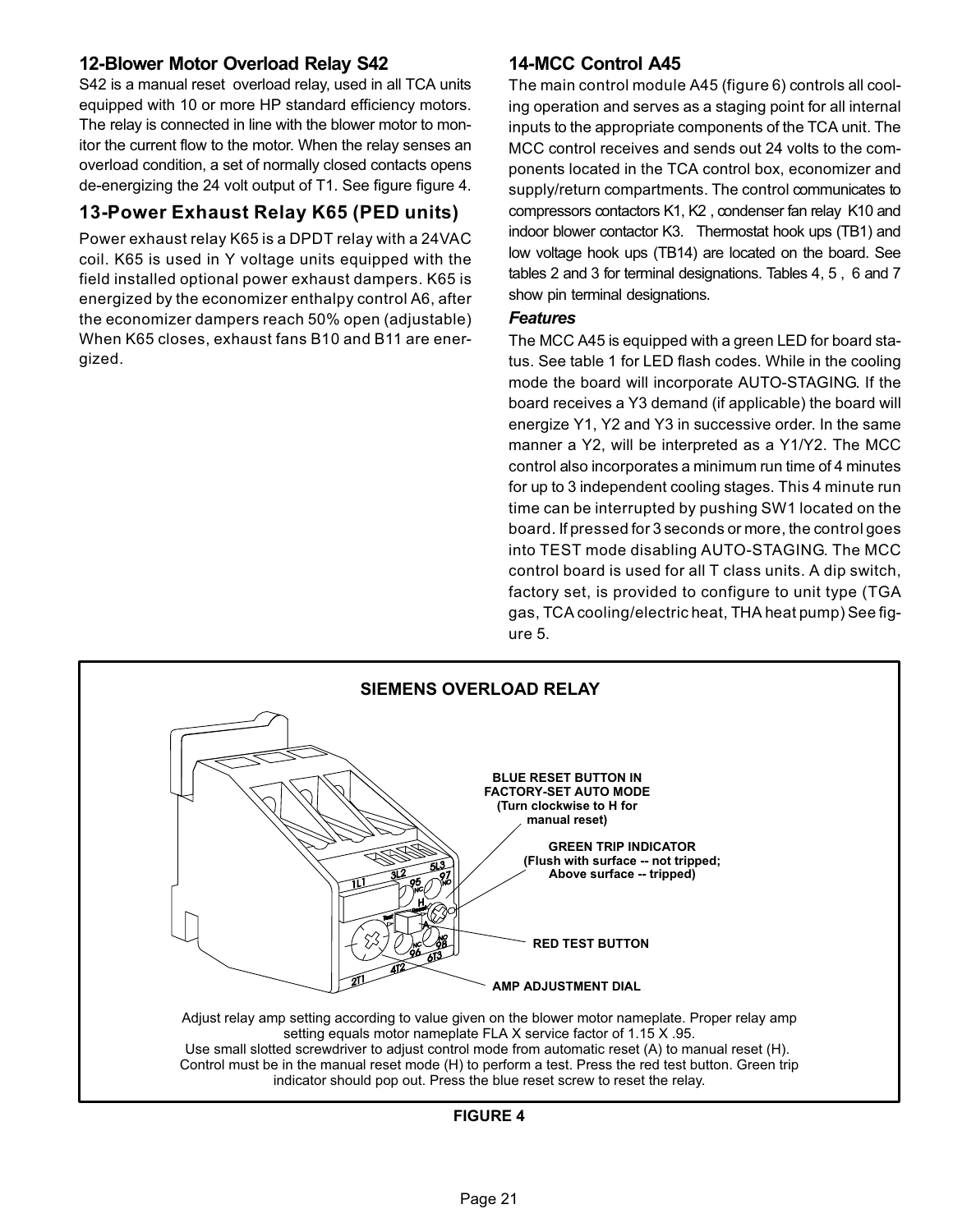TABLE 1

<span id="page-21-0"></span>

| I FD<br><b>Status</b>     | Indicates                                 | Action                                                                     |
|---------------------------|-------------------------------------------|----------------------------------------------------------------------------|
| Off                       | No power to<br>board.                     | Check field wiring.                                                        |
| On                        | Processor error.                          | Press MCC pushbutton and<br>hold for three seconds to reset<br>processor.* |
| <b>Flashes</b><br>Slowly  | Normal.                                   | None.                                                                      |
| <b>Flashes</b><br>Rapidly | Invalid unit DIP<br>switch selected.      | Make sure switches are set<br>correctly. Refer to figure 5.                |
| <b>Flashes</b><br>Rapidly | Simultaneous<br>heat and cool<br>demands. | Check thermostat and wiring.                                               |

\*Press pushbutton and immediately release to override the 4−minute compressor minimum run time.



FIGURE 5



FIGURE 6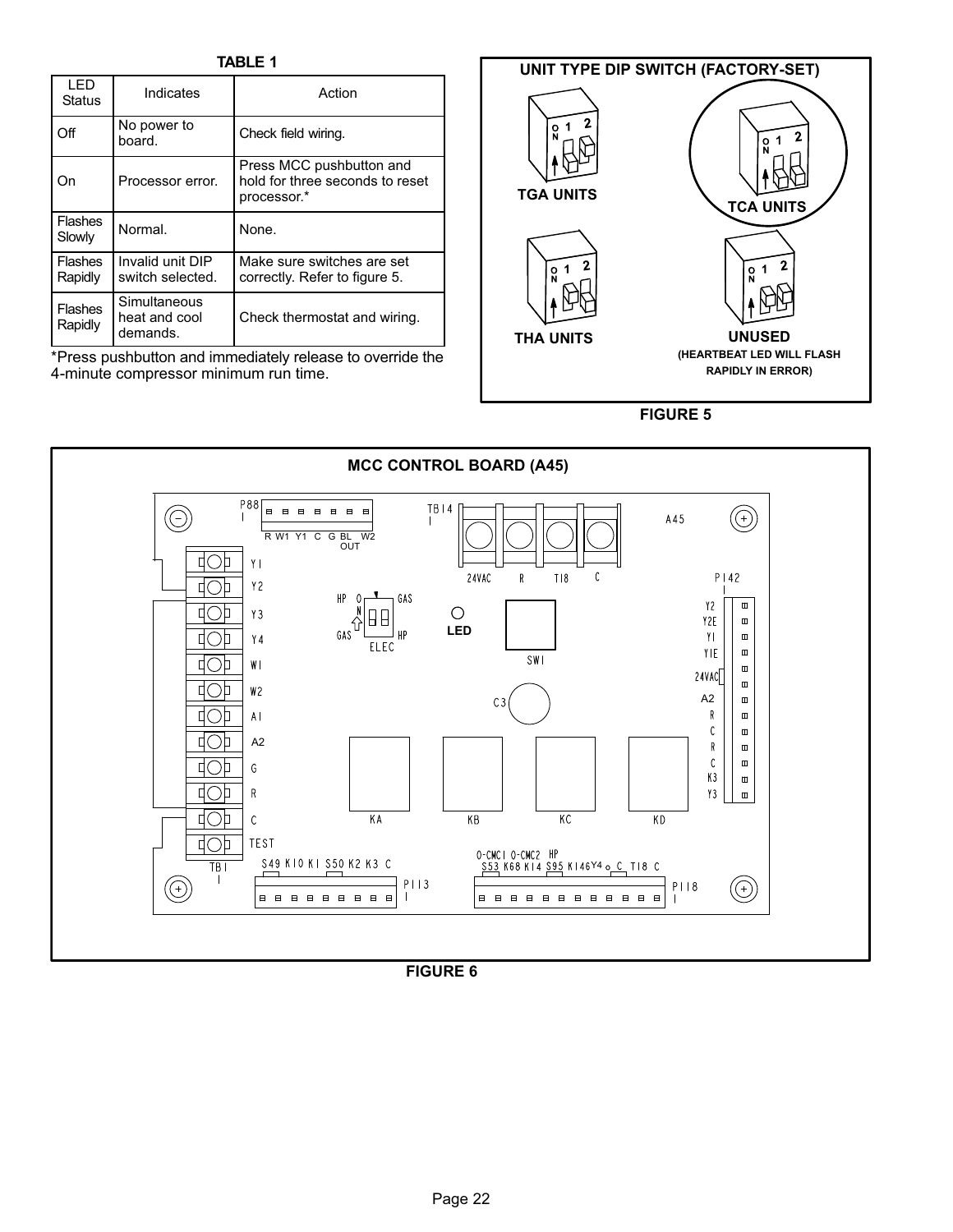<span id="page-22-0"></span>

| <b>TB1 TERMINAL DESIGNATIONS</b> |                                      |  |  |  |
|----------------------------------|--------------------------------------|--|--|--|
| Y1                               | Cool Stage 1                         |  |  |  |
| Y2                               | Cool Stage 2                         |  |  |  |
| Y3                               | Cool Stage 3 (N/A)                   |  |  |  |
| Y4                               | Cool Stage 4 (N/A)                   |  |  |  |
| W1                               | Heat Stage 1                         |  |  |  |
| W <sub>2</sub>                   | Heat Stage 2                         |  |  |  |
| A1                               | Occupied Loop                        |  |  |  |
| A2                               | Occupied Loop                        |  |  |  |
| G                                | <b>Indoor Blower</b>                 |  |  |  |
| R                                | 24V To Thermostat                    |  |  |  |
| C                                | Ground                               |  |  |  |
| TEST                             | Test Terminal (Disable Min Run Time) |  |  |  |

## TABLE 3

| <b>TB14 24VAC TERMINAL DESIGNATIONS</b> |                                           |  |  |  |
|-----------------------------------------|-------------------------------------------|--|--|--|
| 24VAC                                   | Uninterrupted 24 Volt Power               |  |  |  |
| R                                       | 24 Volt Accessories (from T1 transformer) |  |  |  |
| T18                                     | 24 Volts (from T18 transformer)           |  |  |  |
|                                         | Ground                                    |  |  |  |

# TABLE 4

| <b>P142 TERMINAL DESIGNATIONS</b> |                               |  |  |  |
|-----------------------------------|-------------------------------|--|--|--|
| Terminal                          | Function                      |  |  |  |
| Y2                                | From Economizer (cool2)       |  |  |  |
| Y <sub>2</sub> E                  | To Processor (micro chip)     |  |  |  |
| Y1                                | From Economizer               |  |  |  |
| Y1E                               | To Processor (micro chip)     |  |  |  |
| 24V                               | To Smoke Detector             |  |  |  |
| 24V                               | From T1 Transformer           |  |  |  |
| A2                                | Occupied Loop from Thermostat |  |  |  |
| R                                 | To Economizer                 |  |  |  |
| C                                 | Ground to Economizer          |  |  |  |
| R                                 | From Transformer T1           |  |  |  |
| C                                 | Ground                        |  |  |  |
| K <sub>3</sub>                    | From Transformer T18          |  |  |  |
| Y3                                | To Processor (micro chip)     |  |  |  |

## TABLE 5

| <b>P113 TERMINAL DESIGNATIONS</b> |                                     |  |  |
|-----------------------------------|-------------------------------------|--|--|
| Terminal                          | Function                            |  |  |
| S49                               | Relay KA To Freeze Stat             |  |  |
| S49                               | From Freeze Stat                    |  |  |
| K <sub>10</sub>                   | Relay KA To Outdoor Fan Relay       |  |  |
| K1                                | Freeze Stat to Compressor Contactor |  |  |
| S <sub>50</sub>                   | Relay KB To Freeze Stat             |  |  |
| S <sub>50</sub>                   | From Freeze Stat                    |  |  |
| K <sub>2</sub>                    | Freeze Stat To Compressor Contactor |  |  |
| K3                                | KD To Fan Relay                     |  |  |
| C                                 | Ground To Cooling Component         |  |  |

### TABLE 6

| <b>P88 TERMINAL DESIGNATIONS</b> |                     |  |  |
|----------------------------------|---------------------|--|--|
| <b>Terminal</b>                  | <b>Function</b>     |  |  |
| R                                | 24V To A3           |  |  |
| W1                               | Heat Stage 1 to A3  |  |  |
| Υ1                               | Cooling Stage to A3 |  |  |
| C                                | Ground to A3        |  |  |
| G                                | Blower Demand to A3 |  |  |
| <b>BL OUT</b>                    | Blower Out from A3  |  |  |
| W <sub>2</sub>                   | Heat Stage 2 to A3  |  |  |

# TABLE 7

| <b>P118 TERMINAL DESIGNATIONS</b> |                                    |  |  |  |
|-----------------------------------|------------------------------------|--|--|--|
| <b>Terminal</b>                   | <b>Function</b>                    |  |  |  |
| S53                               | Relay KC to Freezestat             |  |  |  |
| S53                               | From Freezestat                    |  |  |  |
| K68                               | Relay KD to Outdoor Fan Relay      |  |  |  |
| K14                               | Freezestat to Compressor Contactor |  |  |  |
| S95                               | Relay KC to Freezestat             |  |  |  |
| S95                               | From Freezestat                    |  |  |  |
| K <sub>146</sub>                  | Freezestat to Compressor Contactor |  |  |  |
| Y4                                | Cool Stage 4 from TB1              |  |  |  |
| C                                 | Ground                             |  |  |  |
| C                                 | Ground                             |  |  |  |
| T <sub>18</sub>                   | 24V from T18                       |  |  |  |
| C.                                | Ground                             |  |  |  |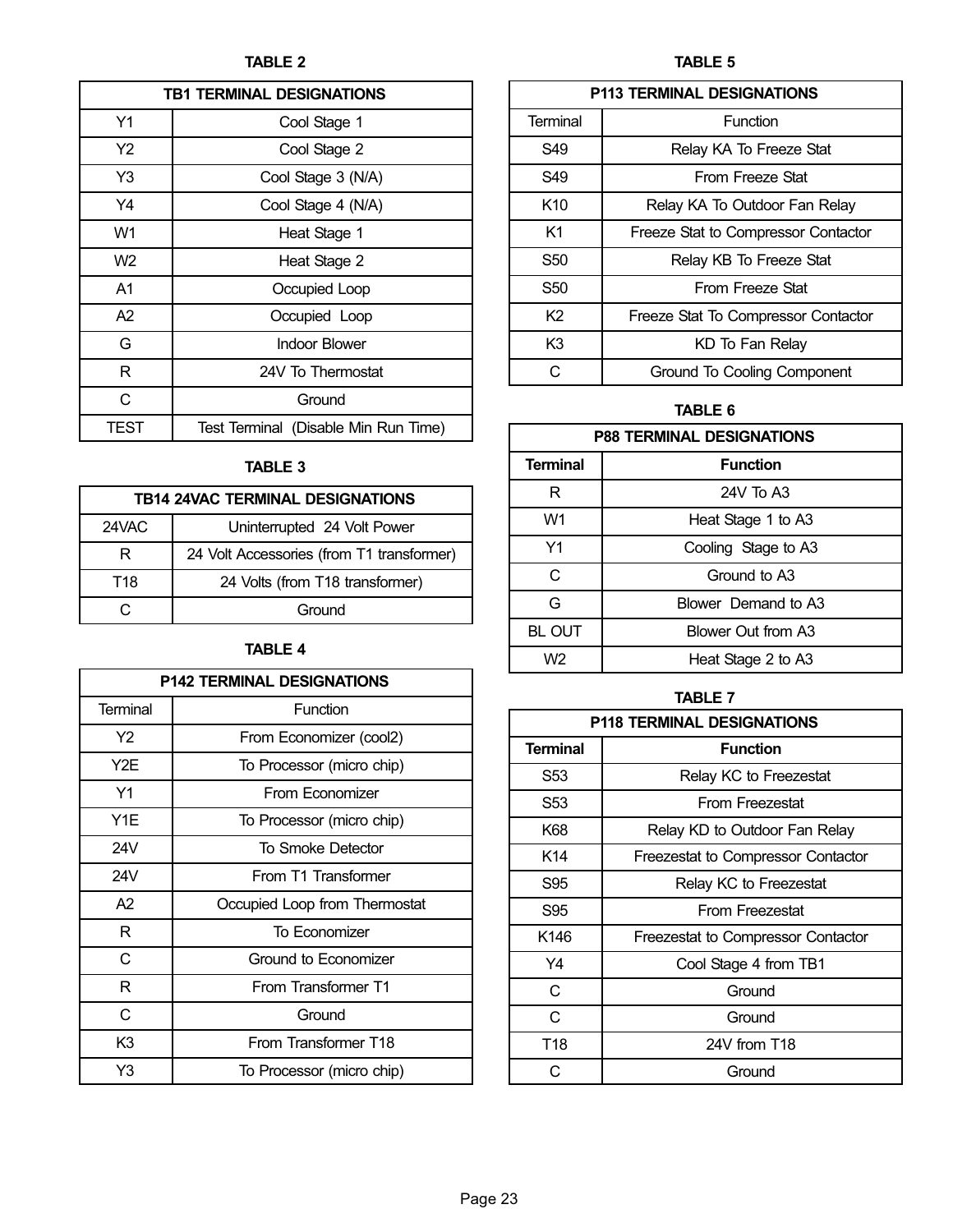# B−Cooling Components

All units use independent cooling circuits consisting of separate compressors, condenser coils and evaporator coils. See figures [7](#page-24-0) and [8.](#page-25-0) Four draw−through type condenser fans are used in TCA180/300 units. All units are equipped with belt-drive blowers which draw air across the evaporator during unit operation.

Cooling may be supplemented by an optional fieldinstalled economizer. The evaporators are slab type and are stacked. Each evaporator uses a thermostatic expansion valve as the primary expansion device. Each evaporator is also equipped with enhanced fins and rifled tubing. In all units each compressor is protected by a freezestat (on each evaporator). Optional field installed low ambient switches and optional field installed high pressure switches are availabe for additional compresor protection.

## 1−Compressors B1, B2 & B13 (all units) B20 (TCA210H/240H/300S only)

All TCA180/300 units use scroll compressors. TCA180, 210S and 240S units use 3 compressors and TCA210H, 240H and 300S use four compressors. All compressors are equipped with independent cooling circuits. Compressor capacity may vary from stage to stage. In all cases, the capacity of each compressor is added to reach the total capacity of the unit. See "SPECIFICATIONS" and "ELECTRICAL DATA" (table of contents) or compressor nameplate for compressor specifications.

# **A WARNING**

Electrical shock hazard. Compressor must be grounded. Do not operate without protective cover over terminals. Disconnect power before removing protective cover. Discharge capacitors before servicing unit. Failure to follow these precautions could cause electrical shock resulting in injury or death.

Each compressor is energized by a corresponding compressor contactor.

NOTE−Refer to the wiring diagram section for specific unit operation.

## 2−High Pressure Switches (optional) S4, S7 & S28 (all units) S96 (TCA210H, 240H, 300S only)

The high pressure switches is a manual reset SPST N.C. switch which opens on a pressure rise.

S4 (first circuit), S7 (second circuit), S28 (third circuit), and S96 (fourth circuit) are wired in series with the respective compressor contactor coils.

When discharge pressure rises to  $450 \pm 10$  psig (3103  $\pm$ 69 kPa) (indicating a problem in the system) the switch opens and the respective compressor is de−energized (the economizer can continue to operate).

## 3−Low Ambient Switches (optional) S11, S84 & S85 (all units) S94 (210H, 240H, 300S only)

The low ambient switch is an optional field installed autoreset N.O. pressure switch which allows for mechanical cooling operation at low outdoor temperatures. The switch is located in each liquid line prior to the indoor coil in the blower compartment.

In three compressor units, S11 (compressor 1) is wired in series with outdoor fan relay K10 coil. S84 (compressor 2) and S85 (compressor 3) are wired in parallel with the outdoor fan relay K68 coil.

In four compressor units, S11 (compressor 1) and S84 (compressor 2) are wired in parallel with outdoor fan relay K10. S85 (compressor 3) and S94 (compressor 4) are wired parallel with outdoor fan relay K68.

When liquid pressure rises to  $275 \pm 10$  psig (1896  $\pm 69$ ) kPa), that switch closes. When discharge pressure in one refrigerant circuit drops to  $150 \pm 10$  psig (1034  $\pm$  69 kPa), that switch opens. The pair of condenser fans are energized when one switch in parallel with the outdoor fan relay closes. To de−energize the outdoor fan relay, both switches in parallel must open before the fans are de−energized. This intermittent fan operation results in higher evaporating temperature allowing the system to operate without icing the evaporator coil and losing capacity.

# 4−Filter Drier (all units)

TCA units have a filter drier located in the liquid line of each refrigerant circuit at the exit of each condenser coil. The drier removes contaminants and moisture from the system.

# 5−Freezestats S49, S50 & S53 (all units) S59 (TCA210H/240H/300S only)

Each unit is equipped with a low temperature switch (freezestat) located on a return bend of each evaporator coil. S49 (first circuit), S50 (second circuit) and S53 (third circuit) are located on the corresponding evaporator coils. On the 210H, 240H and 300S models, S95 is located on the fourth circuit.

Each freezestat is wired in series with the corresponding compressor contactor. Each freezestat is a SPST N.C. auto− reset switch which opens at  $29^{\circ}F + 3^{\circ}F - 1.7^{\circ}C + 1.7^{\circ}C$  on a temperature drop and closes at 58°F  $\pm$  4°F (14.4°C  $\pm$ 2.2°C) on a temperature rise. To prevent coil icing, freezestats open during compressor operation to temporarily disable the respective compressor until the coil temperature rises.

# 6−Condenser Fans B4, B5, B21 & B22

See SPECIFICATIONS tables at the front of this manual for specifications of condenser fans used in all units. All condenser fans used have single−phase motors. The fan assembly may be removed for servicing and cleaning.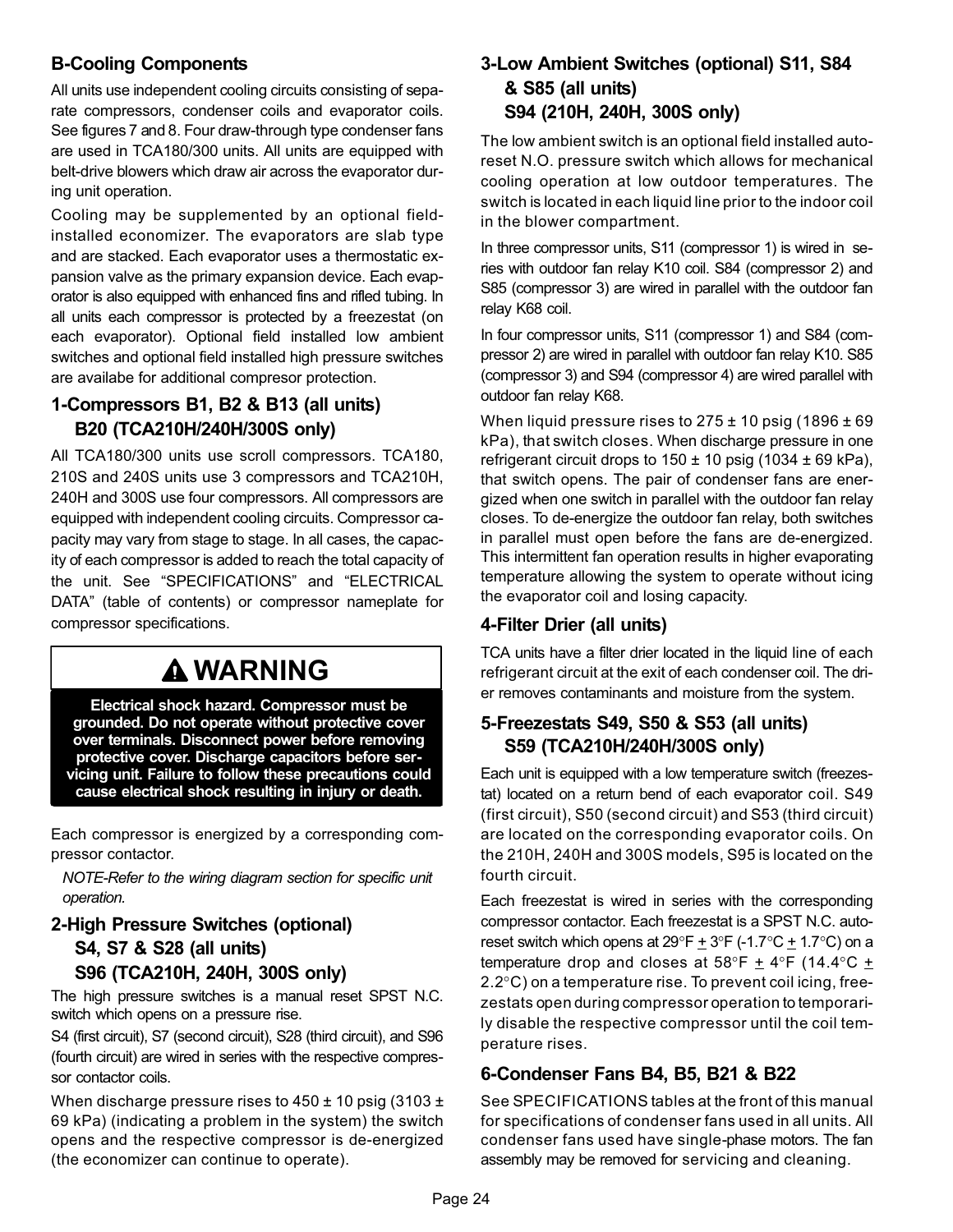<span id="page-24-0"></span>

FIGURE 7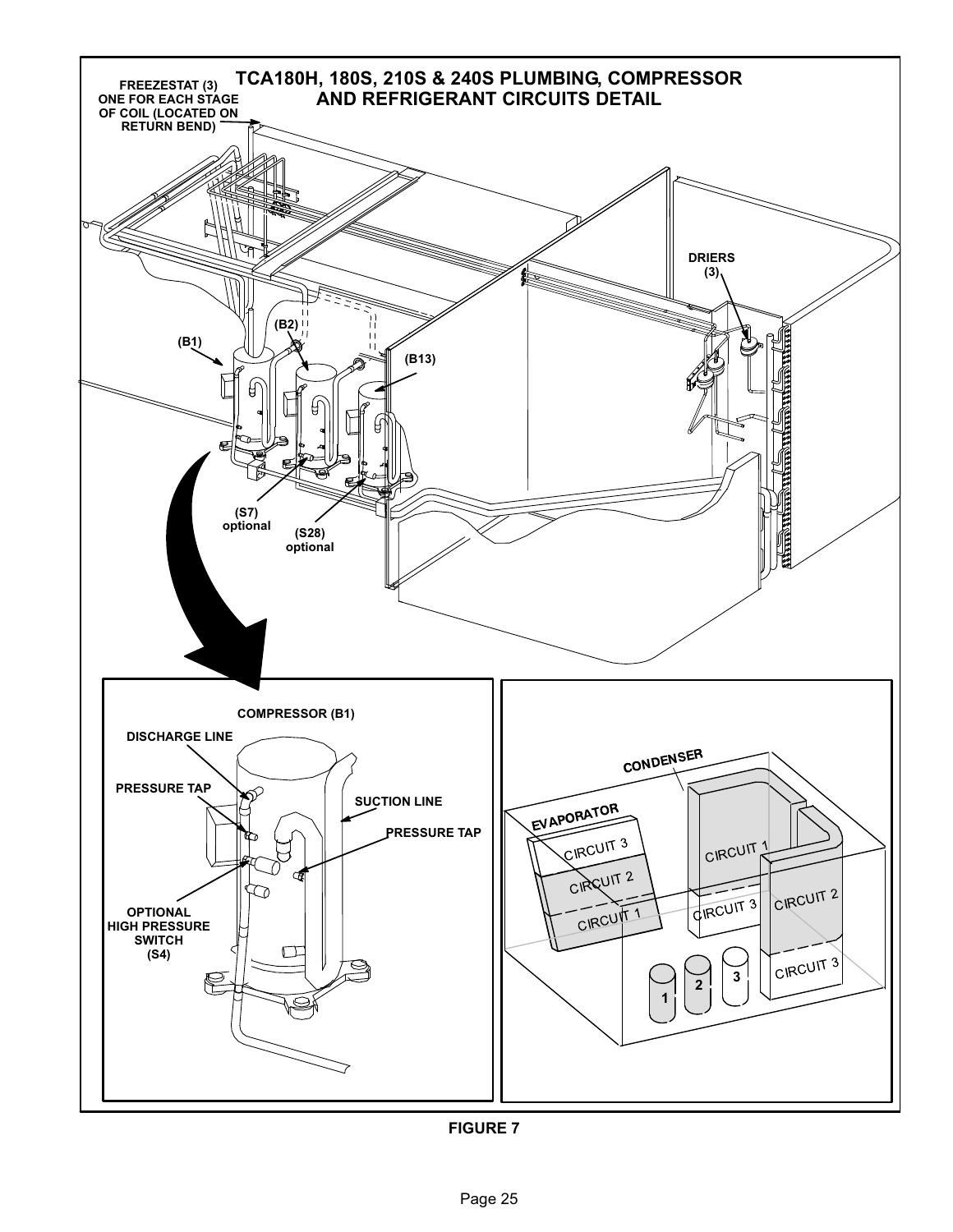<span id="page-25-0"></span>

FIGURE 8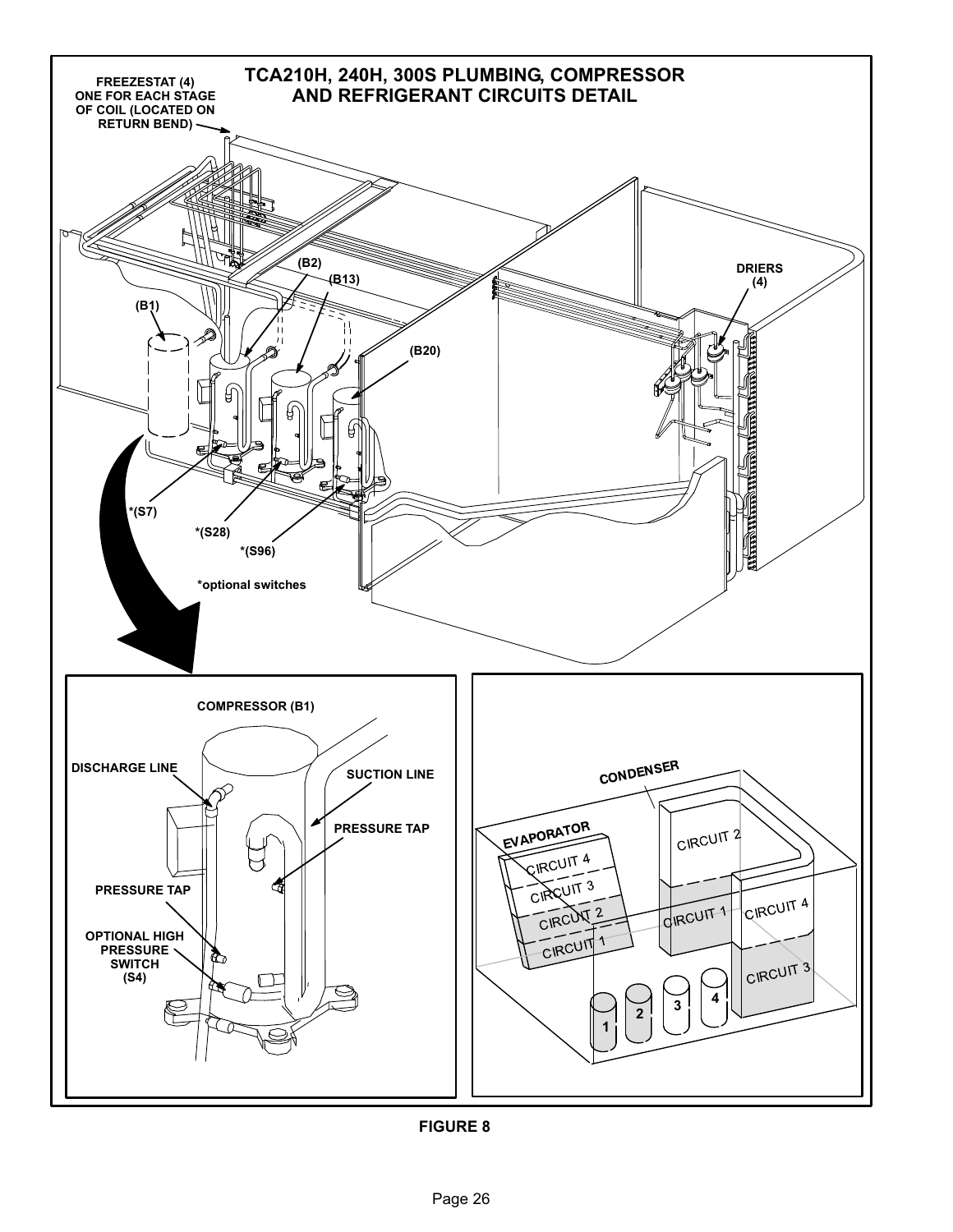## C−Blower Compartment

The blower compartment in TCA180/300 units is located between the evaporator coil and the compressor / control section on the opposite side of the condenser coil. The blower assembly is accessed by removing the screws on either side of the sliding base. The base pulls out as shown in figure [11.](#page-27-0)

## 1−Blower Wheels

All TCA180/300 units have two 15 in. x 15 in. (381 mm x 381 mm) blower wheels. Both wheels are driven by one motor mounted on a single shaft. Shaft bearings are equipped with grease ports for service.

## 2−Indoor Blower Motor B3

All units use three-phase single-speed blower motors. CFM adjustments are made by adjusting the motor pulley (sheave). Motors are equipped with sealed ball bearings. All motor specifications are listed in the SPECIFICATIONS (table of contents) in the front of this manual. Units may be equipped with motors manufactured by various manufacturers, therefore electrical FLA and LRA specifications will vary. See unit rating plate for information specific to your unit.

### OPERATION / ADJUSTMENT

### Blower Operation

Initiate blower demand at thermostat according to instructions provided with thermostat. Unit will cycle on thermostat demand. The following steps apply to applications using a typical electro−mechanical thermostat.

- 1− Blower operation is manually set at the thermostat subbase fan switch. With fan switch in ON position, blowers will operate continuously.
- 2− With fan switch in AUTO position, the blowers will cycle with demand. Blowers and entire unit will be off when system switch is in OFF position.

#### Blower Access

The blower assembly is secured to a sliding base which allows the entire assembly to be pulled out of the unit. See figure [11](#page-27-0).

- 1− Remove the clamp which secures the blower wiring to the blower motor base.
- 2− Remove and retain screws on either side of sliding base. Pull base toward outside of unit. When pulling the base out further than 12" (305mm), disconnect wiring to K3 blower contactor T1, T2, and T3. Pull wiring toward blower to allow enough slack to slide the base out further.
- 3− Slide base back into original position when finished servicing. Replace the clamp and blower wiring in the previous location on the blower motor base. Reconnect wiring to K3 if it was disconnected.
- 4− Replace retained screws on either side of the sliding base.

## Determining Unit Air Volume

- 1− The following measurements must be made with a dry indoor coil. Run blower without cooling demand. Air filters must be in place when measurements are taken.
- 2− With all access panels in place, measure static pressure external to unit (from supply to return).
- 3− Measure the indoor blower wheel RPM.
- 4− Refer to blower tables in BLOWER DATA (table of contents) in the front of this manual. Use static pressure and RPM readings to determine unit air volume.
- 5− The RPM can be adjusted at the motor pulley. Loosen Allen screw and turn adjustable pulley clockwise to increase RPM. Turn counterclockwise to decrease RPM. Seefigure [11](#page-27-0) for TCA180/300 units.

#### Blower Belt Adjustment

Maximum life and wear can be obtained from belts only if proper pulley alignment and belt tension are maintained. Tension new belts after a 24−48 hour period of operation. This will allow belt to stretch and seat grooves. Make sure blower and motor pulley are aligned as shown in figure 9.





- 2− To relieve belt tension − Turn adjusting bolt to the right, or clockwise, to move the motor upward and loosen the belt. This decreases the distance between the blower motor pulley and the blower housing pulley.
- 3− Tighten four bolts securing motor base to mounting frame.

IMPORTANT − Align top edges of blower motor base and mounting frame base parallel before tightening two bolts on the other side of base. Motor shaft and blower shaft must be parallel.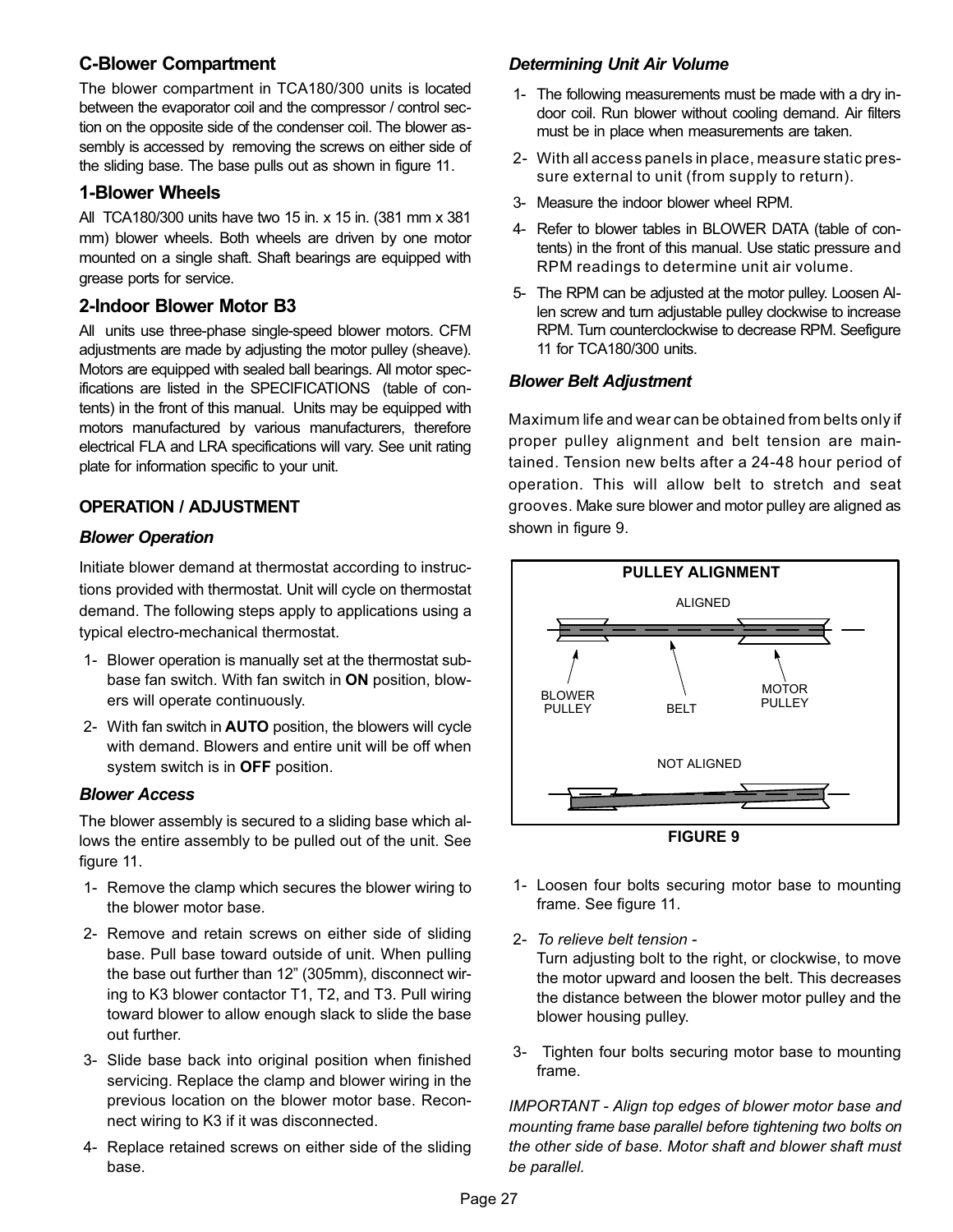## <span id="page-27-0"></span>Check Belt Tension

Overtensioning belts shortens belt and bearing life. Check belt tension as follows:

- 1− Measure span length X. See figure 10.
- 2− Apply perpendicular force to center of span (X) with enough pressure to deflect belt 1/64" for every inch of span length or 1.5mm per 100mm of span length.

Example: Deflection distance of a 40" span would be 40/64" or 5/8".

Example: Deflection distance of a 400mm span would be 6mm.

 3− Measure belt deflection force. For a used belt, the deflection force should be 5 lbs. (35kPa). A new belt deflection force should be 7 lbs. (48kPa).

A force below these values indicates an undertensioned belt. A force above these values indicates an overtensioned belt.





FIGURE 11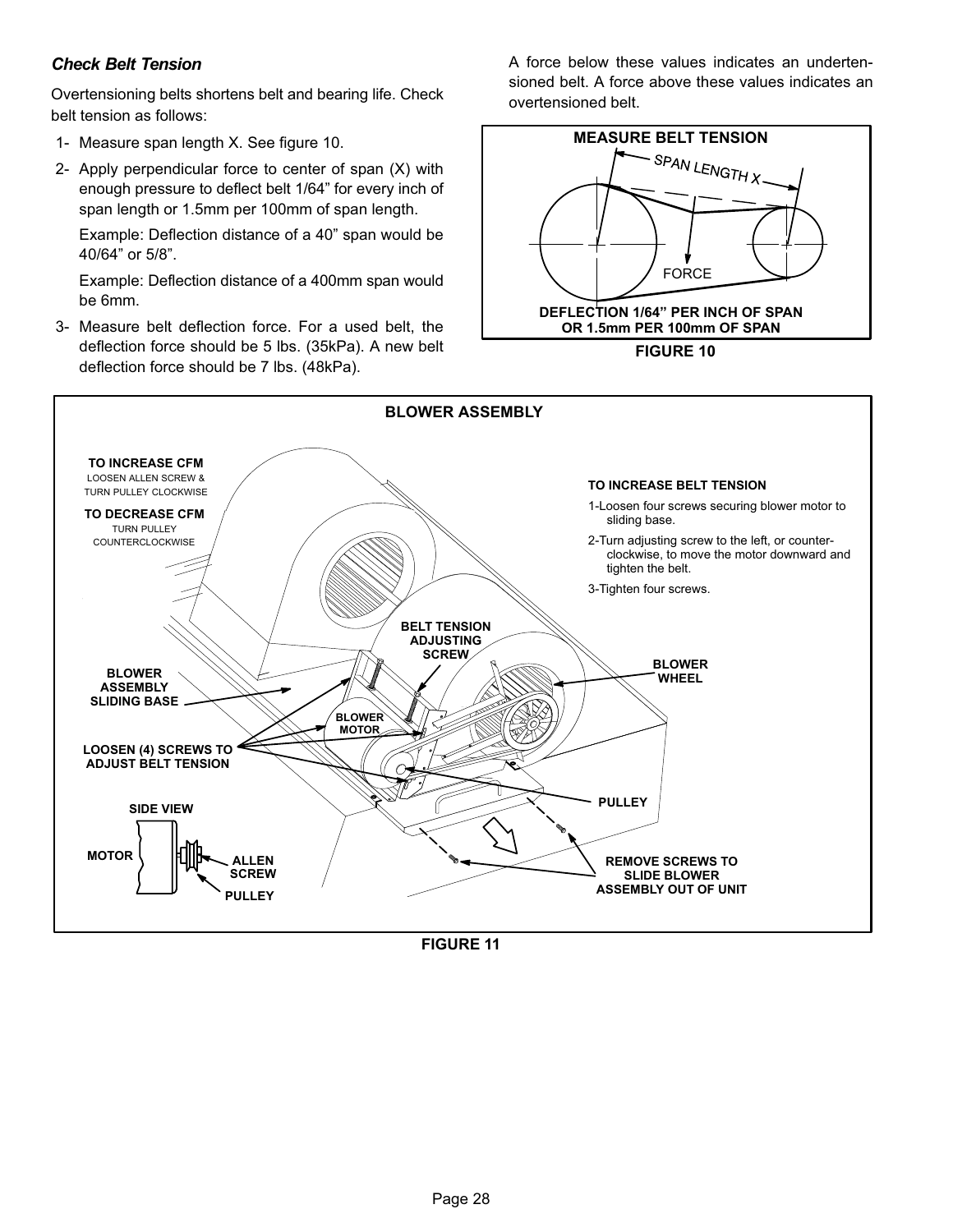# D−Optional Electric Heat Components

See ELECTRICAL / ELECTRIC HEAT (table of contents) for possible TCA to EHA matchups and electrical ratings. All electric heat sections consist of electric heating elements exposed directly to the airstream. See figure [1](#page-18-0). Two electric heat sections (first section and second section) are used in all 15kW through 90kW heaters used in TCA180/300 units. Multiple-stage elements are sequenced on and off in response to thermostat demand. EHA parts arrangement is shown in figures [14](#page-30-0) and [15](#page-31-0).

## Control Box Components

The main control box (see figure 12) houses some electric heat components and the electric heat control "hat" section (figure 13).

## 1−Terminal Strip TB15

TB15 distributes line power to the EHA unit, fuse F4, and is used in all electric heat applications.

## 2−Fuse F4

Fuse F4 is used only with single point power supply. F4 gives over amperage protection to the compressor and other cooling components. F4 is located inside a sheet metal enclosure in the main control box.

## Electric Heat Hat Section (Figure 13)

## 3−Electric Heat Relay K9

All TCA series units with electric heat use an electric heat relay K9. K9 is a N.O. DPDT pilot relay intended to electrically isolate the unit's 24V circuit from the electric heat assembly 24V circuit. K9 is energized by W1 from the main control board A45. K9−1 closes, enabling T2 to energize the electric heat.

### 4−Electric Heat Relay K19

All TCA series units with electric heat use an electric heat relay K19. K19 is a N.O. SPDT pilot relay intended to electrically isolate the unit's 24V circuit from the electric heat assembly 24V circuit. K19 is energized by W2 from the main control board A45 (once K9 is energized). K19−1 closes, enabling T2 to energize the remaining electric heat.

## 5−Time Delay DL2

DL2 is a solid state timer used in all electric heat units. DL2 staggers the energizing of the first (W1) and second (W2) stage heating elements by providing a timed interval. When the timer is de−energizing, the contacts are delayed 1 second before opening.



FIGURE 12



FIGURE 13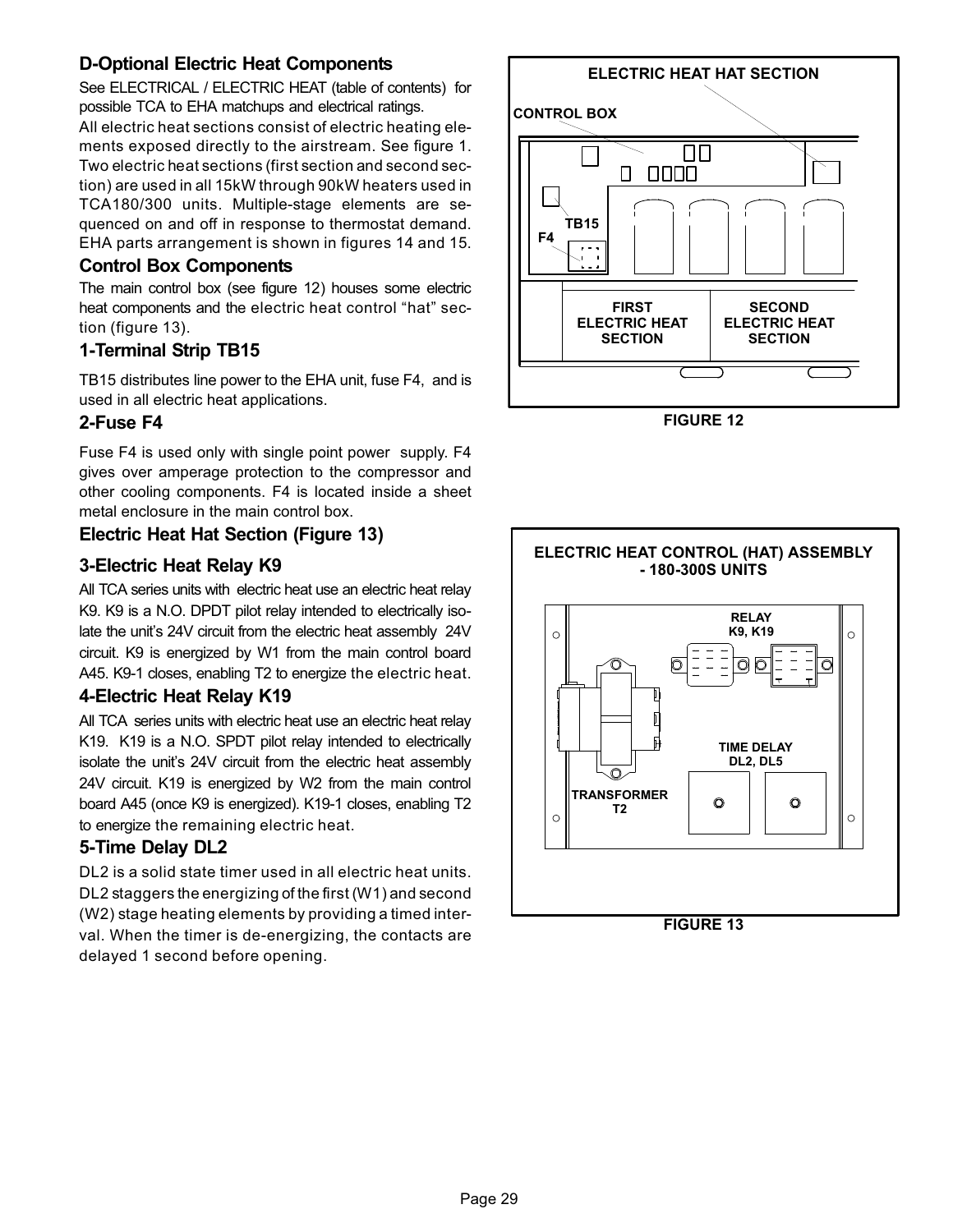# 6−Time Delay DL5

Time delay DL5 is identical to DL2. DL5 further staggers the (W2) second stage heating elements by providing a timed interval between the energizing of the elements activated by DL2 and elements activated by DL5.

## 7−Electric Heat Transformer T2

All TCA series units with electric heat use a single line voltage to 24VAC transformer mounted in the electric heat control hat section in the control box. The transformer supplies power to all electric heat controls (contactors and coils). The transformer is rated at 70VA and is protected by a 3.5 amp circuit breaker CB13 located on the body of T2. The 208/230 (Y) voltage transformers use two primary voltage taps as shown in figure [3](#page-19-0). Transformer T2 is identical to T1.

# Electric Heat Sections 8−Contactors K15, K16, K17 and K18

Contactors K15, K16, K17 and K18 are all three-pole double-break contactors located on the electric heat vestibule. K15 and K16 are located on the first electric heat section, while K17 and K18 are located on the second electric heat section. However, in the 15 and 30kW heaters, the first section houses all contactors and fuses. All contactors are equipped with a 24VAC coil. The coils in the K15, K16, K17 and K18 contactors are energized by the main panel A45. Contactors K15 and K17 energize the first stage heating elements, while K16 and K18 energize the second stage heating elements.

## 9−Fuse F3

Fuse F3 are housed in a fuse block which holds three fuses. Each F3 fuse is connected in series with each leg of electric heat. Figure [15](#page-31-0) and table [8](#page-30-0) show the fuses used with each electric heat section. For simplicity, the service manual labels the fuses F3 − 1 through F3 − 8.

## 10−Terminal Strip TB3

Electric heat line voltage connections are made to terminal strip TB3 (or a fuse block on some models) located in the upper left corner of the electric heat vestibule.

# 11−High Temperature Limits S15 and S107 (Primary)

S15 and S107 are SPST N.C. auto-reset thermostats located on the back panel of the electric heat section below the heating elements. S15 is the high temperature limit for the first electric heat section, while S107 is the high temperature limit for the second electric heat section. Both thermostats are identical and are wired in series with the first stage contactor coil. When either S15 or S107 opens, indicating a problem in the system, contactor K15 is de-energized. When K15 is de-energized, first stage and all subsequent stages of heat are de-energized. The thermostats used on EHA360-45-1 Y/G/J are factory set to open at 200°F  $\pm$  5°F (93.3°C  $\pm$  2.8°C) on a temperature rise and automatically reset at  $160^{\circ}F \pm 6^{\circ}F$  (71.1 $^{\circ}C \pm 3.3^{\circ}C$ ) on a temperature fall. All other electric heat section thermostats are factory set to open at 170°F  $\pm$  5°F (76.7°C  $\pm$  2.8°C) on a temperature rise and automatically reset at  $130^{\circ}F \pm 6^{\circ}F$  $(54.4\degree C \pm 3.3\degree C)$  on a temperature fall. The thermostats are not adjustable.

## 12−Heating Elements HE1 through HE14

Heating elements are composed of helix wound bare nichrome wire exposed directly to the airstream. Three elements are connected in a three-phase arrangement. The elements in 208/230V units are connected in a "Delta" arrangement. Elements in 460 and 575V units are connected in Wye" arrangement. Each stage is energized independently by the corresponding contactors located on the electric heat vestibule panel. Once energized, heat transfer is instantaneous. High temperature protection is provided by primary and redundant high temperature limits and overcurrent protection is provided by fuses.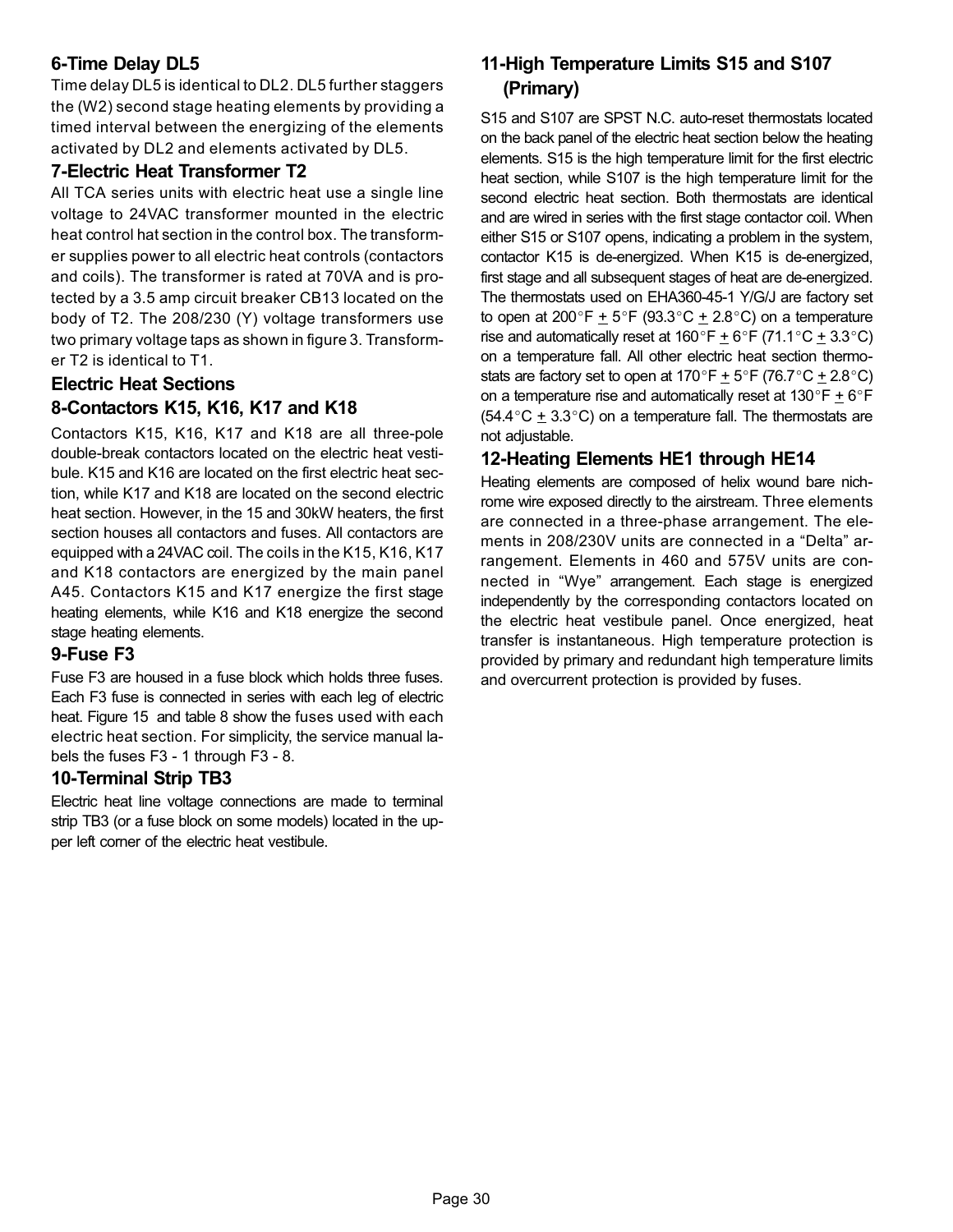<span id="page-30-0"></span>

FIGURE 14

TABLE 8

| <b>TCA180/300 ELECTRIC HEAT SECTION FUSE RATING</b>  |                 |                             |                |                |                |                |          |                |                |
|------------------------------------------------------|-----------------|-----------------------------|----------------|----------------|----------------|----------------|----------|----------------|----------------|
| <b>EHA QUANTITY</b>                                  |                 |                             |                |                | FUSE (3 each)  |                |          |                |                |
| & SIZE                                               | <b>VOLTAGES</b> | $F3 - 1$                    | $F3 - 2$       | $F3 - 3$       | $F3 - 4$       | $F3 - 5$       | $F3 - 6$ | $F3 - 7$       | $F3 - 8$       |
|                                                      | 208/230V        | 50 Amp<br>250V              |                |                |                |                |          |                |                |
| (1) EHA240-7.5 &<br>(1) EHA240S-7.5<br>(15 kW Total) | 460V            | 25 Amp<br>600V              |                |                |                |                |          |                |                |
|                                                      | 575V            | 20 Amp<br>600V              |                |                |                |                |          |                |                |
| (1) EHA360-15 &<br>$(1)$ EHA360S-15                  | 208/230V        | 60 Amp<br>250V              | 60 Amp<br>250V |                |                |                |          |                |                |
| (30 kW Total)<br>or                                  | 460V            | 50 Amp<br>600V              |                |                |                |                |          |                |                |
| (1) EHA156-15 &<br>(1) EHA156S-15                    | 575V            | 40 Amp<br>600V              |                |                |                |                |          |                |                |
| (2) EHA360-22.5                                      | 208/230V        | $\overline{50}$ Amp<br>250V |                |                | 25 Amp<br>250V | 50 Amp<br>250V |          |                | 25 Amp<br>250V |
| $(45$ kW Total)<br>or                                | 460V            | 25 Amp<br>600V              |                |                | 15 Amp<br>600V | 25 Amp<br>600V |          |                | 15 Amp<br>600V |
| (2) EHA156-22.5                                      | 575V            | 20 Amp<br>600V              |                |                | 10 Amp<br>600V | 20 Amp<br>600V |          |                | 10 Amp<br>600V |
| (2) EHA150-30                                        | 208/230V        | $\overline{50}$ Amp<br>250V |                |                | 50 Amp<br>250V | 50 Amp<br>250V |          |                | 50 Amp<br>250V |
| (60 kW Total)<br>or                                  | 460V            | 25 Amp<br>600V              |                |                | 25 Amp<br>600V | 25 Amp<br>600V |          |                | 25 Amp<br>600V |
| (2) EHA156-30                                        | 575V            | 20 Amp<br>600V              |                |                | 20 Amp<br>600V | 20 Amp<br>600V |          |                | 20 Amp<br>600V |
|                                                      | 208/230V        | 50 Amp<br>250V              |                | 60 Amp<br>250V | 60 Amp<br>250V | 50 Amp<br>250V |          | 60 Amp<br>250V | 60 Amp<br>250V |
| (2) EHA360-45<br>(90 kW Total)                       | 460V            | 25 Amp<br>600V              |                |                | 50 Amp<br>600V | 25 Amp<br>600V |          |                | 50 Amp<br>600V |
|                                                      | 575V            | 20 Amp<br>600V              |                |                | 40 Amp<br>600V | 20 Amp<br>600V |          |                | 40 Amp<br>600V |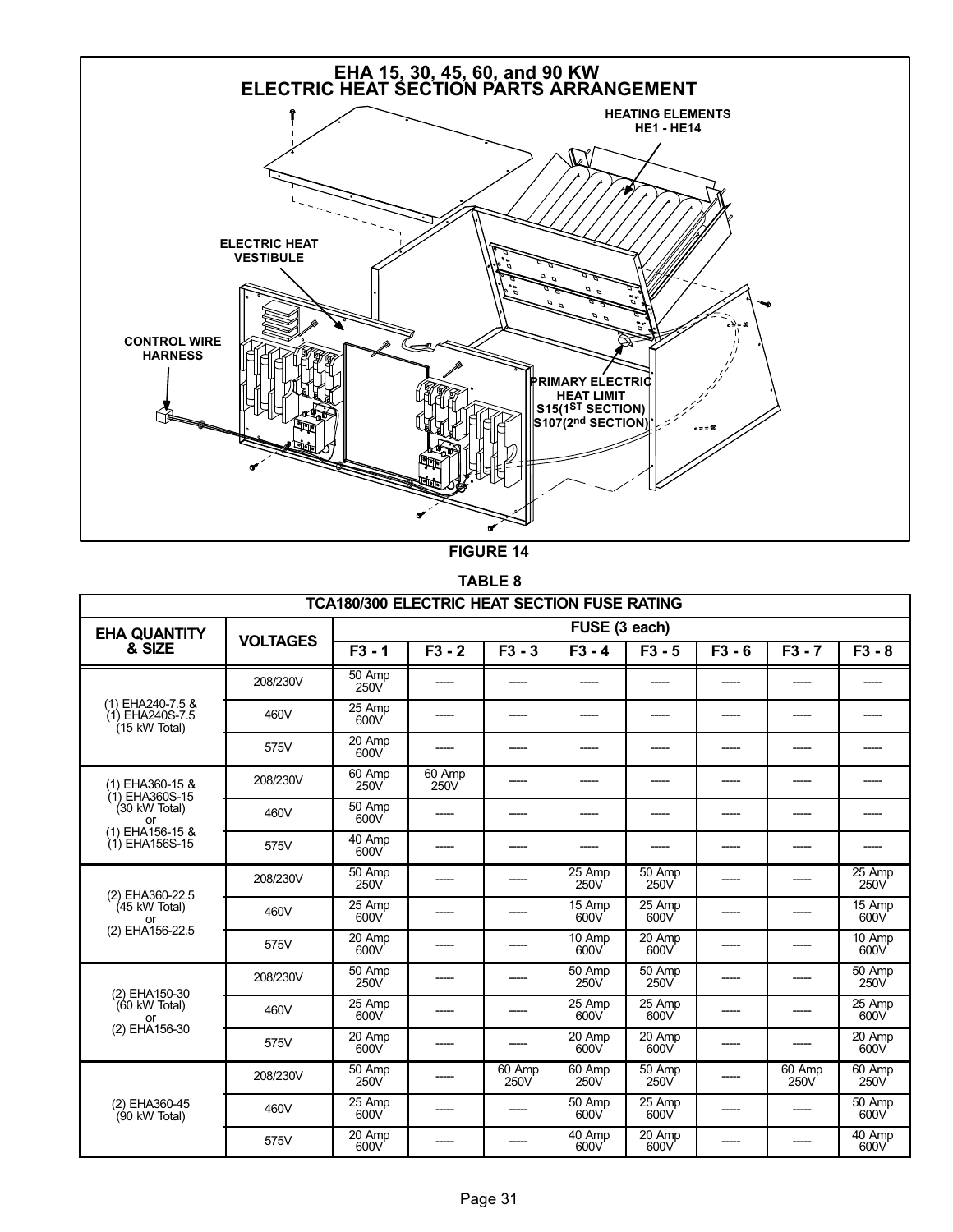<span id="page-31-0"></span>

FIGURE 15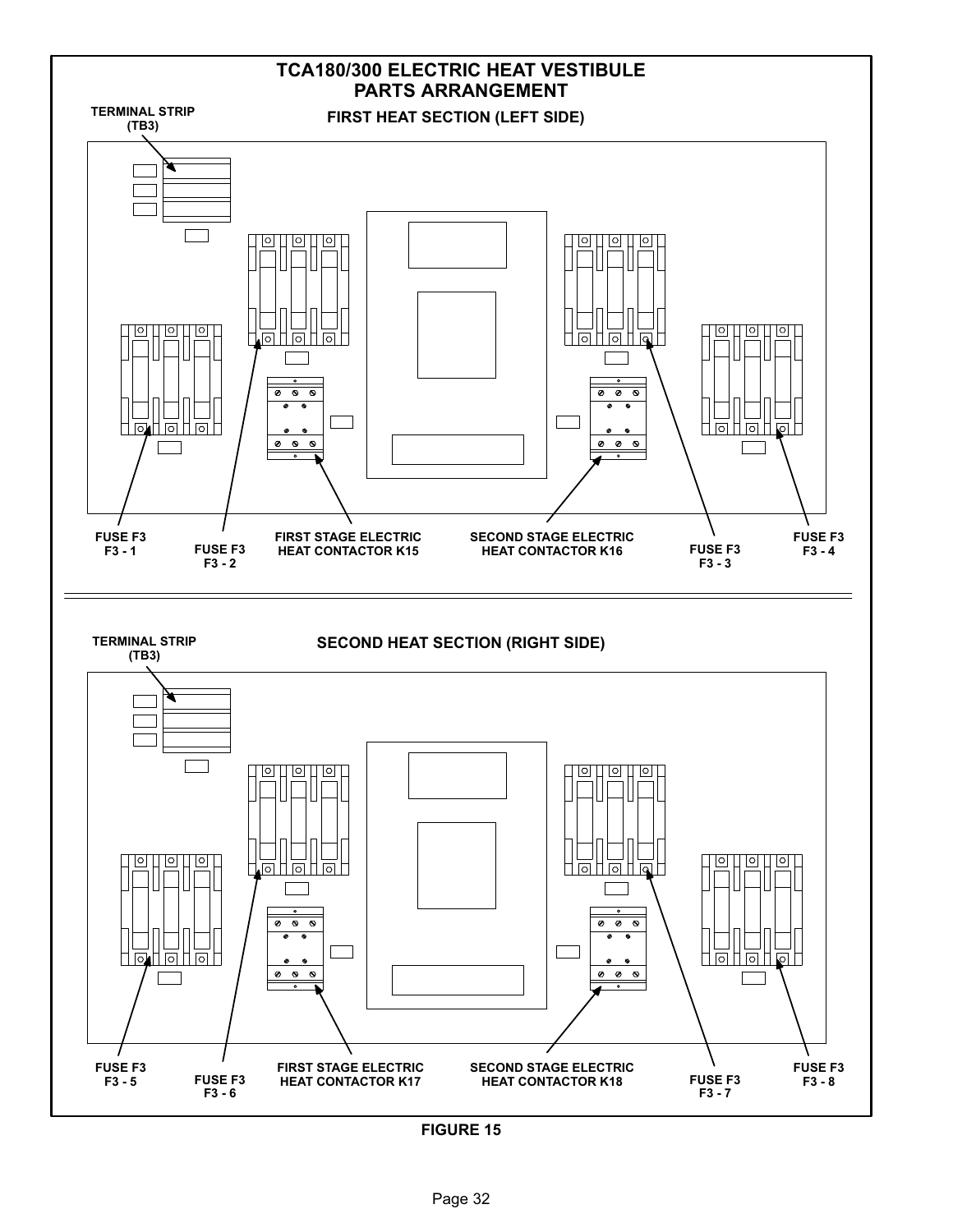## <span id="page-32-0"></span>II−PLACEMENT AND INSTALLATION

Make sure the unit is installed in accordance with the installation instructions and all applicable codes. See accessories section for conditions requiring use of the optional roof mounting frame (LARMF18/36 or LARMFH18/24).

# III−STARTUP − OPERATION

Refer to startup directions and to the unit wiring diagram when servicing. See unit nameplate for minimum circuit ampacity and maximum fuse size.

## A−Preliminary and Seasonal Checks

- 1− Make sure the unit is installed in accordance with the installation instructions and applicable codes.
- 2− Inspect all electrical wiring, both field and factory installed for loose connections. Tighten as required. Refer to unit diagram located on inside of unit control box cover.
- 3− Check to ensure that refrigerant lines are in good condition and do not rub against the cabinet or other refrigerant lines.
- 4− Check voltage at the disconnect switch or TB2. Voltage must be within the range listed on the nameplate. If not, consult the power company and have the voltage corrected before starting the unit.
- 5− Recheck voltage and amp draw with unit running. If voltage is not within range listed on unit nameplate, stop unit and consult power company. Refer to unit nameplate for maximum rated load amps.
- 6− Inspect and adjust blower belt (see section on Blower Compartment − Blower Belt Adjustment).

# B−Cooling Startup

The thermostat specified for use on this unit has three cooling outputs.

- 1− Remove coil covers before starting unit.
- 2− Initiate first and second stage cooling demands according to instructions provided with thermostat.
- 3− First−stage thermostat demand will energize compressor 1. Second−stage thermostat demand will energize compressor 2. Third−stage thermostat demand will energize compressor 3 (and 4 on 4−compressor units only). On units with an economizer, when outdoor air is acceptable, a first−stage demand will energize the economizer; a second− stage demand will energize compressor 1.
- 4− 180S & H, 210S, 240S,−

Units contain three refrigerant circuits or systems. Evaporator and condenser coil refrigerant circuit 1 makes up stage 1 cooling. Evaporator and condenser coil refrigerant circuit 2 makes up stage 2 cooling. Evaporator and condenser coil refrigerant circuit 3 makes up stage 3 cooling. See figure 16.

#### 210H, 240H, 300S −

Units contain four refrigerant circuits or systems. Evaporator and condenser coil refrigerant circuit 1 makes up stage 1 cooling. Evaporator and condenser refrigerant circuit 2 makes up stage 2 cooling. Evaporator and condenser refrigerant circuit 3 and 4 makes up stage 3 cooling. See figure 17.



FIGURE 16



FIGURE 17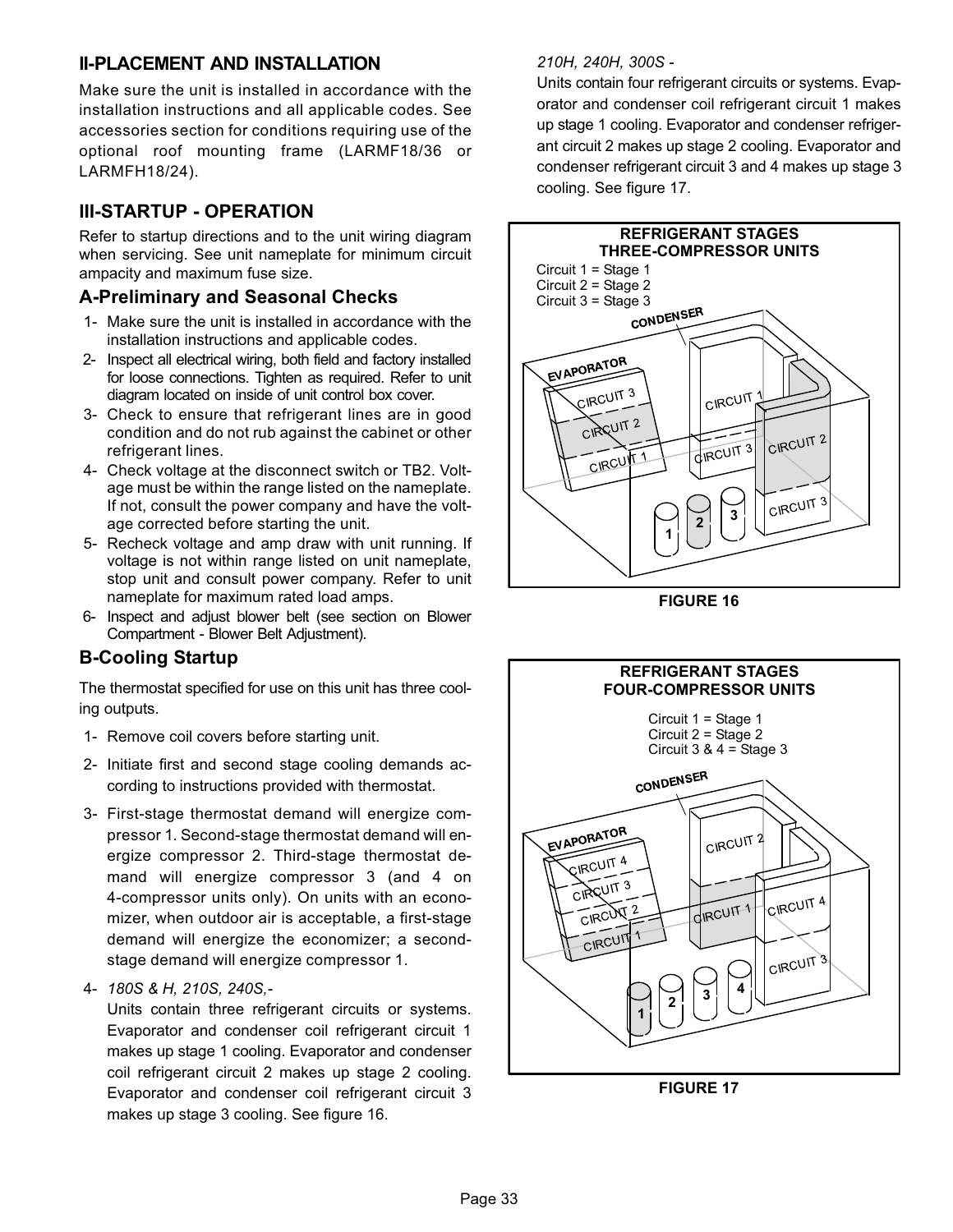#### <span id="page-33-0"></span>5− 180S & H, 210S, 240S,−

First−stage thermostat demand will energize condenser fans 1 and 2. Second−stage thermostat demand will energize condenser fans 3 and 4. Fans will continue to operate with additional thermostat demands.

210H, 240H, 300S −

First−stage thermostat demand will energize condenser fans 1 and 2. See figure 18. Third−stage thermostat demand will energize condenser fans 3 and 4.



FIGURE 18

- 6− Each refrigerant circuit is separately charged with HCFC22 refrigerant. See unit rating plate for correct amount of charge.
- 7− Refer to Cooling Operation and Adjustment section for proper method to check refrigerant charge.

## IV−CHARGING

# WARNING

Refrigerant can be harmful if it is inhaled. Refrigerant must be used and recovered responsibly.

Failure to follow this warning may result in personal injury or death.

#### WARNING−Do not exceed nameplate charge under any condition.

This unit is factory charged and should require no further adjustment. If the system requires charge, reclaim the charge, evacuate the system, and add required nameplate charge.

NOTE − System charging is not recommended below 60°F (15°C). In temperatures below  $60^{\circ}F$  (15°C), the charge must be weighed into the system.

If weighing facilities are not available, or to check the charge, use the following procedure:

- 1− Attach gauge manifolds and operate unit in cooling mode until system stabilizes (approximately five minutes). Make sure outdoor air dampers are closed.
- 2− Check each system separately with all stages operating.
- 3− Use a thermometer to accurately measure the outdoor ambient temperature.
- 4− Apply the outdoor temperature to tables 9 through [15](#page-34-0) to determine normal operating pressures.
- 5− Compare the normal operating pressures to the pressures obtained from the gauges. Minor variations in these pressures may be expected due to differences in installations. Significant differences could mean that the system is not properly charged or that a problem exists with some component in the system. Correct any system problems before proceeding.
- 6− If discharge pressure is high, remove refrigerant from the system. If discharge pressure is low, add refrigerant to the system.
	- Add or remove charge in increments.
	- Allow the system to stabilize each time refrigerant is added or removed.
- 7− Use the following approach method along with the normal operating pressures to confirm readings.

| I CA 1805 NORMAL OPERATING PRESSURES |                       |                    |                       |                    |                       |                           |  |  |  |  |
|--------------------------------------|-----------------------|--------------------|-----------------------|--------------------|-----------------------|---------------------------|--|--|--|--|
| <b>Outdoor</b>                       | <b>CIRCUIT 1</b>      |                    | <b>CIRCUIT 2</b>      |                    | <b>CIRCUIT 3</b>      |                           |  |  |  |  |
| Coil<br><b>Entering</b><br>Air Temp  | Dis.<br>$+10$<br>psig | Suc.<br>+5<br>psig | Dis.<br>$+10$<br>psig | Suc.<br>+5<br>psig | Dis.<br>$+10$<br>psig | Suc.<br><u>+5</u><br>psig |  |  |  |  |
| $65^{\circ}$ F                       | 172                   | 75                 | 178                   | 78                 | 181                   | 78                        |  |  |  |  |
| $75^{\circ}$ F                       | 199                   |                    | 205                   | 80                 | 210                   | 80                        |  |  |  |  |
| 85°F                                 | 228                   | 79                 | 237                   | 82                 | 242                   | 81                        |  |  |  |  |
| $95^{\circ}$ F                       | 258                   | 80                 | $\overline{271}$      | 83                 | 274                   | 82                        |  |  |  |  |
| $105^{\circ}$ F                      | 293                   | 82                 | 309                   | 84                 | 312                   | 84                        |  |  |  |  |
| 115°F                                | 331                   | 83                 | 348                   | 85                 | 350                   | 85                        |  |  |  |  |

TABLE 9 TCA180S NORMAL OPERATING PRESSURES

| <b>TABLE 10</b>                           |
|-------------------------------------------|
| <b>TCA180H NORMAL OPERATING PRESSURES</b> |

| Outdoor                      | <b>CIRCUIT 1</b>      |                    | <b>CIRCUIT 2</b>      |                      | <b>CIRCUIT 3</b>      |                    |  |
|------------------------------|-----------------------|--------------------|-----------------------|----------------------|-----------------------|--------------------|--|
| Coil<br>Entering<br>Air Temp | Dis.<br>$+10$<br>psig | Suc.<br>+5<br>psig | Dis.<br>$+10$<br>psig | Suc.<br>$+5$<br>psig | Dis.<br>$+10$<br>psig | Suc.<br>+5<br>psig |  |
| $65^{\circ}$ F               | 158                   | 72                 | 159                   | 74                   | 158                   | 74                 |  |
| $75^{\circ}$ F               | 183                   | 76                 | 186                   | 79                   | 184                   | 78                 |  |
| $85^{\circ}$ F               | 210                   | 78                 | 214                   | 81                   | 211                   | 79                 |  |
| $95^{\circ}$ F               | 239                   | 79                 | 245                   | 83                   | 241                   | 81                 |  |
| $105^{\circ}$ F              | 270                   | 81                 | 278                   | 84                   | 273                   | 82                 |  |
| $115^{\circ}$ F              | 304                   | 82                 | 313                   | 86                   | 306                   | 84                 |  |

| <b>TABLE 11</b>                           |
|-------------------------------------------|
| <b>TCA210S NORMAL OPERATING PRESSURES</b> |

| ושוו שטו באשו<br>,,,,,,,,,,,        |                       |                    |                       |                      |                       |                           |  |  |  |  |
|-------------------------------------|-----------------------|--------------------|-----------------------|----------------------|-----------------------|---------------------------|--|--|--|--|
| <b>Outdoor</b>                      | <b>CIRCUIT 1</b>      |                    | <b>CIRCUIT 2</b>      |                      | <b>CIRCUIT 3</b>      |                           |  |  |  |  |
| Coil<br><b>Entering</b><br>Air Temp | Dis.<br>$+10$<br>psig | Suc.<br>+5<br>psig | Dis.<br>$+10$<br>psig | Suc.<br>$+5$<br>psig | Dis.<br>$+10$<br>psig | Suc.<br><u>+5</u><br>psig |  |  |  |  |
| $65^{\circ}$ F                      | 188                   | 66                 | 191                   | 67                   | 194                   |                           |  |  |  |  |
| $75^{\circ}$ F                      | 213                   | 69                 | 217                   | 70                   | 220                   | 73                        |  |  |  |  |
| $85^{\circ}$ F                      | 242                   |                    | 247                   | 74                   | 252                   | 74                        |  |  |  |  |
| $95^{\circ}$ F                      | 275                   | 73                 | 281                   | 76                   | 286                   | 76                        |  |  |  |  |
| $105^{\circ}$ F                     | 308                   | 75                 | 315                   | 77                   | 321                   | 77                        |  |  |  |  |
| 115°F                               | 347                   |                    | 355                   | 79                   | 361                   | 79                        |  |  |  |  |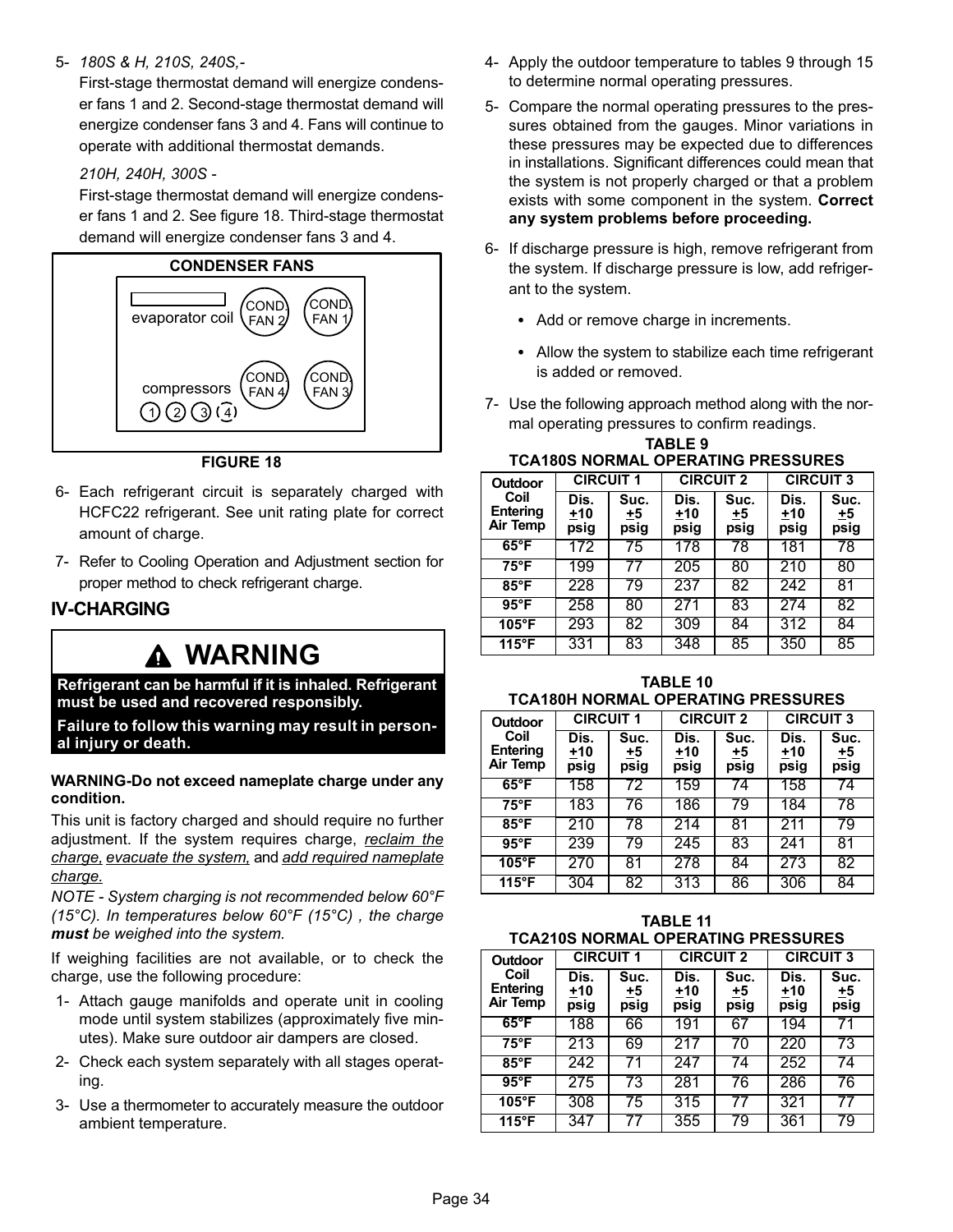<span id="page-34-0"></span>TABLE 12 TCA210H NORMAL OPERATING PRESSURES

| <b>Outdoor</b>                      |                     | <b>CIRCUIT 2</b><br><b>CIRCUIT</b> |                     | <b>CIRCUIT 3</b>   |                     | <b>CIRCUIT 4</b>         |                       |                    |
|-------------------------------------|---------------------|------------------------------------|---------------------|--------------------|---------------------|--------------------------|-----------------------|--------------------|
| Coil<br><b>Entering</b><br>Air Temp | Dis.<br>+10<br>psig | Suc.<br>+5<br>psig                 | Dis.<br>+10<br>psig | Suc.<br>+5<br>psig | Dis.<br>+10<br>psig | <b>Suc</b><br>+5<br>psig | Dis.<br>$+10$<br>psig | Suc.<br>+5<br>psig |
| $65^{\circ}$ F                      | 70                  |                                    | 173                 | 80                 | 172                 | 80                       | 168                   | 80                 |
| 75°F                                | 19                  | 78                                 | 198                 | 81                 | 197                 | 81                       | 193                   | 81                 |
| 85°F                                | 223                 | 79                                 | 225                 | 82                 | 225                 | 82                       | 221                   | 82                 |
| $95^{\circ}$ F                      | 255                 | 81                                 | 255                 | 83                 | 257                 | 83                       | 252                   | 83                 |
| $105^{\circ}$ F                     | 289                 | 83                                 | 287                 | 84                 | 293                 | 85                       | 287                   | 85                 |
| 115°F                               | 329                 | 85                                 | 323                 | 86                 | 333                 | 87                       | 327                   | 87                 |

TABLE 13 TCA240S NORMAL OPERATING PRESSURES

| Outdoor                             | <b>CIRCUIT 1</b>      |                    | <b>CIRCUIT 2</b>      |                    | <b>CIRCUIT 3</b>      |                    |  |
|-------------------------------------|-----------------------|--------------------|-----------------------|--------------------|-----------------------|--------------------|--|
| Coil<br><b>Entering</b><br>Air Temp | Dis.<br>$+10$<br>psig | Suc.<br>+5<br>psig | Dis.<br>$+10$<br>psig | Suc.<br>+5<br>psig | Dis.<br>$+10$<br>psig | Suc.<br>+5<br>psig |  |
| $65^{\circ}$ F                      | 185                   | 69                 | 182                   | 73                 | 183                   | 72                 |  |
| $75^{\circ}$ F                      | 212                   | 71                 | 209                   | 75                 | 210                   | 74                 |  |
| $85^{\circ}$ F                      | 236                   | 72                 | 233                   | 75                 | 234                   | 75                 |  |
| $95^{\circ}$ F                      | 267                   | 73                 | 265                   | 76                 | 264                   | 75                 |  |
| $105^{\circ}$ F                     | 297                   | 74                 | 301                   | 77                 | 300                   | 76                 |  |
| $115^{\circ}$ F                     | 335                   | 76                 | 340                   | 78                 | 338                   | 78                 |  |

TABLE 14 TCA240H NORMAL OPERATING PRESSURES

| Outdoor                                    | <b>CIRCUIT 1</b>      |                    | <b>CIRCUIT 2</b>      |                    | <b>CIRCUIT 3</b>      |                   | <b>CIRCUIT 4</b>      |                    |
|--------------------------------------------|-----------------------|--------------------|-----------------------|--------------------|-----------------------|-------------------|-----------------------|--------------------|
| Coil<br><b>Entering</b><br><b>Air Temp</b> | Dis.<br>$+10$<br>psig | Suc.<br>+5<br>psig | Dis.<br>$+10$<br>psig | Suc.<br>+5<br>psig | Dis.<br>$+10$<br>psig | Suc<br>+5<br>psig | Dis.<br>$+10$<br>psig | Suc.<br>+5<br>psig |
| $65^{\circ}$ F                             | 179                   | 75                 | 181                   | 79                 | 174                   | 79                | 176                   | 79                 |
| 75°F                                       | 207                   | 76                 | 208                   | 81                 | 203                   | 79                | 204                   | 80                 |
| $85^{\circ}$ F                             | 239                   | 78                 | 238                   | 82                 | 233                   | 80                | 234                   | 81                 |
| $95^{\circ}$ F                             | 272                   | 80                 | 270                   | 83                 | 266                   | 83                | 266                   | 83                 |
| 105°F                                      | 307                   | 83                 | 303                   | 84                 | 301                   | 84                | 300                   | 85                 |
| $115^{\circ}$ F                            | 351                   | 85                 | 342                   | 85                 | 343                   | 86                | 342                   | 86                 |

TABLE 15 TCA300S NORMAL OPERATING PRESSURES

| Outdoor                             | <b>CIRCUIT 1</b>      |                    |                     | <b>CIRCUIT 2</b>   | <b>CIRCUIT 3</b>    |                          | <b>CIRCUIT 4</b>      |                           |
|-------------------------------------|-----------------------|--------------------|---------------------|--------------------|---------------------|--------------------------|-----------------------|---------------------------|
| Coil<br><b>Entering</b><br>Air Temp | Dis.<br>$+10$<br>psig | Suc.<br>+5<br>psig | Dis.<br>+10<br>psig | Suc.<br>+5<br>psig | Dis.<br>+10<br>psig | <b>Suc</b><br>+5<br>psig | Dis.<br>$+10$<br>psig | Suc.<br><u>+5</u><br>psig |
| $65^{\circ}$ F                      | 185                   | 69                 | 183                 | 70                 | 186                 | 72                       | 179                   |                           |
| 75°F                                | 213                   | 72                 | 210                 | 74                 | 215                 | 76                       | 207                   | 75                        |
| $85^{\circ}$ F                      | 247                   | 75                 | 241                 | 77                 | 249                 | 78                       | 240                   | 78                        |
| $95^{\circ}$ F                      | 280                   |                    | 271                 | 78                 | 281                 | 80                       | 271                   | 79                        |
| $105^{\circ}$ F                     | 320                   | 79                 | 309                 | 79                 | 317                 | 81                       | 307                   | 80                        |
| $115^{\circ}F$                      | 361                   | 81                 | 346                 | 80                 | 358                 | 82                       | 345                   | 82                        |

#### Charge Verification − Approach Method

 1− Using the same thermometer, compare liquid temperature to outdoor ambient temperature.

Approach Temperature = Liquid temperature minus ambient temperature.

- 2− Approach temperatures should match values in table 16. An approach temperature greater than this value indicates an undercharge. An approach temperature less than this value indicates an overcharge.
- 3− Do not use the approach method if system pressures do not match pressures in tables [9](#page-33-0) through 15. The approach method is not valid for grossly over or undercharged systems.

| <b>TABLE 16</b>              |
|------------------------------|
| <b>APPROACH TEMPERATURES</b> |

| Unit                                                     | Liquid Temp. Minus Ambient Temp.            |                                             |                                             |                               |  |  |  |  |  |
|----------------------------------------------------------|---------------------------------------------|---------------------------------------------|---------------------------------------------|-------------------------------|--|--|--|--|--|
|                                                          | 1st Stage                                   | 2nd Stage                                   | 3rd Stage                                   | 4th Stage                     |  |  |  |  |  |
| <b>180S</b><br><b>210S</b><br><b>240S</b><br><b>180H</b> | $7^{\circ}$ F + 1<br>$(3.9^{\circ}C + 0.5)$ | $7^{\circ}$ F + 1<br>$(3.9^{\circ}C + 0.5)$ | $7^{\circ}$ F + 1<br>$(3.9^{\circ}C + 0.5)$ | NA                            |  |  |  |  |  |
| 210H                                                     | $9^{\circ}$ F + 1                           | $7^{\circ}$ F + 1                           | $8^{\circ}$ F + 1                           | $8^{\circ}$ F + 1             |  |  |  |  |  |
|                                                          | $(5^{\circ}C \pm 0.5)$                      | (3.9°C <u>+</u> 0.5)                        | $(4.4^{\circ}C \pm 0.5)$                    | $(4.4^{\circ}C \pm 0.5)$      |  |  |  |  |  |
| 240H                                                     | $10^{\circ}$ F + 1                          | $9^{\circ}$ F + 1                           | $9^{\circ}F + 1$                            | $10^{\circ}$ F + 1            |  |  |  |  |  |
|                                                          | $(5.6^{\circ}C \pm 0.5)$                    | $(5^{\circ}C + 0.5)$                        | $(5^{\circ}C + 0.5)$                        | $(5.6^{\circ}\text{C} + 0.5)$ |  |  |  |  |  |
| 300S                                                     | $14^{\circ}F + 1$                           | $12^{\circ}F + 1$                           | $12^{\circ}$ F + 1                          | $12^{\circ}F + 1$             |  |  |  |  |  |
|                                                          | $(7.8^{\circ}\text{C} + 0.5)$               | (6.7°C <u>+</u> 0.5)                        | $(6.7^{\circ}C + 0.5)$                      | (6.7°C <u>+</u> 0.5)          |  |  |  |  |  |

# V− SYSTEMS SERVICE CHECKS

# A−Cooling System Service Checks

TCA units are factory charged and require no further adjustment; however, charge should be checked periodically using the approach method. The approach method compares actual liquid temperature with the outdoor ambient temperature. See section [IV−](#page-33-0)CHARGING.

NOTE−When unit is properly charged discharge line pres-sures should approximate those in tables [9](#page-33-0) through 15.

## VI−MAINTENANCE

# **A CAUTION**

Electrical shock hazard. Turn off power to unit before performing any maintenance, cleaning or service operation on the unit.

# **ACAUTION**

Danger of sharp metallic edges. Can cause injury. Take care when servicing unit to avoid accidental contact with sharp edges.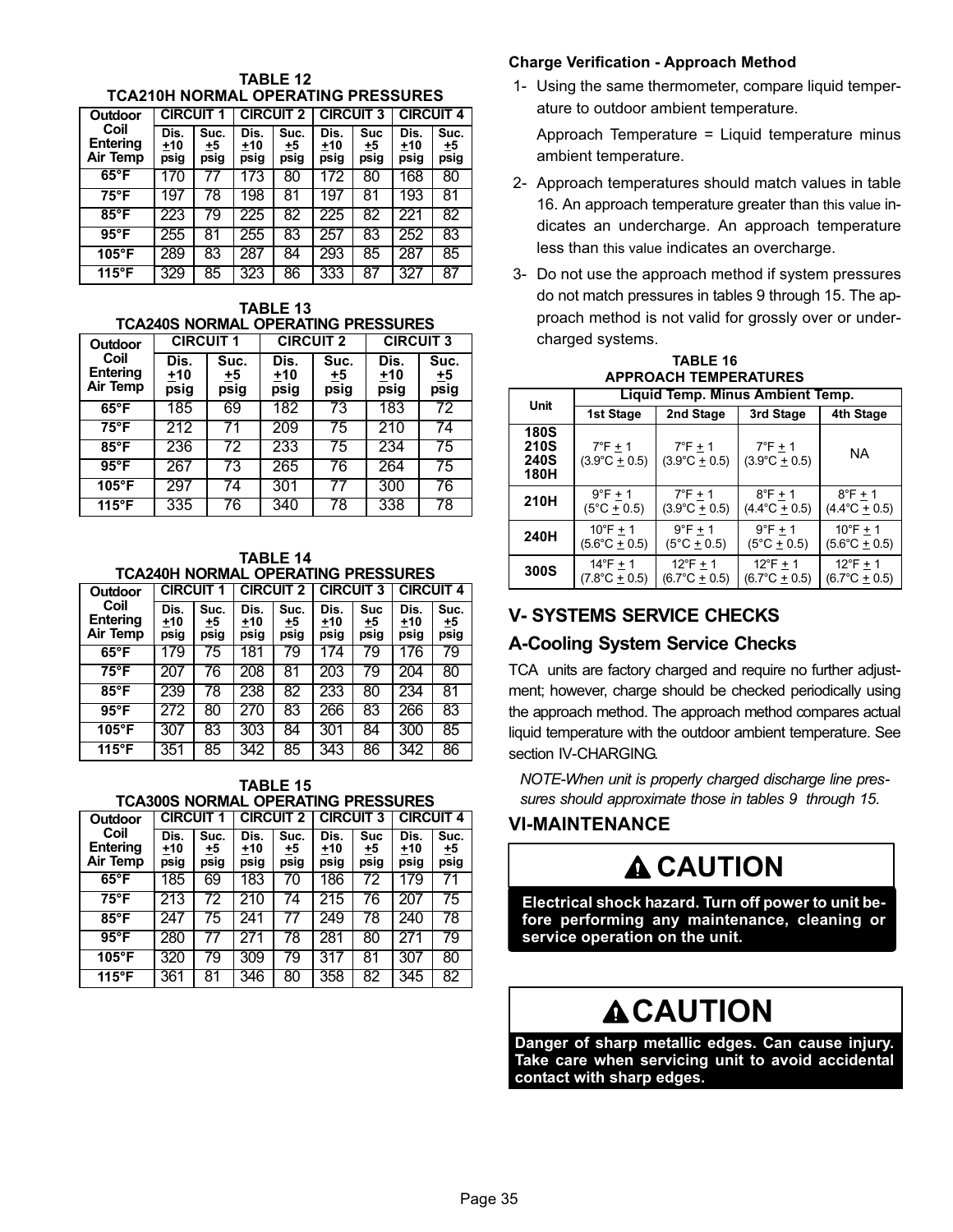# **AWARNING**

#### Product contains fiberglass wool.

Disturbing the insulation in this product during installation, maintenance, or repair will expose you to fiberglass wool. Breathing this may cause lung cancer. (Fiberglass wool is known to the State of California to cause cancer.)

Fiberglass wool may also cause respiratory, skin, and eye irritation.

To reduce exposure to this substance or for further information, consult material safety data sheets available from address shown on unit nameplate or contact your supervisor.

## A−Filters

Units are equipped with six 24  $X$  24  $X$  2" filters. Filters should be checked and replaced when necessary with filters of like kind and size. Take note of air flow direction marking on filter frame when reinstalling filters. See figure 19.

NOTE−Filters must be U.L.C. certified or equivalent for use in Canada.





# B−Lubrication

All motors used in TCA units are factory lubricated, no further lubrication is required.

Blower shaft bearings are prelubricated. For extended bearing life, relubricate at least once every two years with a lithium base grease such as Alvania 3 (Shell Oil), Chevron BRB2 (Standard OIl) or Regal AFB2 (Texas Oil). Use a hand grease gun for lubrication. Add only enough grease to purge through the bearings so that a bead of grease appears at the seal lip contacts.

# C−Supply Air Blower Wheel

Annually inspect supply air blower wheel for accumulated dirt or dust. Turn off power before attempting to remove access panel or to clean blower wheel.

## D−Evaporator Coil

Inspect and clean coil at beginning of each season. Clean using mild detergent or commercial coil cleanser. Check condensate drain pan and line, if necessary. Flush coil and condensate drain with water taking care not to get insulation, filters and return air ducts wet.

# E−Condenser Coil

Clean condenser coil annually with detergent or commercial coil cleaner and inspect monthly during the cooling season.

Condenser coils are made of two formed slabs. Dirt and debris may become trapped between the slabs. To clean between slabs, carefully separate coil slabs and wash them thoroughly. See figure 20. Flush coils with water following cleaning.

Note − Remove all screws and gaskets prior to cleaning procedure and replace upon completion.

## F−Electrical

- 1− Check all wiring for loose connections.
- 2− Check for correct voltage at unit (unit operating).
- 3− Check amp−draw on both condenser fan motor and blower motor.

```
Fan Motor Rating Plate Actual
Indoor Blower Motor Rating Plate____ Actual____
```


Page 36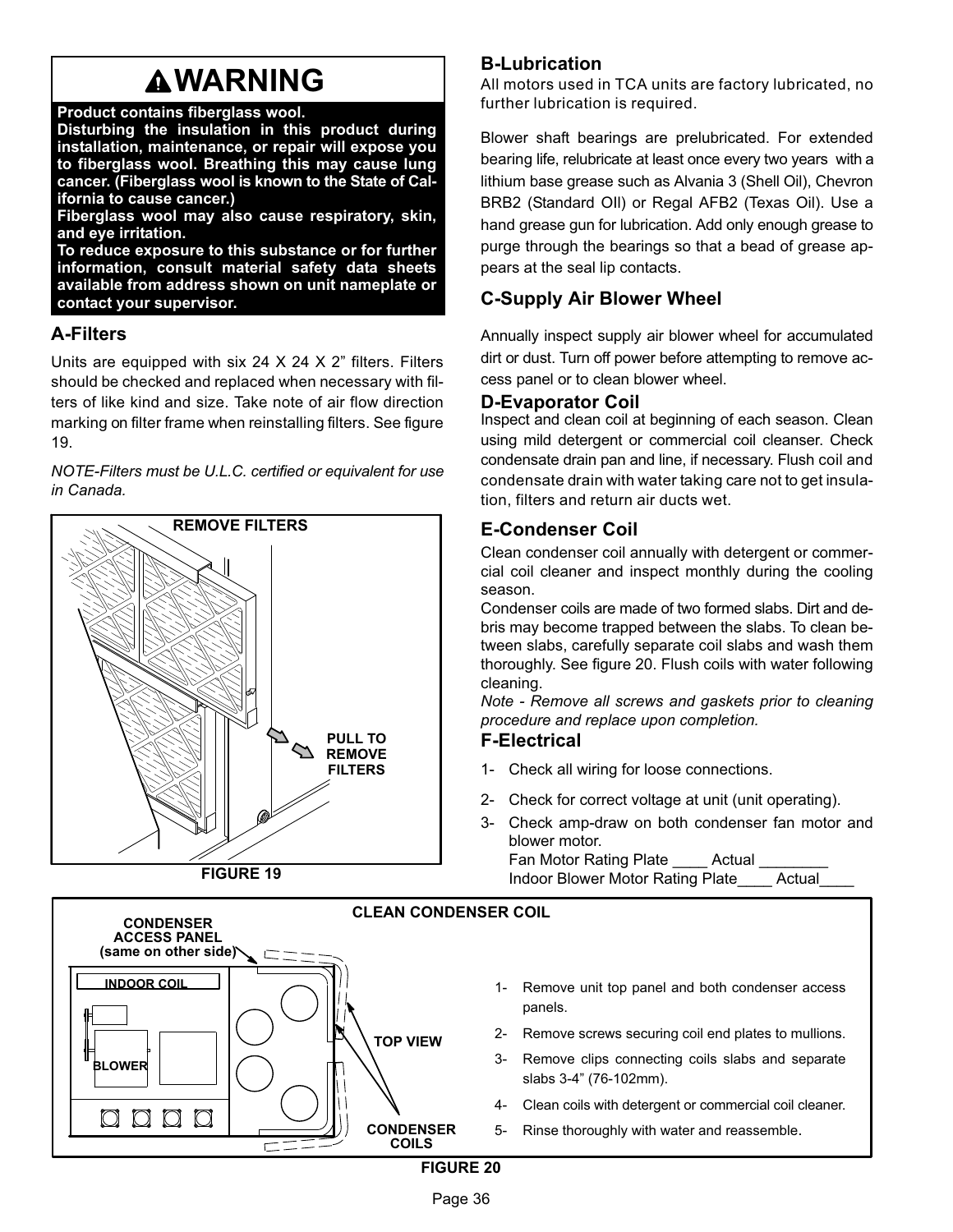## <span id="page-36-0"></span>VII−ACCESSORIES

The accessories section describes the application of most of the optional accessories which can be installed to the TGA units.

## A−LARMF and LARMFH Mounting Frames

When installing either the TCA units on a combustible surface for downflow discharge applications, the LARMF18/36 14-inch or 24-inch (356 mm or 610mm) height roof mounting frame is used. For horizontal discharge applications, use LARMFH18/24 26-inch or 37-inch (660mm or 940mm) height roof mounting frame. This frame converts unit from down-flow to horizontal air flow. The 37 inch (940mm) horizontal frame meets National Roofing Code requirements. The roof mounting frames are recommended in all other applications but not required. If the TCA units are not mounted on a flat (roof) surface, they MUST be supported under all edges and under the middle of the unit to prevent sagging. The units MUST be mounted level within 1/16" per linear foot or 5mm per meter in any direction.

The assembled LARMF18/36 mounting frame is shown in figure 21. Refer to the roof mounting frame installation instructions for details of proper assembly and mounting. The roof mounting frame MUST be squared to the roof and level before mounting. Plenum system MUST be installed before the unit is set on the mounting frame. Typical roof curbing and flashing is shown in figure 22. Refer to the roof mounting frame installation instructions for proper plenum construction and attachment.



FIGURE 21



## B−Transitions

Optional supply/return transitions LASRT18/24 are available for use with TCA series units utilizing optional LARMF18/36 roof mounting frame. Transition must be installed in the LARMF18/36 mounting frame before mounting the unit to the frame. Refer to the manufacturer's instructions included with the transition for detailed installation procedures.

## C−Supply and Return Diffusers (all units)

Optional flush mount diffuser/return FD11 and extended mount diffuser/return RTD11 are available for use with all TCA units. Refer to manufacturer's instructions included with transition for detailed installation procedures.

## D−T1ECON

Unit may contain an optional modulating economizer equipped with an A6 enthalpy control and an A7 outdoor enthalpy sensor. The economizer modulates to use outdoor air for free cooling when temperature is suitable.

The A6 enthalpy control is located in the economizer access area. See figure [23](#page-37-0). The A7 enthalpy sensor is located on the division panel between horizontal supply and return air sections.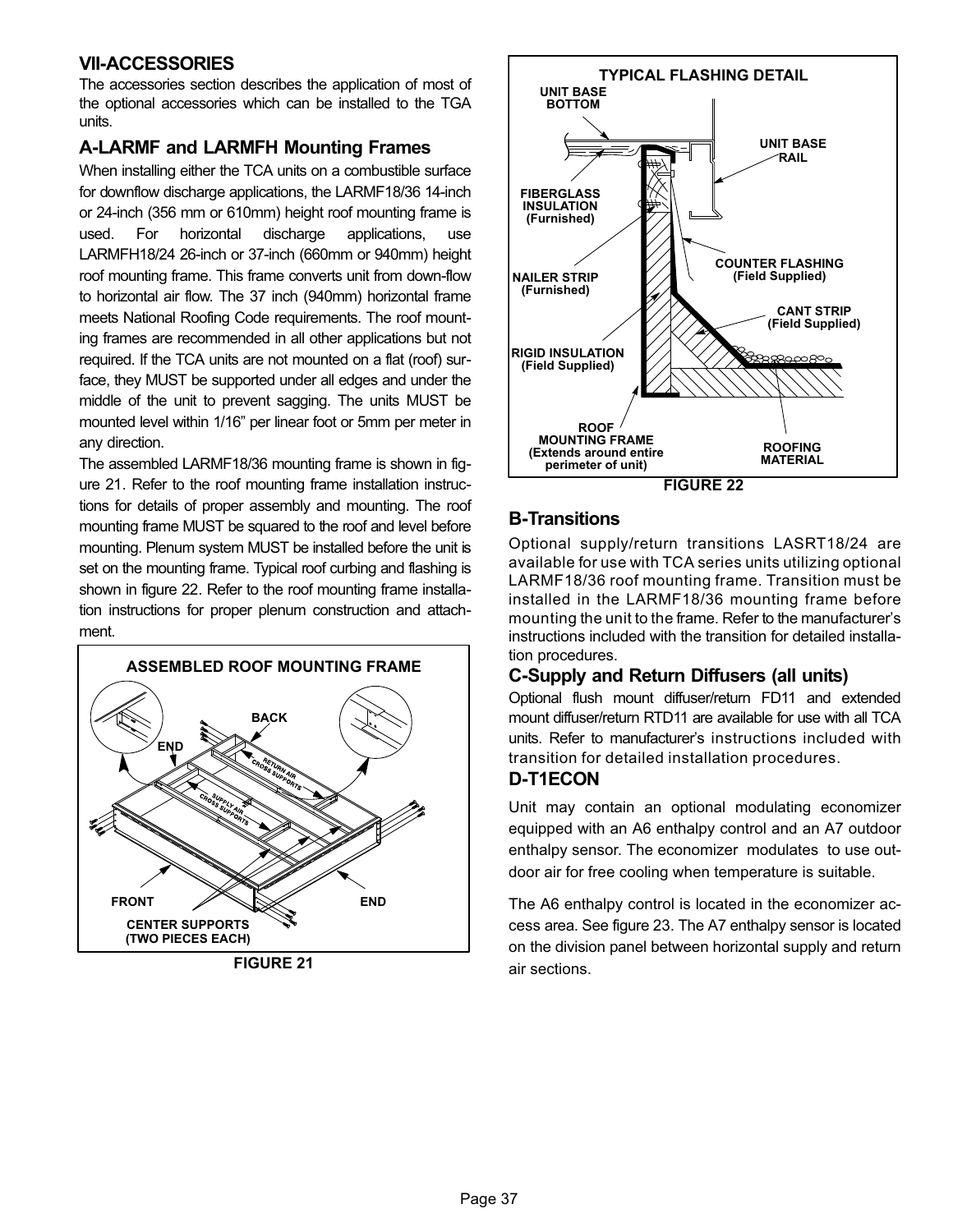#### Optional Sensors

<span id="page-37-0"></span>An optional differential sensor (A62) may be used with the A7 outdoor sensor to compare outdoor air enthalpy to return air enthalpy. When the outdoor air enthalpy is below the return air enthalpy, outdoor air is used for free cooling.

A mixed air sensor (R1) is used in modulating the dampers to 55°F (13°C) blower compartment air temperature.





An optional IAQ sensor (A63) may be used to lower operating costs by controlling outdoor air based on  $CO<sub>2</sub>$  level or room occupancy (also called demand control ventilation or DCV). Damper minimum position can be set lower than traditional minimum air requirements; dampers open to traditional ventilation requirements when  $CO<sub>2</sub>$  level reaches DCV (IAQ) setpoint.

Refer to instructions provided with sensors for installation.

#### A6 Enthalpy Control LED's

A steady green Free Cool LED indicates that outdoor air is suitable for free cooling.

When an optional IAQ sensor is installed, a steady green DCV LED indicates that the IAQ reading is higher than setpoint requiring more fresh air. See figure 24.

#### A6 ENTHALPY CONTROLLER



Free Cooling Setpoint

Outdoor air is considered suitable when temperature and humidity are less than the free cooling setpoints shown in table 17. Setting A is recommended. See figure 24. At setting A, free cooling will be energized when outdoor air is approximately 73°F (23°C) and 50% relative humidity. If indoor air is too warm or humid, lower the setpoint to B. At setting B, free cooling will be energized at 70°F (21°C) and 50% relative humidity.

When an optional A62 differential sensor is installed, turn A6 enthalpy control free cooling setpoint potentiometer completely clockwise to position "D".

TABLE 17 ENTHALPY CONTROL SETPOINTS

| Free Cooling Setpoint At 50% RH  |
|----------------------------------|
| $73^{\circ}$ F (23 $^{\circ}$ C) |
| $70^{\circ}$ F (21 $^{\circ}$ C) |
| $67^{\circ}$ F (19 $^{\circ}$ C) |
| 63° F (17° C)                    |
|                                  |

#### Damper Minimum Position

NOTE − A jumper is factory−installed between TB1 A1 and A2 terminals to maintain occupied status (allowing minimum fresh air). When using an electronic thermostat or energy management system with an occupied/unoccupied feature, remove jumper.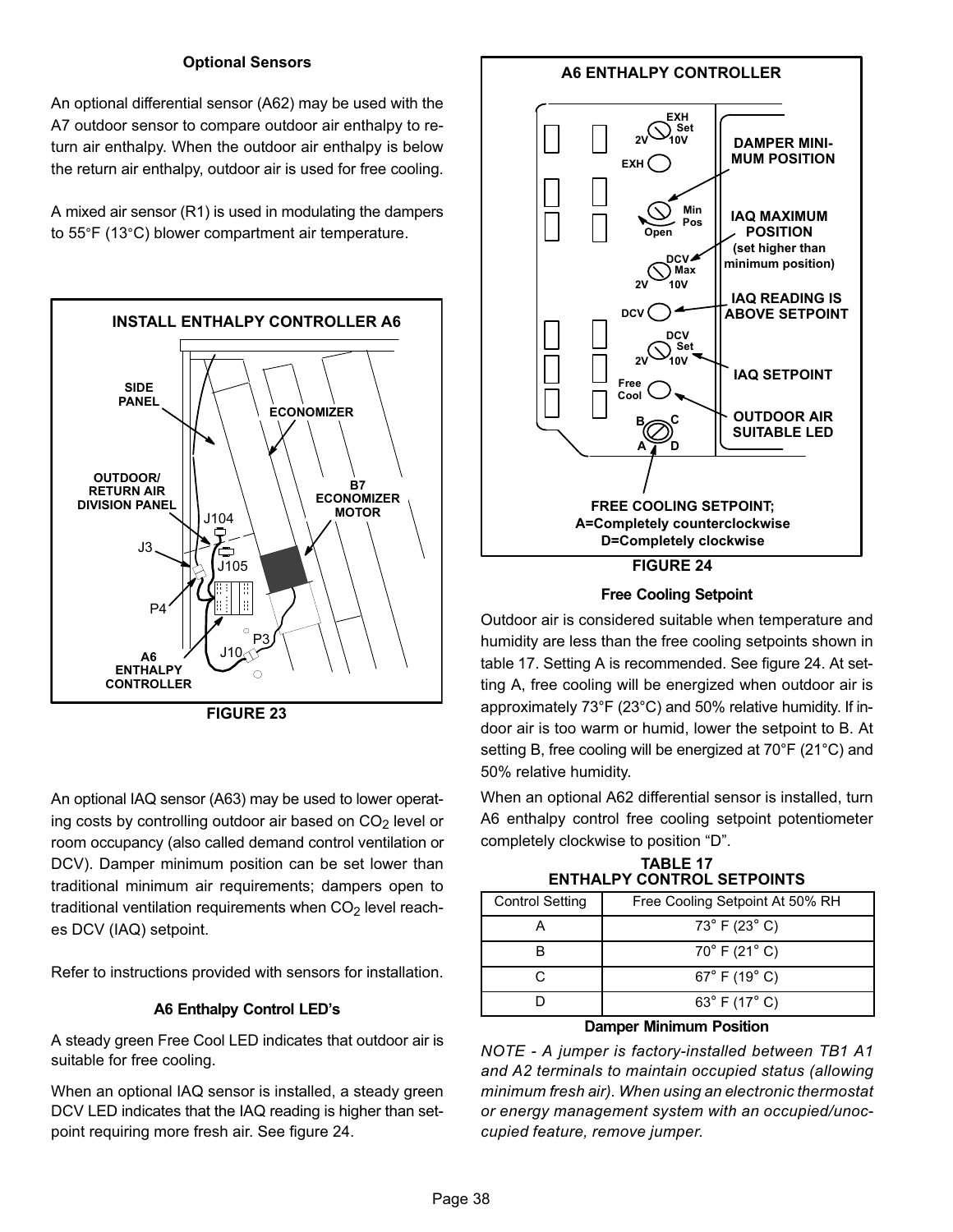- 1− Set thermostat to occupied mode if the feature is available. Make sure jumper is in place between A45 control board TB1 terminals A1 and A2 if using a thermostat which does not have the feature.
- 2− Rotate MIN POS SET potentiometer to approximate desired fresh air percentage.

Note − Damper minimum position can be set lower than traditional minimum air requirements when an IAQ sensor is specified. Dampers will open to DCV MAX setting (if CO2 is above setpoint) to meet traditional ventilation requirements.

- 3− Measure outdoor air temperature. Mark the point on the bottom line of chart 1 and label the point "A" (40 $\degree$ F, 4°C shown).
- 4− Measure return air temperature. Mark that point on the top line of chart 1 and label the point "B" (74°F, 23°C shown).
- 5− Measure mixed air (outdoor and return air) temperature. Mark that point on the top line of chart 1 and label point "C" (70°F, 21°C shown).
- 6− Draw a straight line between points A and B.
- 7− Draw a vertical line through point C.
- 8− Draw a horizontal line where the two lines meet. Read the percent of fresh air intake on the side.
- 9− If fresh air percentage is less than desired, adjust MIN POS SET potentiometer higher. If fresh air percentage is more than desired, adjust MIN POS SET potentiometer lower. Repeat steps 3 through 8 until calculation reads desired fresh air percentage.

#### DCV Set and Max Settings

Adjust settings when an optional IAQ sensor is installed.

The DCV SET potentiometer is factory−set at approximately 50% of the potentiometer range. Using a standard 1-2000ppm CO<sub>2</sub> sensor, dampers will start to open when the IAQ sensor reads approximately 1000ppm. Adjust the DCV SET potentiometer to the approximate setting specified by the controls contractor. Refer to figure [24](#page-37-0).

The DCV MAX potentiometer is factory−set at approximately 50% of the potentiometer range or 6VDC. Dampers will open approximately half way when  $CO<sub>2</sub>$  rises above setpoint. Adjust the DCV MAX potentiometer to the approximate setting specified by the controls contractor. Refer to figure [24](#page-37-0).

Note − DCV Max must be set higher than economizer minimum position setting for proper demand control ventilation.

#### Economizer Operation

The occupied time period is determined by the thermostat or energy management system.

#### Outdoor Air Not Suitable:

During the unoccupied time period dampers are closed.

During the occupied time period a cooling demand will open dampers to minimum position and mechanical cooling functions normally. See table [18](#page-40-0).

During the occupied time period dampers will open to DCV MAX when IAQ reading is above setpoint (regardless of thermostat demand or outdoor air suitability).

#### Outdoor Air Suitable:

See table [19](#page-40-0) for economizer operation with a standard three−stage thermostat.

During the occupied period, dampers will open to DCV MAX when IAQ reading is above setpoint (regardless of thermostat demand or outdoor air suitability). DCV MAX will NOT override damper full−open position. When an R1 mixed air sensor for modulating dampers is installed, DCV MAX may override damper free cooling position when occupancy is high and outdoor air temperatures are low. If R1 senses discharge air temperature below  $45^{\circ}F$  (7°C), dampers will move to minimum position until discharge air temperature rises to 48°F (9°C).

#### B−Outdoor Air Dampers

T1DAMP20 used on TCA units consists of a set of dampers which may be manually or motor (M) operated to allow outside air into the system (see figure [27\)](#page-39-0). Either air damper can be installed in TCA units.The motorized damper assembly opens to minimum position during the occupied time period and remains closed during the unoccupied period. Manual damper assembly is set at installation and remains in that position. See figure [25.](#page-39-0) Washable filter supplied with the outdoor air dampers can be cleaned with water and a mild detergent. It should be sprayed with Filter Handicoater when dry prior to reinstallation. Filter Handicoater is R.P. Products coating no. 418.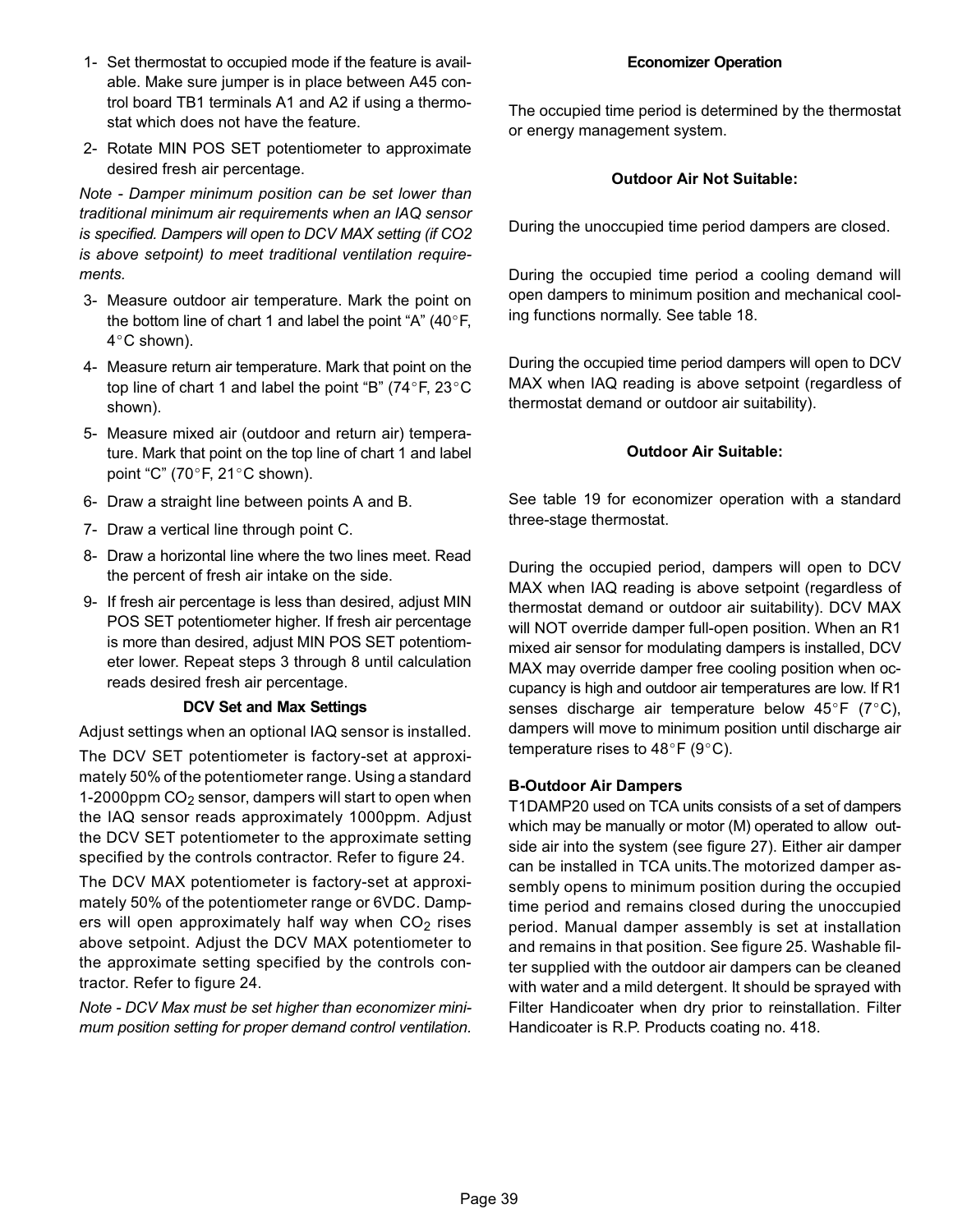<span id="page-39-0"></span>Optional manual and motorized outdoor air dampers provide fresh outdoor air.

Follow the steps to determine fresh air percentage

- 1− Measure outdoor air temperature. Mark the point on the bottom line of chart 1 and label the point "A" (40 $^{\circ}$ F, 4°C shown).
- 2− Measure return air temperature. Mark that point on the top line of chart 1 and label the point "B" (74°F, 23°C shown).
- 3− Measure mixed air (outdoor and return air) temperature. Mark that point on the top line of chart 1 and label point "C" (70 $\degree$ F, 21 $\degree$ C shown).
- 4− Draw a straight line between points A and B.
- 5− Draw a vertical line through point C.
- 6− Draw a horizontal line where the two lines meet. Read the percent of fresh air intake on the side.
- 7− If fresh air percentage is less than desired, adjust thumbwheel higher. If fresh air percentage is more than desired, adjust thumbwheel lower. Repeat steps until calculation reads desired fresh air percentage. See figure 26.

Set damper minimum position in the same manner as economizer minimum position. Adjust motorized damper position using the thumbwheel on the damper motor. See figure 26. Manual damper fresh air intake percentage can be determined in the same manner.



FIGURE 26



FIGURE 27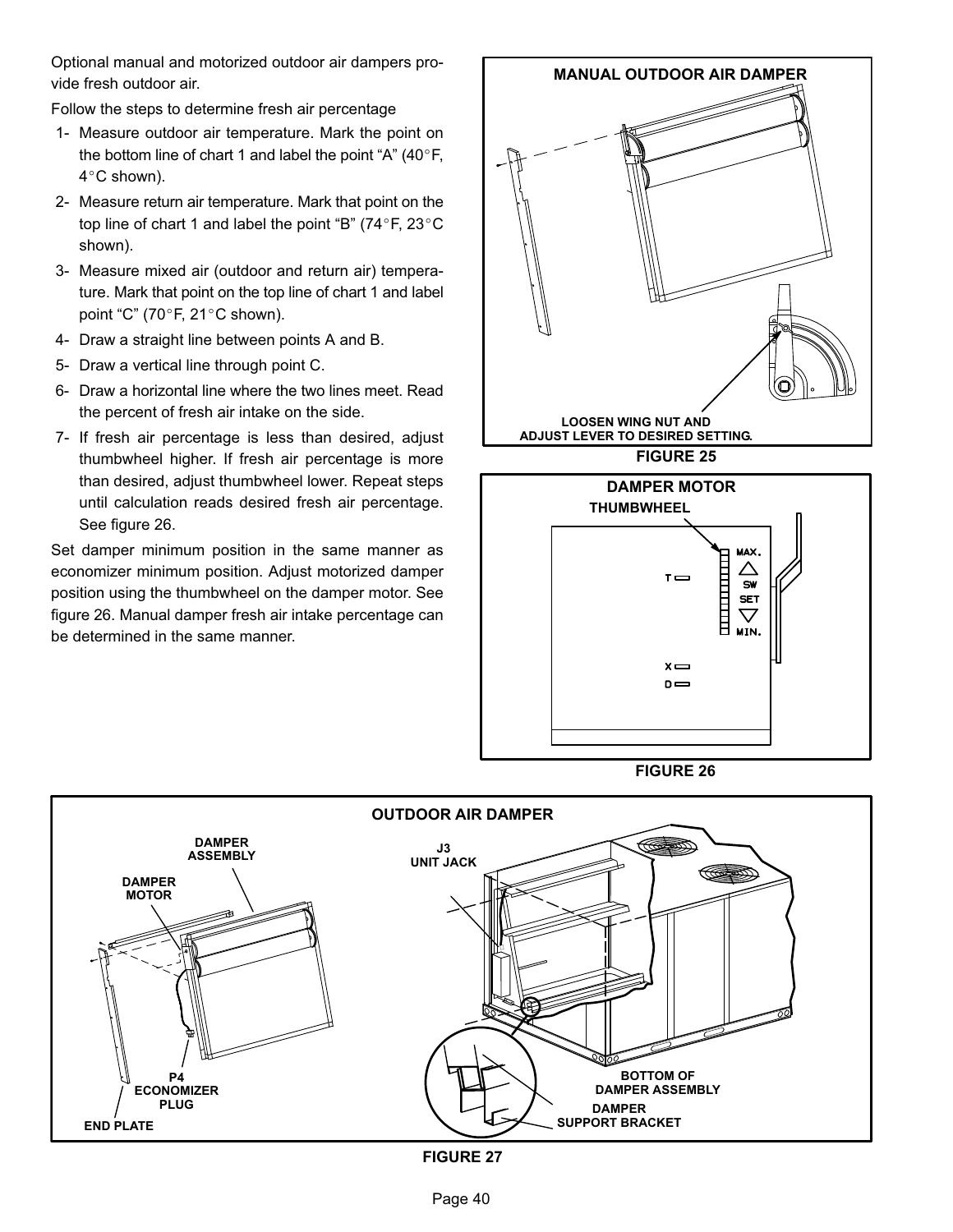<span id="page-40-0"></span>

TABLE 18

#### ECONOMIZER OPERATION-OUTDOOR AIR IS NOT SUITABLE FOR FREE COOLING -- FREE COOL LED "OFF"

| THERMOSTAT DEMAND                       | DAMPER POSITION   |                 |                    |
|-----------------------------------------|-------------------|-----------------|--------------------|
|                                         | <b>UNOCCUPIED</b> | <b>OCCUPIED</b> | MECHANICAL COOLING |
| Off                                     | Closed            | Closed          | No                 |
|                                         | Closed            | Minimum*        | No                 |
| $\sqrt{4}$                              | Closed            | Minimum*        | Stage 1            |
| v2                                      | Closed            | Minimum*        | Stage 2            |
| Y3                                      | Closed            | Minimum*        | Stage 3            |
| *IAQ sensor can open damper to DCV max. |                   |                 |                    |

TABLE 19

#### **ECONOMIZER OPERATION-OUTDOOR AIR IS SUITABLE FOR FREE COOLING -- FREE COOL LED "ON"**

|  | THERMOSTAT DEMAND | DAMPER POSITION   |                 |                    |
|--|-------------------|-------------------|-----------------|--------------------|
|  |                   | <b>UNOCCUPIED</b> | <b>OCCUPIED</b> | MECHANICAL COOLING |
|  | Off               | Closed            | Closed          | No.                |
|  |                   | Closed            | Minimum         | No.                |
|  |                   | Modulating        | Modulating      | No.                |
|  | vo                | Modulating        | Modulating      | Stage 1            |
|  | $\sqrt{2}$        | Modulating        | Modulating      | Stage 2            |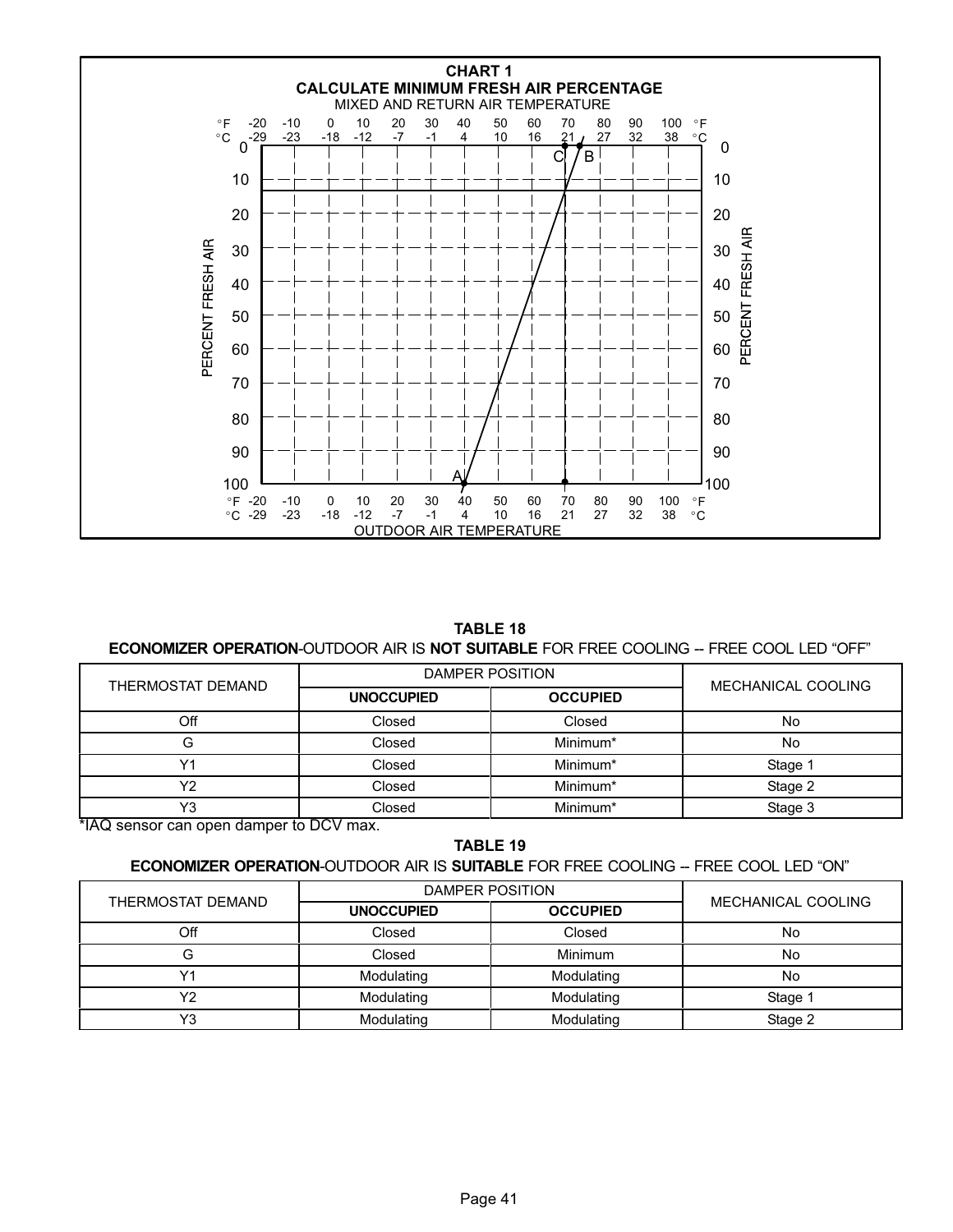## E−LAGED(H) Gravity Exhaust Dampers

LAGED18/24 dampers (figure 28) available for TCA180/300 units, are used in downflow and LAGED(H)18/24 are used in horizontal air discharge applications. LAGED(H) gravity exhaust dampers are installed in the return air plenum . The dampers must be used any time an economizer or power exhaust fans are applied to TCA series units.

Gravity exhaust dampers allow exhaust air to be discharged from the system when an economizer and/or power exhaust is operating. Gravity exhaust dampers also prevent outdoor air infiltration during unit off cycle. See installation instructions for more detail.



FIGURE 28

## F−C1PWRE20C Power Exhaust Fans

C1PWRE20C available for TCA180/300 units are power exhaust fans used in downflow applications only. The fans require optional down-flow gravity exhaust dampers and T1ECON economizers. Power exhaust fans provide exhaust air pressure relief and also run when return air dampers are closed and supply air blowers are operating. Figure 28 shows the location of the C1PWRE. See installation instructions for more detail.

## G−Dirty Filter Switch S27

The dirty filter switch senses static pressure increase indicating a dirty filter condition. The switch is N.O. and closes at 1" W.C. (248.6 Pa) The switch is mounted on the top filter channel corner.

# H-Indoor Air Quality (CO<sub>2</sub>) Sensor A63

The indoor air quality sensor monitors  $CO<sub>2</sub>$  levels and reports the levels to the economizer control module A6. The board adjusts the economizer dampers according to the  $CO<sub>2</sub>$  levels. The sensor is mounted next to the indoor thermostat or in the return air duct. Refer to the indoor air quality sensor installation instructions for proper adjustment.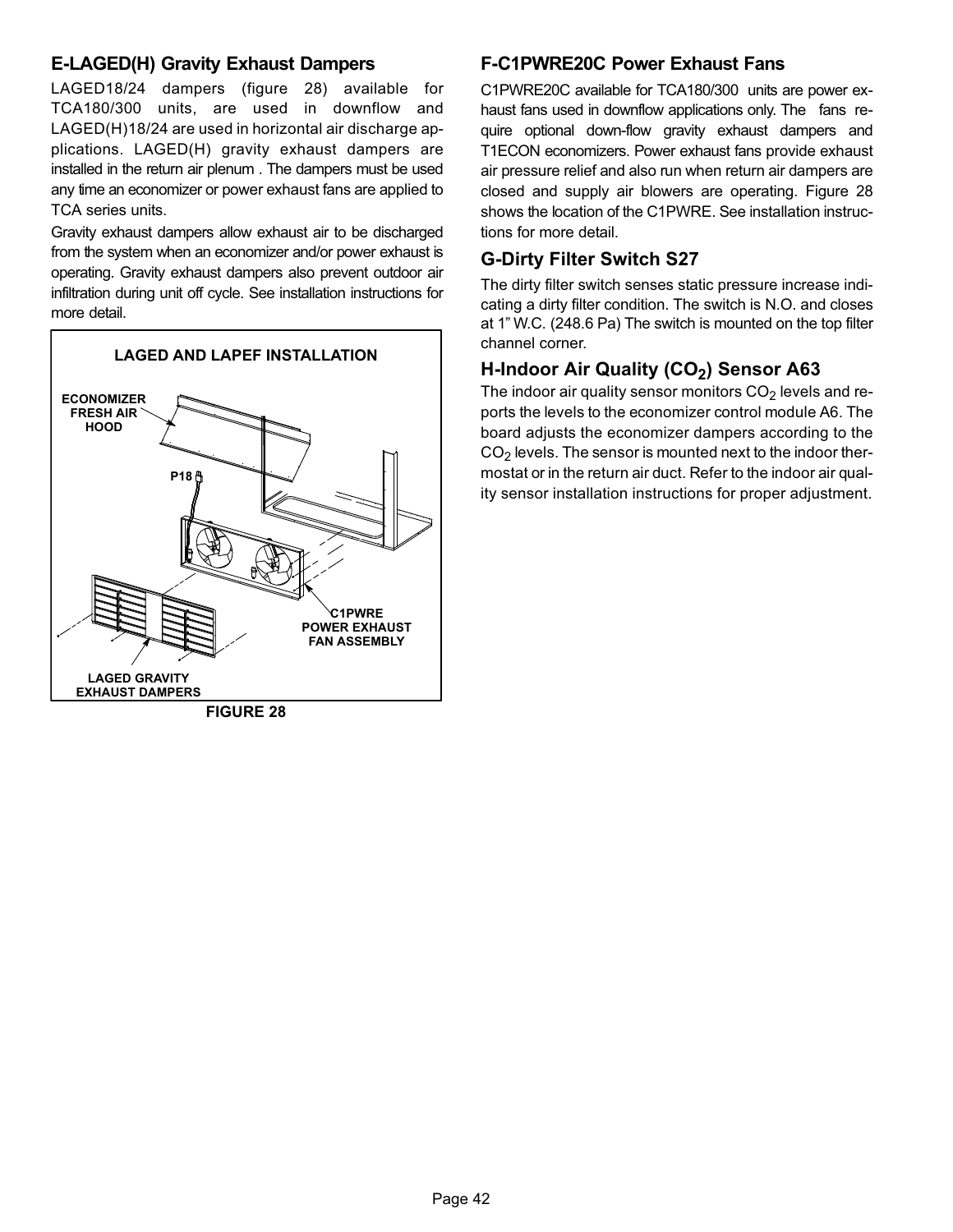<span id="page-42-0"></span>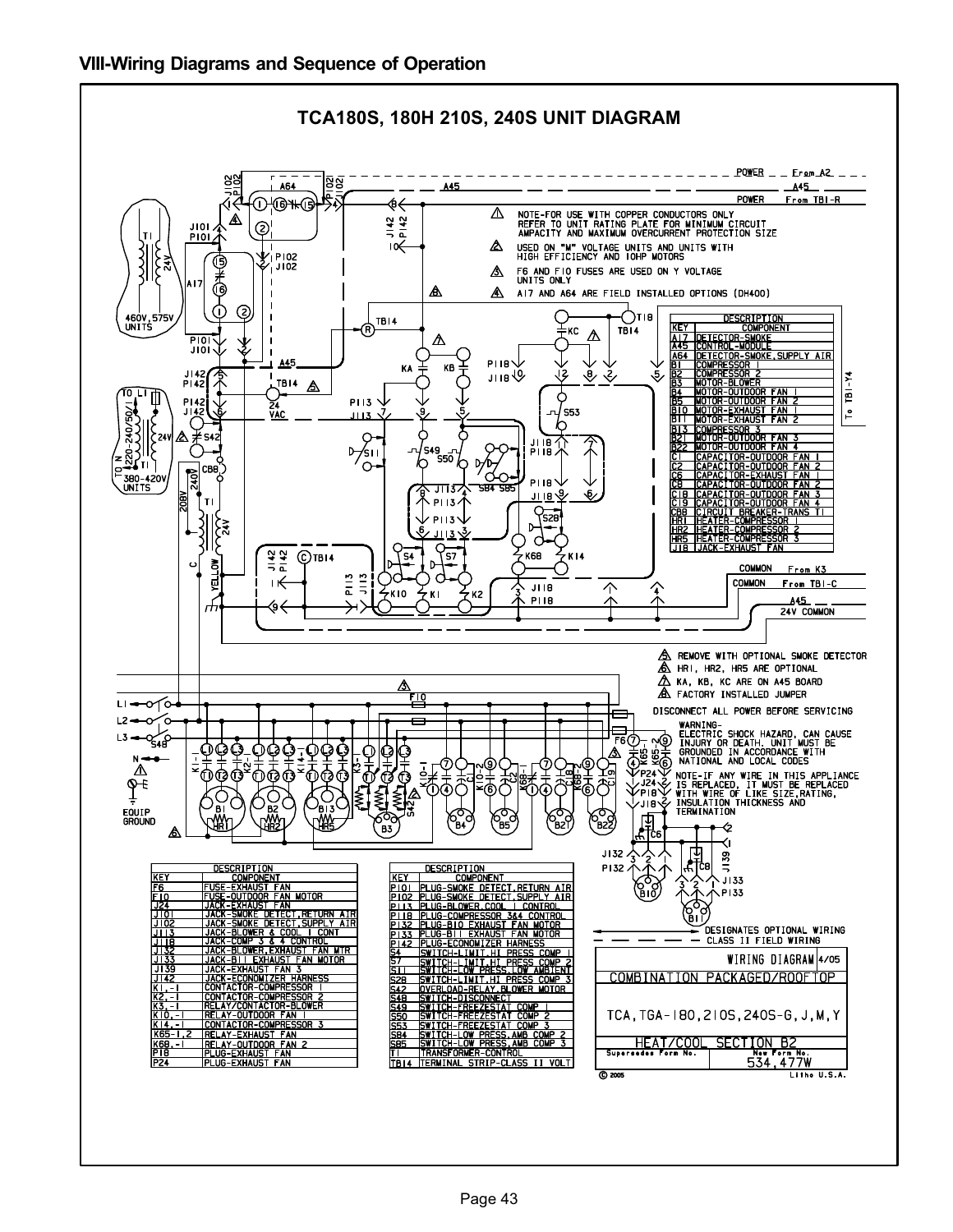# TCA180S, 180H, 210S, 240S SEQUENCE OF OPERATION

#### Power:

1. Line voltage from unit disconnect S48 or TB2 if equipped, energizes transformer T1. T1 provides 24VAC to the unit cooling, heating and blower controls and TB1 and TB14.

#### Blower Operation:

- 2. The main control module receives a demand from thermostat terminal G. A45 energizes blower contactor K3 with 24VAC.
- 3. N.O. K3 closes, energizing blower B3.

#### Optional Power Exhaust Operation:

- 4. The economizer control module receives a demand and energizes exhaust fan relay K65 with 24VAC at 50% outside air damper open (adjustable).
- 5. N.O. K65−1 and N.O. K65−2 both close, energizing exhaust fan motors B10 and B11.

### 1st Stage Cooling (compressor B1)

- 6. First stage cooling demand Y1 and G is energized by the thermostat. G energizes blower.
- 7. 24VAC is routed from P113 on module A45 through N.C. freezestat S49, optional N.C. high pressure switch S4 to energize compressor contactor K1.
- 8. N.O. contacts K1 close energizing compressor B1.
- 9. Optional N.O. low ambient switch S11 closes to energize condenser fan relay K10.
- 10. N.O. contacts K10−1 and K10−2 close energizing condenser fan B4 and B5.

#### 2nd Stage Cooling (compressor B2 is energized)

- 11. Second stage cooling demand energizes Y2.
- 12. 24VAC is routed from P113 on module A45 through N.C. freezestat S50, optional N.C. high pressure switch S7 to energize compressor contactor K2.
- 13. N.O. K2 closes energizing compressor B2.
- 14. Optional N.O. low ambient switch S84 closes to energize condenser fan relay K68.
- 15. .N.O. contacts K68−1 and K68−2 close energizing condenser fans B21 and B22.

#### 3rd Stage Cooling (compressor B13 is energized)

- 16. Third stage cooling demand energizes Y3.
- 17. 24VAC is routed from P118 on module A45 through N.C. freezestat S53, optional N.C. high pressure switch S28 to energize compressor contactor K14.
- 18. N.O. K14 closes energizing compressor B13.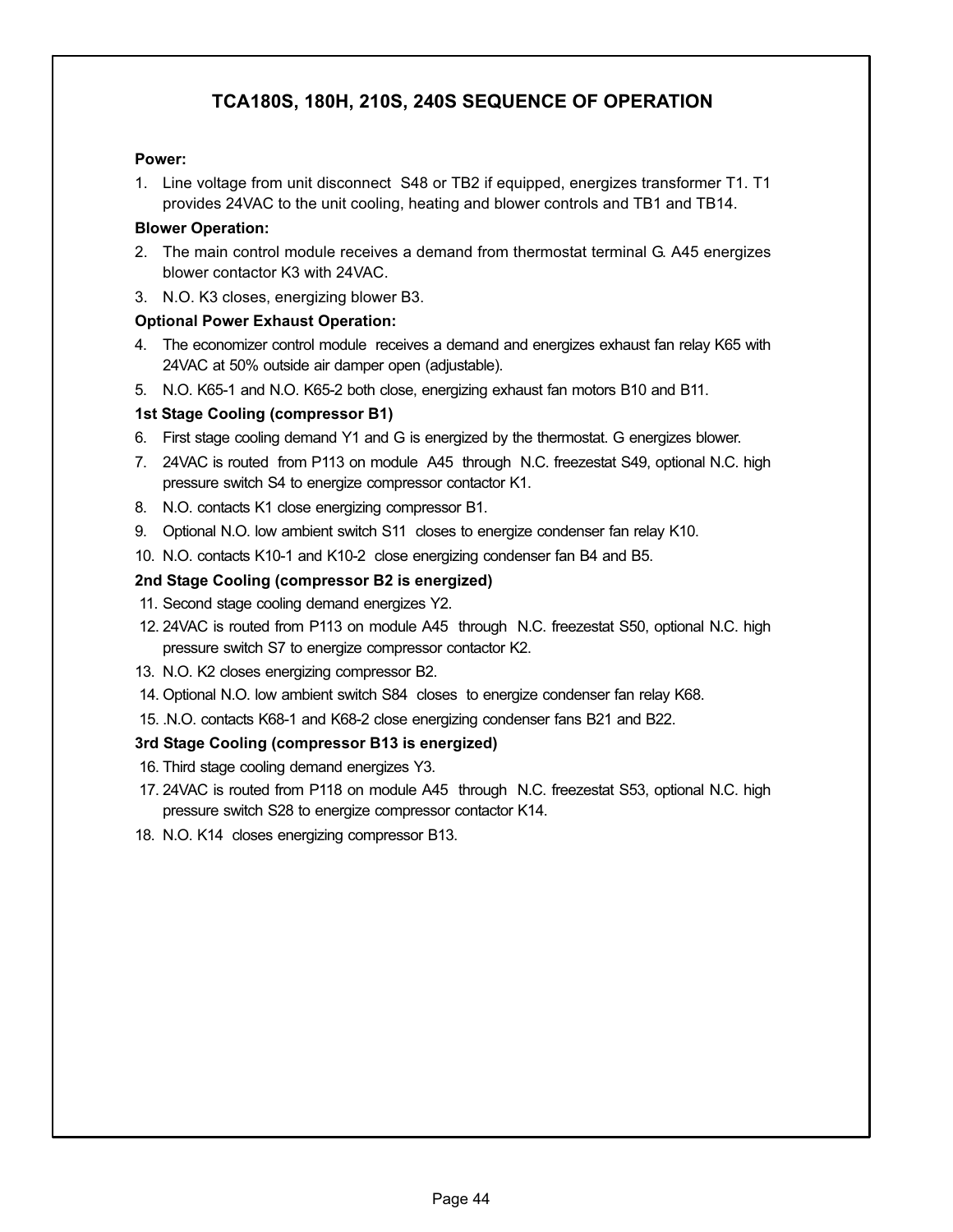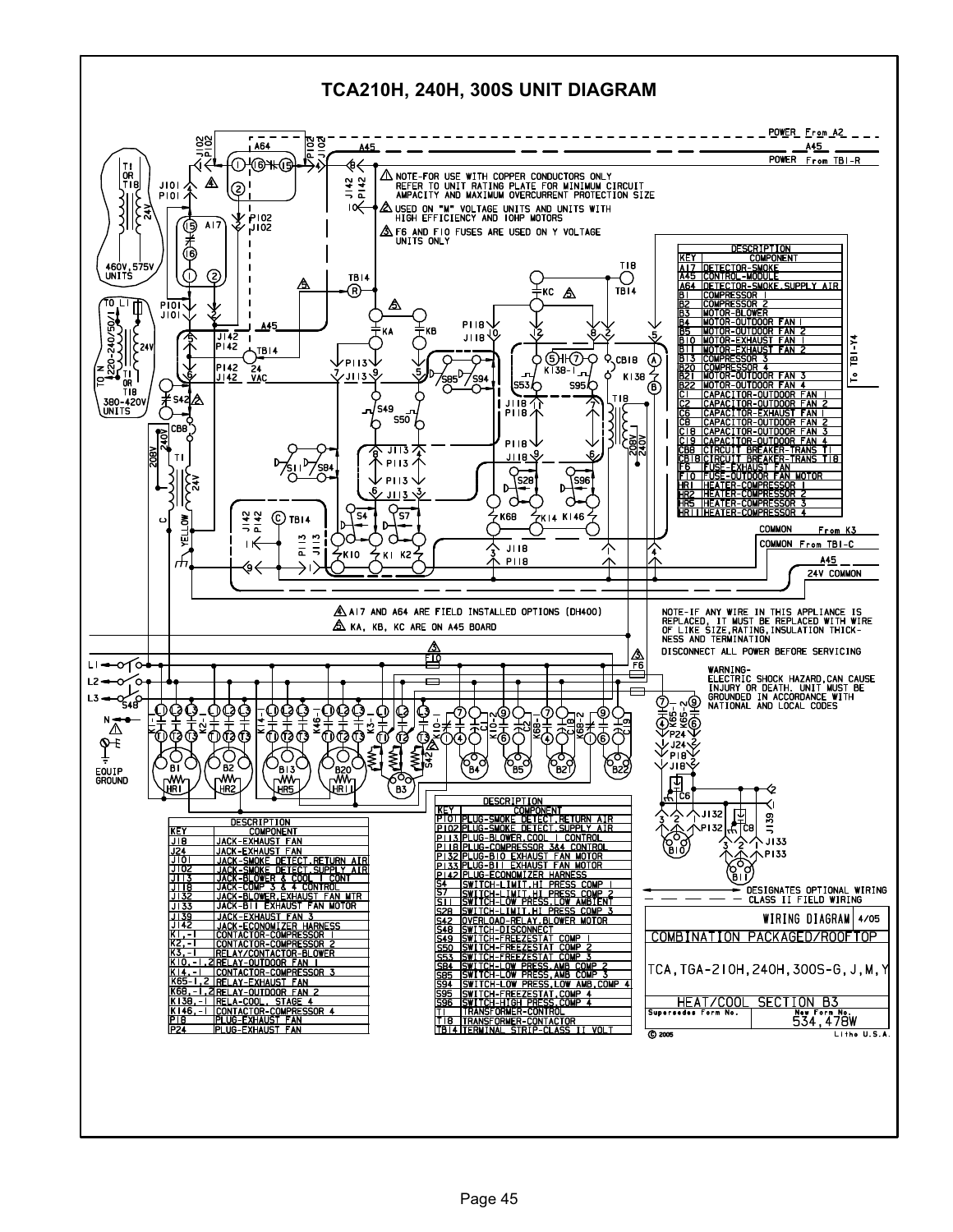# TCA210H, 240H, 300S SEQUENCE OF OPERATION

#### Power:

1. Line voltage from unit disconnect S48 or TB2 if equipped, energizes transformer T1. T1 provides 24VAC to the unit cooling, heating and blower controls and TB1 and TB14.

### Blower Operation:

- 2. The main control module receives a demand from thermostat terminal G. A45 energizes blower contactor K3 with 24VAC.
- 3. N.O. K3 closes, energizing blower B3.

#### Optional Power Exhaust Operation:

- 4. The economizer control module receives a demand and energizes exhaust fan relay K65 with 24VAC at 50% outside air damper open (adjustable).
- 5. N.O. K65−1 and N.O. K65−2 both close, energizing exhaust fan motors B10 and B11.

### 1st Stage Cooling (compressor B1)

- 6. First stage cooling demand Y1 and G is energized by the thermostat. G energizes blower.
- 7. 24VAC is routed from main control module A45, P113 to N.C. freezestats S49, optional N.C. high pressure switch S4. Compressor contactor K1 is energized.
- 8. N.O. contacts K1 closes energizing compressor B1.
- 9. Optional N.O. low ambient switch S11 closes to energize condenser fan relay K10.
- 10. N.O. contacts K10−1 and K10−2 close energizing condenser fan B4 and B5.

### 2nd Stage Cooling (compressor B2 is energized)

- 11. Second stage cooling demand energizes Y2.
- 12. 24VAC is routed from module A45 P113 to N.C. freezestat S50, optional N.C. high pressure switch S7. Compressor contactor K2 is energized.
- 13. N.O. K2 closes energizing compressor B2.
- 14. Optional N.O. low ambient switch S84 closes. (S84 and S11 are wired in parallel)

### 3rd Stage Cooling (compressor B13 and B20 are energized)

- 15. Third stage cooling demand energizes Y3.
- 16. 24VAC is routed from main control module A45 , P118 to N.C. freezestats S53 and S95 then continues through optional N.C. high pressure switches S28 and S96. Compressor contactors K14 and K146 are energized.
- 17. N.O. K14 and K146 close energizing compressors B13 and B20.
- 18. Optional N.O. low ambient switches S28 and S96 (wired in parallel) close to energize condenser fan relay K68
- 19. N.O. contacts K68−1 and K68−2 close energizing fans B21 and B22.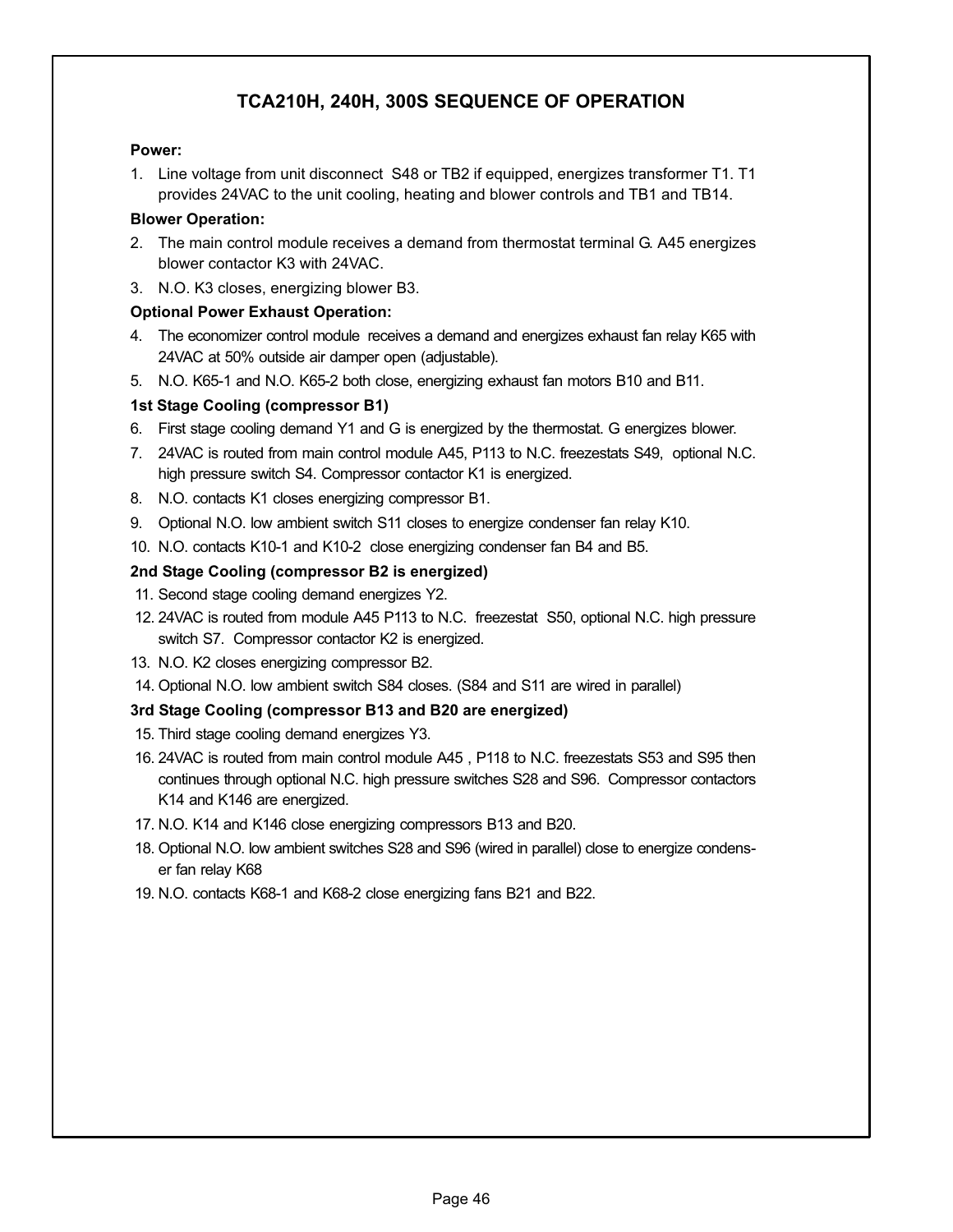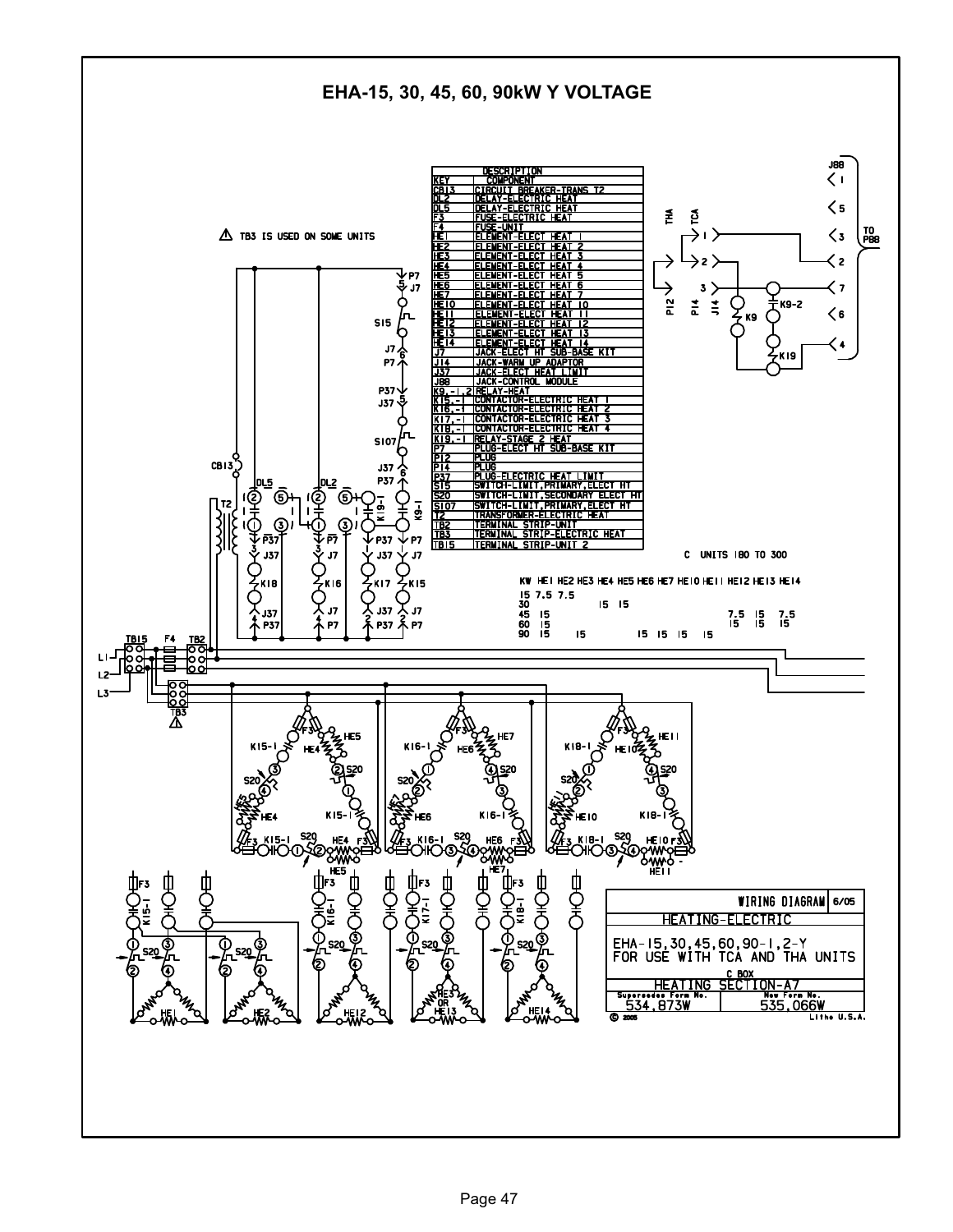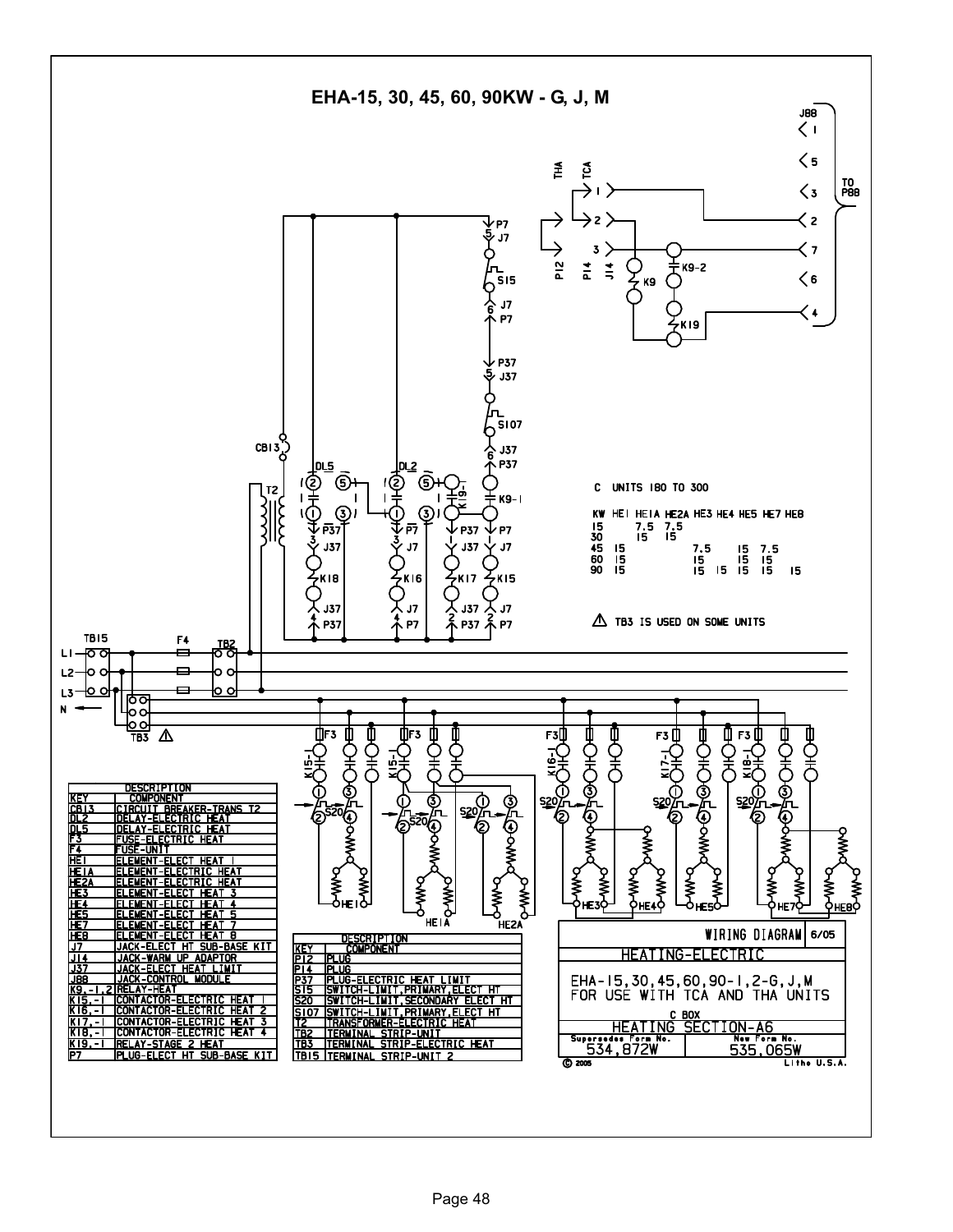NOTE: This sequence of operation is for all Electric Heat kW ratings Y, G, J and M voltages.

### HEATING ELEMENTS:

 1− Terminal Strip TB15 supplies power to TB3. TB3 supplies line voltage to electric heat elements HE1 through HE14. Each element is protected by fuse F3.

### FIRST STAGE HEAT:

Heating demand initiates at W1 in thermostat.

- 2 24VAC is routed from T2, proving N.C. primary limits S15 (first heat section) and S107 (second heat section). Voltage then energizes contactors K15 and K17. 24VAC is routed through module A45 P88 energizing relay K9. N.O. K9−1 close.
- 3 − N.O. contact K15−1 closes allowing the first bank of elements to be energized. N.O. K17−1 closes allowing the second bank of elements to be energized.

### SECOND STAGE HEAT:

 With the first stage heat operating, an additional heating demand initiates at W2 in the thermostat.

- 4 − Relay K19 is energized. N.O. contacts K19−1 close energizing timer DL2.
- 5 − After a 30 second delay, DL2 closes energizing contactor K16 and timer DL5.
- 6 − N.O. contacts K16−1 close allowing the third bank of elements to be energized.
- 7 − After a 30 second delay, DL5 closes energizing contactor K18. K18−1 closes allowing the fourth bank of elements to be energized.

### END OF SECOND STAGE HEAT:

 Heating demand is satisfied. Terminal W2 in the thermostat is de−energized.

- 8 − Electric heat contactors K16 and K18 are de−energized.
- 9 The fourth and third set of elements are de-energized.

#### END OF FIRST STAGE HEAT:

 Heating demand is satisfied. Terminal W1 in the thermostat is de−energized.

- 10 − Electric heat contactors K15 and K17 are de−energized.
- 11 The second and first set of electric heat elements are de−energized.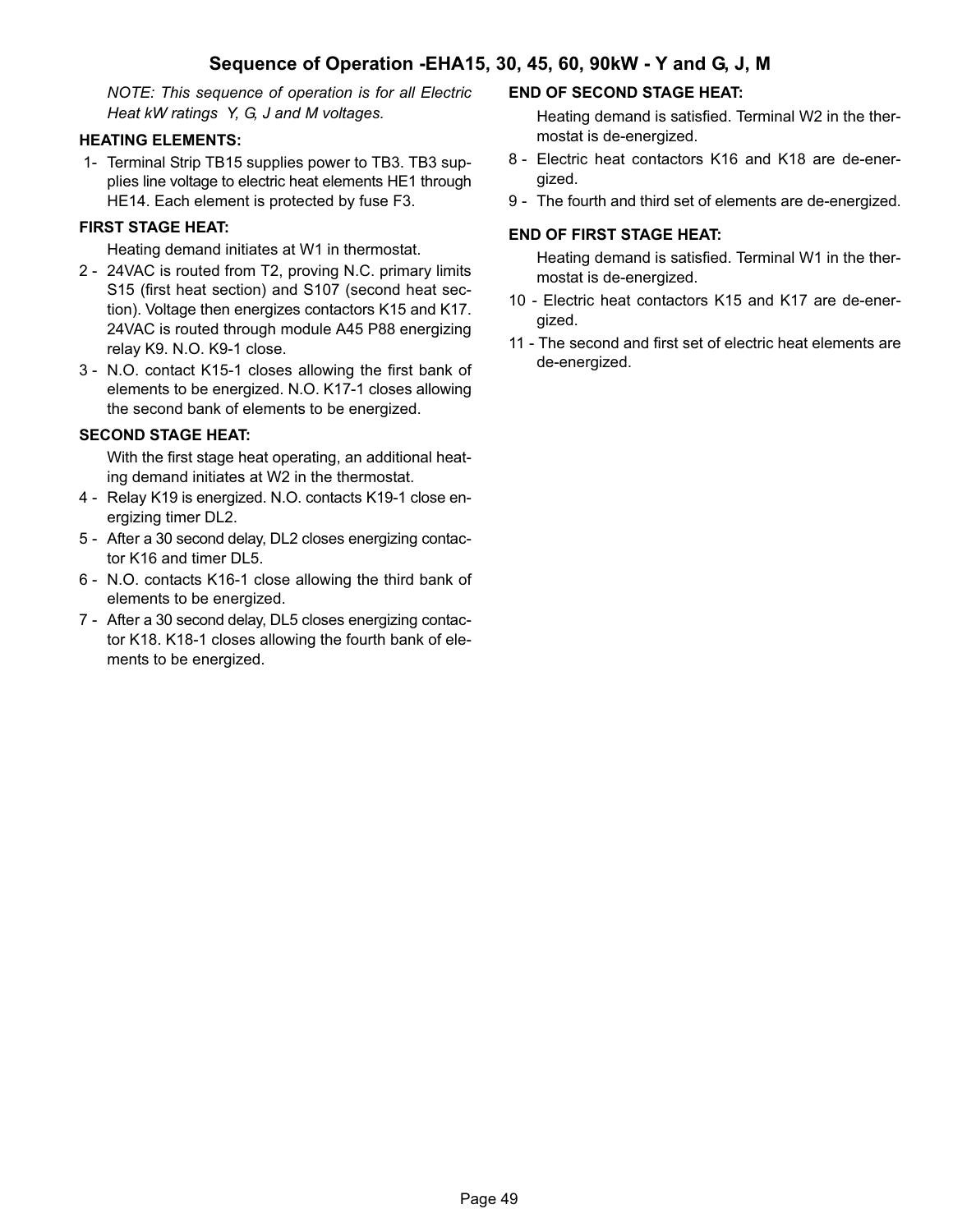## ELECTRONIC OR ELECTROMECHANICAL THERMOSTAT



#### POWER:

1. Terminal strip TB1 found on the main control module A45 energize thermostat components with 24VAC.

OPERATION:

2. The main control module A45 receives data from the electronic thermostat A2 (Y1, Y2, Y3, W1, W2, G, OCP) A45 energizes the appropriate components for heat or cool demand.